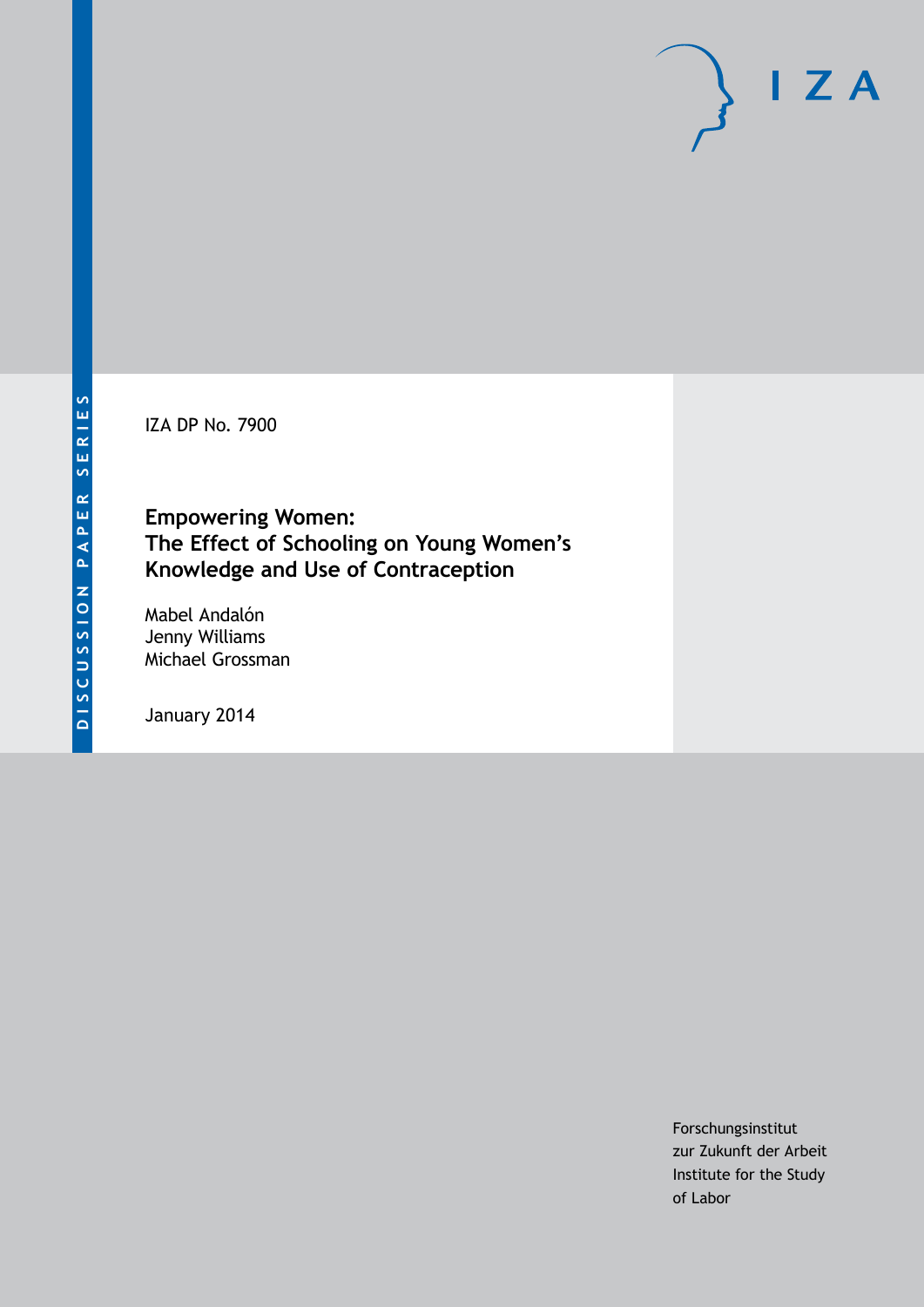# **Empowering Women: The Effect of Schooling on Young Women's Knowledge and Use of Contraception**

# **Mabel Andalón**

*University of Melbourne and IZA*

# **Jenny Williams**

*University of Melbourne and IZA*

# **Michael Grossman**

*City University of New York Graduate Center, NBER and IZA*

# Discussion Paper No. 7900 January 2014

IZA

P.O. Box 7240 53072 Bonn Germany

Phone: +49-228-3894-0 Fax: +49-228-3894-180 E-mail: [iza@iza.org](mailto:iza@iza.org)

Any opinions expressed here are those of the author(s) and not those of IZA. Research published in this series may include views on policy, but the institute itself takes no institutional policy positions. The IZA research network is committed to the IZA Guiding Principles of Research Integrity.

The Institute for the Study of Labor (IZA) in Bonn is a local and virtual international research center and a place of communication between science, politics and business. IZA is an independent nonprofit organization supported by Deutsche Post Foundation. The center is associated with the University of Bonn and offers a stimulating research environment through its international network, workshops and conferences, data service, project support, research visits and doctoral program. IZA engages in (i) original and internationally competitive research in all fields of labor economics, (ii) development of policy concepts, and (iii) dissemination of research results and concepts to the interested public.

IZA Discussion Papers often represent preliminary work and are circulated to encourage discussion. Citation of such a paper should account for its provisional character. A revised version may be available directly from the author.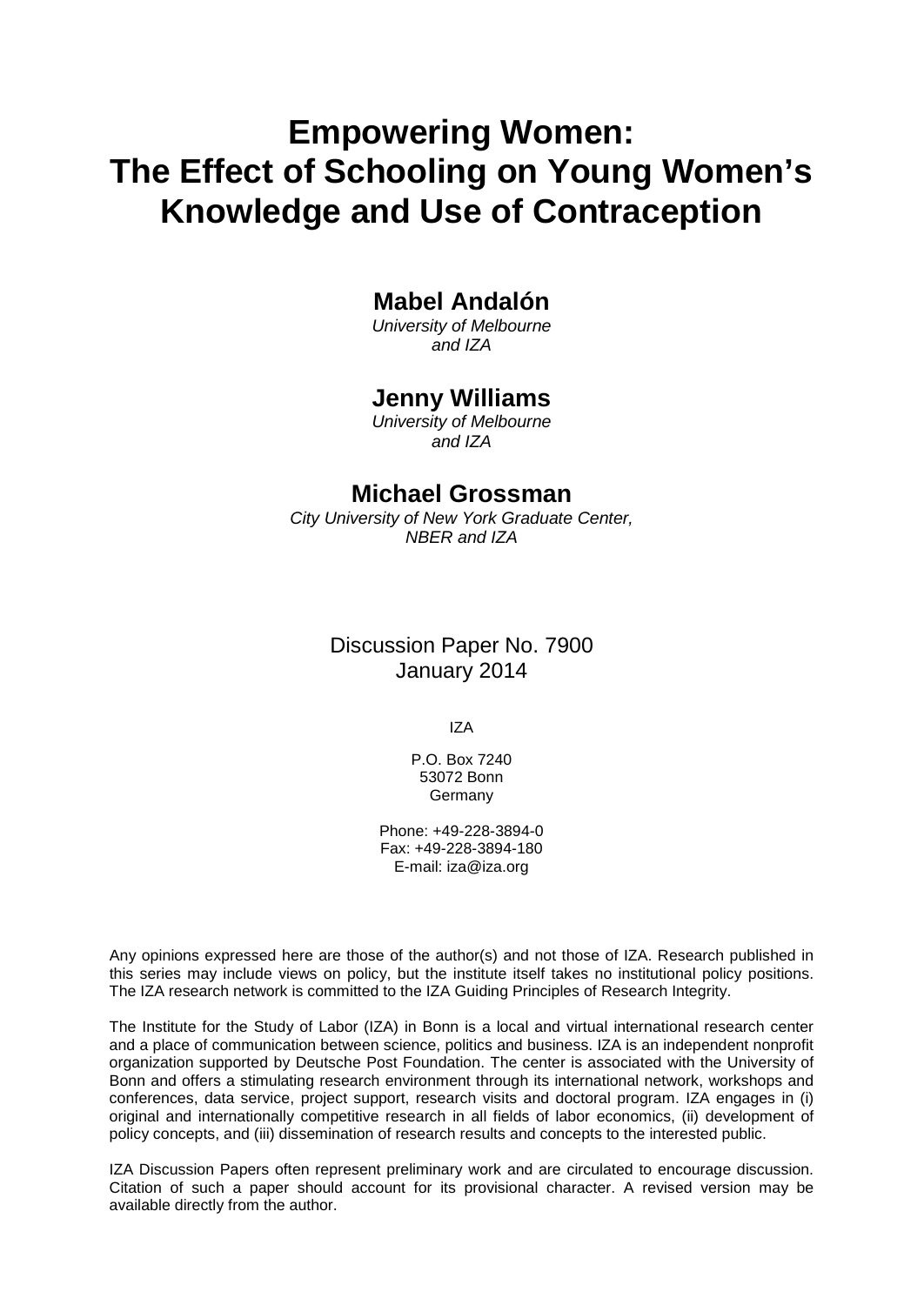IZA Discussion Paper No. 7900 January 2014

# **ABSTRACT**

# **Empowering Women: The Effect of Schooling on Young Women's Knowledge and Use of Contraception**

Large differences in fertility between women with high and low levels of education suggest that schooling may have a direct impact on knowledge and use of contraception. We investigate this issue using information on women in Mexico. In order to identify the causal effect of schooling, we exploit temporal and geographic variation in the number of lower secondary schools built following the extension of compulsory education in Mexico from 6th to 9th grade in 1993. We show that raising females' schooling beyond 6th grade increases their knowledge of contraception during their reproductive years and increases their propensity to use contraception at sexual debut. This indicates that the impact of schooling on women's wellbeing extends beyond improved labour market outcomes and includes greater autonomy over their fertility.

# **NON-TECHNICAL SUMMARY**

Access to contraception is key to empowering women with autonomy over their own fertility. Using information on women in Mexico, we show that school completion beyond 6th grade increases women's knowledge of contraception and the propensity to use contraception at sexual debut. This indicates that the impact of schooling on women's wellbeing includes greater autonomy over their fertility.

JEL Classification: 110, 118, 125

Keywords: schooling, empowerment, contraception, knowledge, natural experiment, Mexico

Corresponding author:

Mabel Andalón Department of Economics Level 4, FBE Building 105 111 Barry Street University of Melbourne Melbourne, VIC 3010 Australia E-mail: [mandalon@unimelb.edu.au](mailto:mandalon@unimelb.edu.au)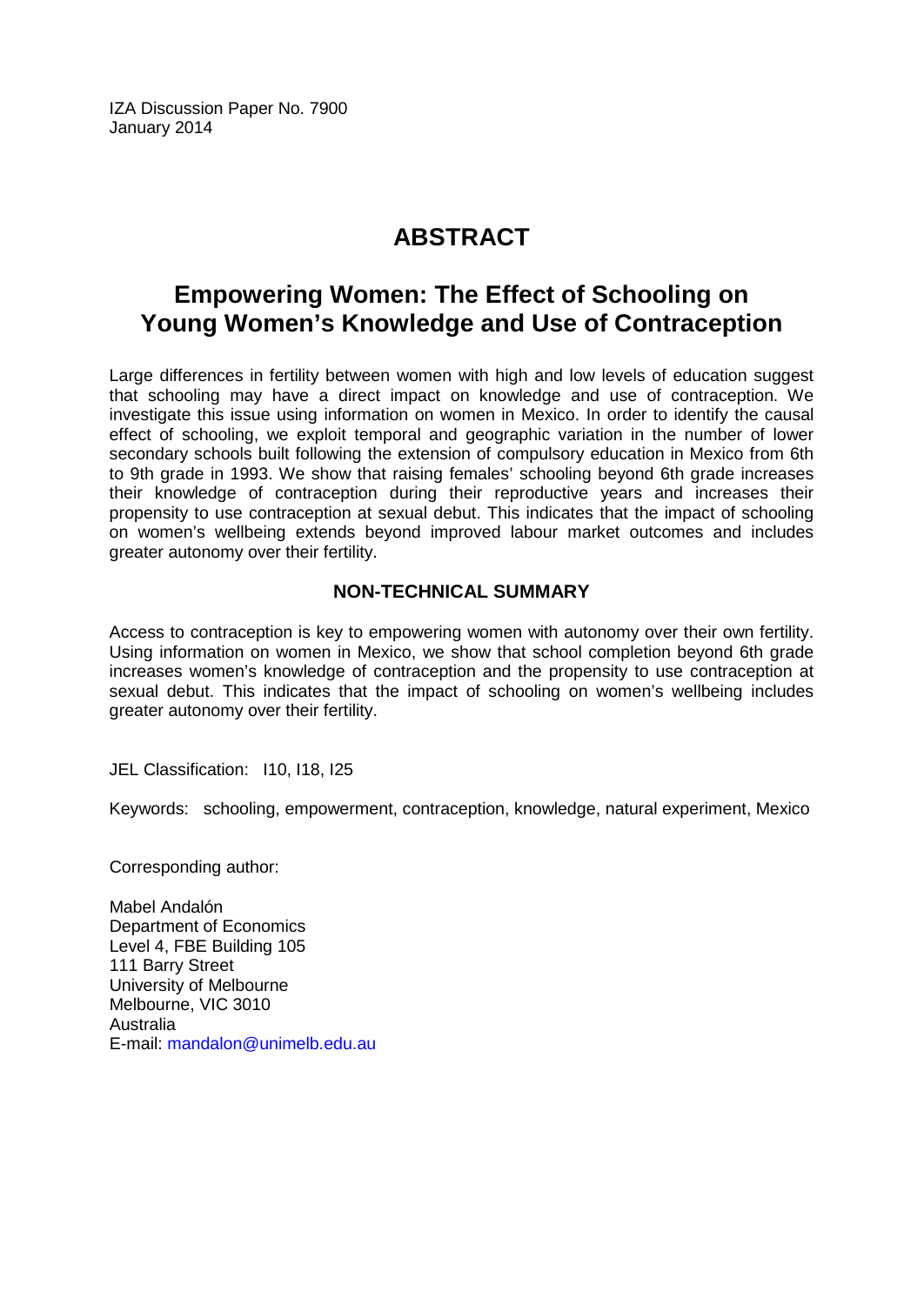## 1 Introduction

Access to contraceptive methods is essential to securing the wellbeing and autonomy of women [\(World Health Organization, 2012\)](#page-33-0). By decreasing exposure to AIDS, and to the complications of pregnancy and childbirth, the use of contraception has the potential to prevent more than one third of maternal mortality globally [\(United Nations, 2011\)](#page-33-1). Contraception also enables women to plan their families, in terms of timing and spacing as well as the number of births. This ability to plan empowers women in spheres outside the home, for example, allowing them to participate in paid employment. Despite this, many women in the developing world do not have access to contraception. The United Nations estimates that around 222 million women in developing countries who wish to delay or stop childbearing are not using any method of contraception [\(Singh & Darroch,](#page-33-2) [2012\)](#page-33-2).

Contraception is widely recognised as a means to achieving the Millennium Development Goal of empowering women. As a consequence, there is considerable interest amongst policy makers in understanding the drivers of women's use of contraception [\(World Health](#page-33-3) Organization,  $2011$  $2011$  $2011$ .<sup>1</sup> The available evidence suggests that the most important barrier to contraceptive use in developing nations is inaccessibility, principally due to a lack of knowledge about contraception [\(Bulatao, 1998\)](#page-30-0). However, the large differences in fertility rates between more and less educated women within countries suggest that this lack of knowledge is more acute amongst those with little education [\(Skirbekk, 2008\)](#page-33-4). This raises the question of whether schooling has a direct effect on women's knowledge and use of contraception, and hence autonomy over their fertility.<sup>[2](#page-3-1)</sup>

The aim of this paper is to investigate whether schooling is causally related to knowledge and use of contraceptive methods in a developing country context, specifically Mexico in the 1990's. Economic theory suggest that schooling should increase knowledge and use of contraception. For example, schooling may improve women's ability to acquire and

<span id="page-3-0"></span><sup>1</sup>Contraception is also seen as instrumental for achieving the goals of improving maternal health and combating AIDS.

<span id="page-3-1"></span><sup>2</sup>[Rosenzweig & Schultz](#page-32-0) [\(1989\)](#page-32-0) and [Michael](#page-32-1) [\(1973\)](#page-32-1) provide evidence that schooling is associated with greater knowledge of contraceptive methods and a lower risk of conception, respectively, for the US.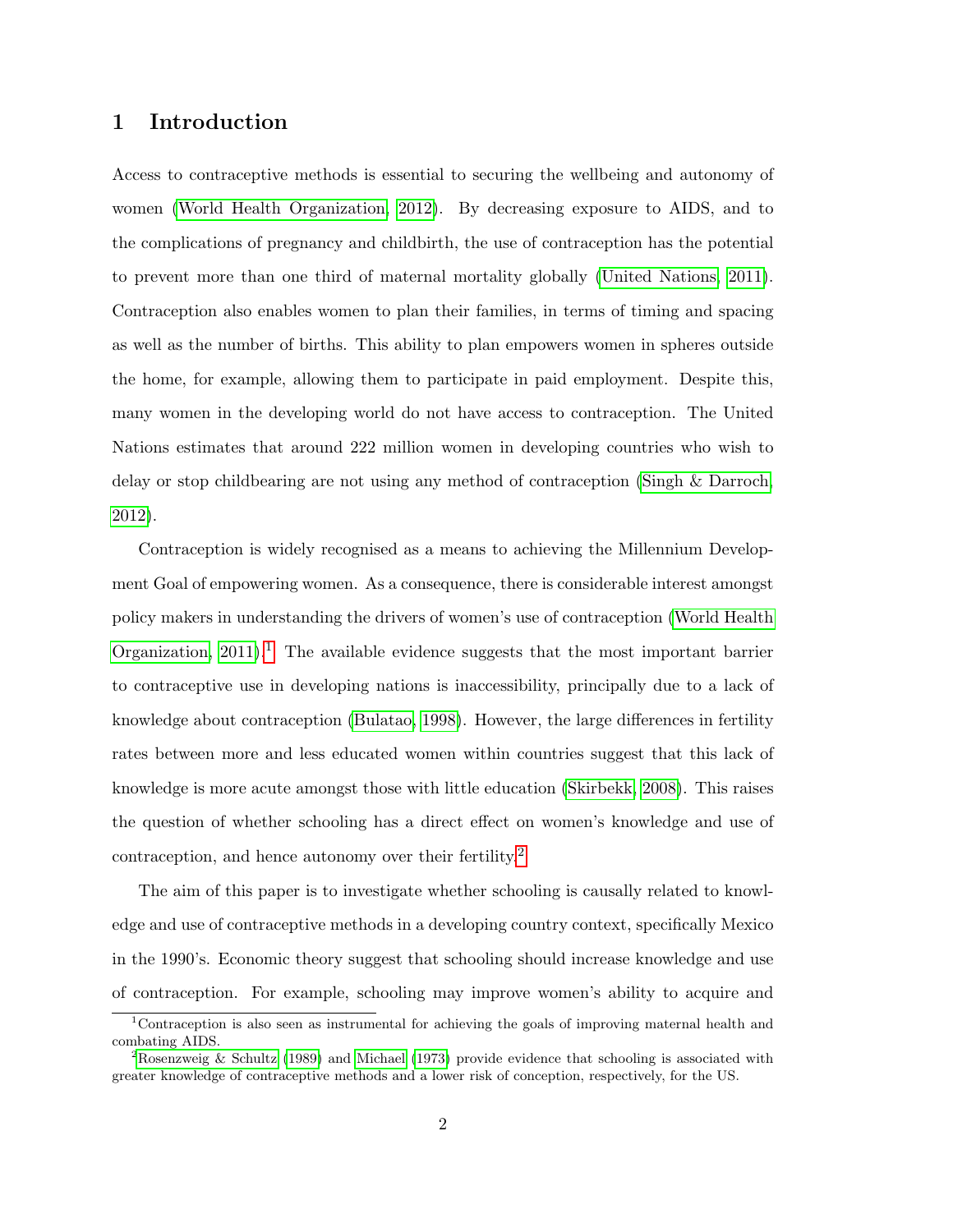assimilate information about the benefits of family planning, and hence their use of contracption [\(Kenkel, 1991;](#page-32-2) [Rosenzweig, 1995\)](#page-32-3). Schooling can also lead women to demand fewer children and more contraception if it makes them more efficient producers of healthier (better quality) children [\(Becker, 1960;](#page-30-1) [Becker & Lewis, 1973;](#page-30-2) [Becker, 1991;](#page-30-3) [Willis,](#page-33-5) [1973\)](#page-33-5) or more future oriented [\(Becker & Mulligan, 1997;](#page-30-4) [Perez-Arce, 2011\)](#page-32-4). Finally, since schooling is in itself a form of empowerment [\(Duflo, 2012\)](#page-31-0), it is likely to have long lasting effects on female autonomy by increasing the self-confidence that is necessary to negotiate and bargain with the male authority figures in their lives.

Despite the wide-spread interest in increasing female empowerment in developing countries, the drivers of women's autonomy with respect to family planning and contraception use have, for the most part, been overlooked in the economics literature. The vast majority of research in economics has examined the causes and consequences of female economic empowerment (Buvinic et al., [2013\)](#page-30-5). This body of research has found that income earned by women, particularly outside their husband's farms, increases their autonomy in house-hold decisions [\(Anderson & Eswaran, 2009\)](#page-30-6). There is also evidence that cash transfers disbursed to women whose families participate in conditional cash transfer (CCT) programs improve child inputs and households expenditures [\(Attanasio & Lechene, 2002;](#page-30-7) [Gitter & Barham, 2008;](#page-31-1) [Rubalcava](#page-33-6) *et al.*, [2009\)](#page-33-6), but the evidence on whether this is a result of active female decision-making is mixed [\(Adato](#page-30-8) *et al.*, [2000;](#page-30-8) [Duflo](#page-31-2) *et al.*, [2013;](#page-31-2) [Handa](#page-32-5) et al., [2009\)](#page-32-5). Much less is known about the drivers of female autonomy in the realm of contraception. Notable exceptions are [de Brauw](#page-31-3) et al. [\(2013\)](#page-31-3) who show that participation in a CCT program in Brazil increased exclusively female control over con-traception decisions, and [Mocan & Cannonier](#page-32-6) [\(2012\)](#page-32-6) and Dinger *et al.* [\(2013\)](#page-31-4) who find that schooling increases the propensity to use modern contraception in Sierra Leon and Turkey.[3](#page-4-0) Our research adds to this small but emerging literature on female autonomy and the use of contraception in developing countries. In addition, we also make a contribution

<span id="page-4-0"></span> $3d$ [de Brauw](#page-31-3) *et al.* [\(2013\)](#page-31-3) are, however, unable to determine whether the increase in female control translated into increased contraceptive use, nor could they isolate the effect of the cash transfer from that of the conditionalities of the program (e.g. health information sessions or schooling) on autonomy over contraception decisions.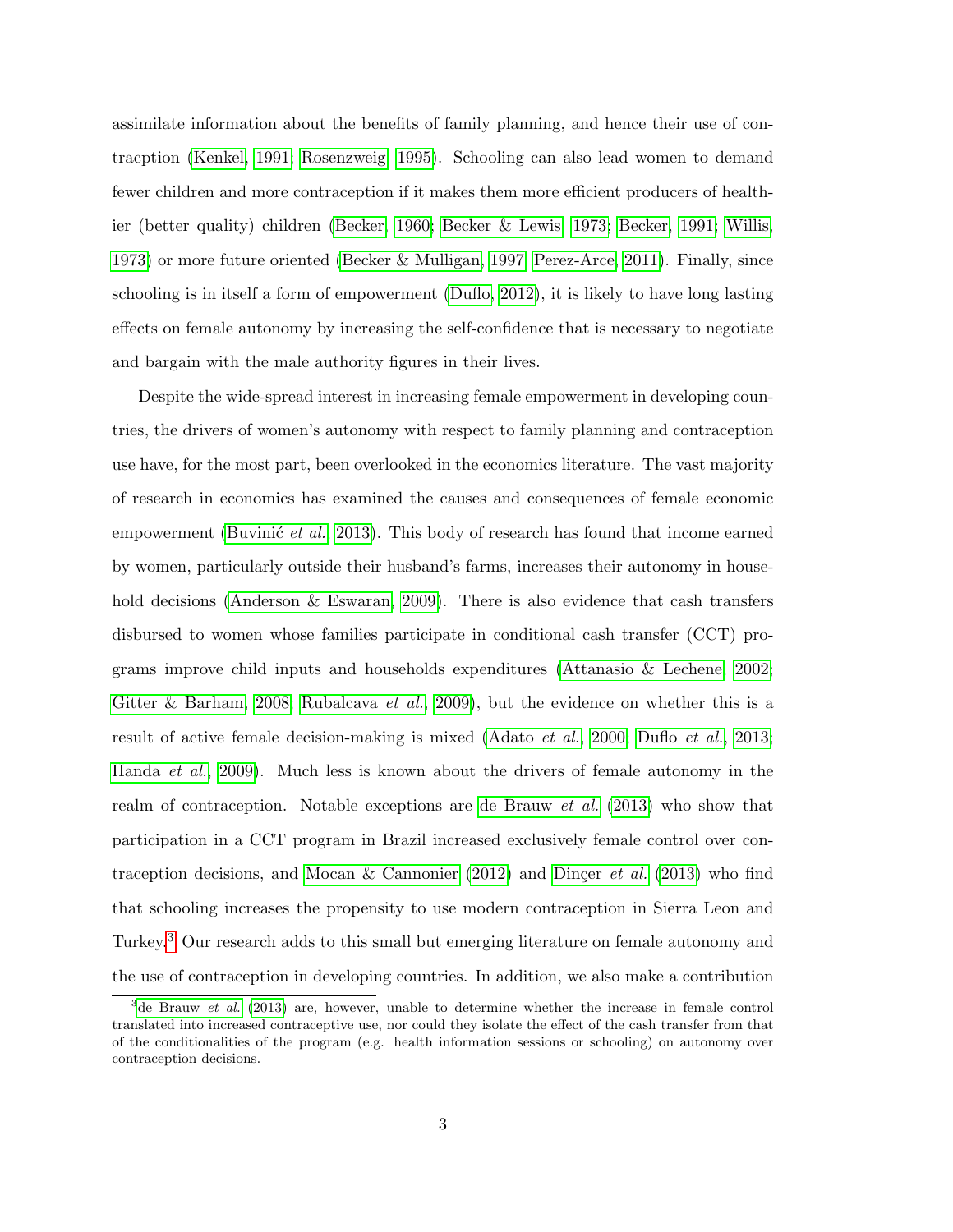to the development literature investigating the impact of schooling on fertility related be-haviours more broadly [\(Breierova & Duflo, 2004;](#page-30-9) [Lavy & Zablotsky, 2011;](#page-32-7) [Osili & Long,](#page-32-8) [2008\)](#page-32-8).

In this study, we examine the causal impact of schooling on women's knowledge of contraceptive methods during their reproductive years and their use of contraceptive methods at their sexual debut. These outcomes speak directly to the issue of women's autonomy with respect to family planning and fertility. For example, the decision to use contraception is manifest only if women are aware and informed about contraceptive methods. Finding that schooling increases knowledge about contraception would suggest that schooling contributes to the process of empowering women with the ability to obtain and utilize information for the purpose of making fertility related decisions. A women's sexual debut is a significant life event. Since contraceptive use depends on the interplay between the preferences of a woman and her partner, along with other social expectations and pressures, finding an effect of schooling on the use of contraception at sexual debut would be a clear indicator of female empowerment at an early age.

The empirical challenge in identifying the causal effect of schooling on these contraception related outcomes is accounting for the potential for common unobserved confounders that effect women's schooling and their contraceptive knowledge and use. For example, future orientation is likely to induce women to attend school for longer periods and to make greater efforts to learn about contraception through school based sex education classes or medical service providers. If this is the case, OLS estimates of schooling would lead to an overstatement of the true effect. On the other hand, precocious young women might be more successful at school and more likely to engage in risky sexual behavior, leading to OLS estimates that understate the effect of schooling.

In order to identify the causal effect of schooling on knowledge and use of contraception, we exploit plausibly exogenous changes in school attainment induced by Mexico's education reform. In the early 1990's, the Mexican Government embarked on an unprecedented program of reform that was designed to modernize its education sector. The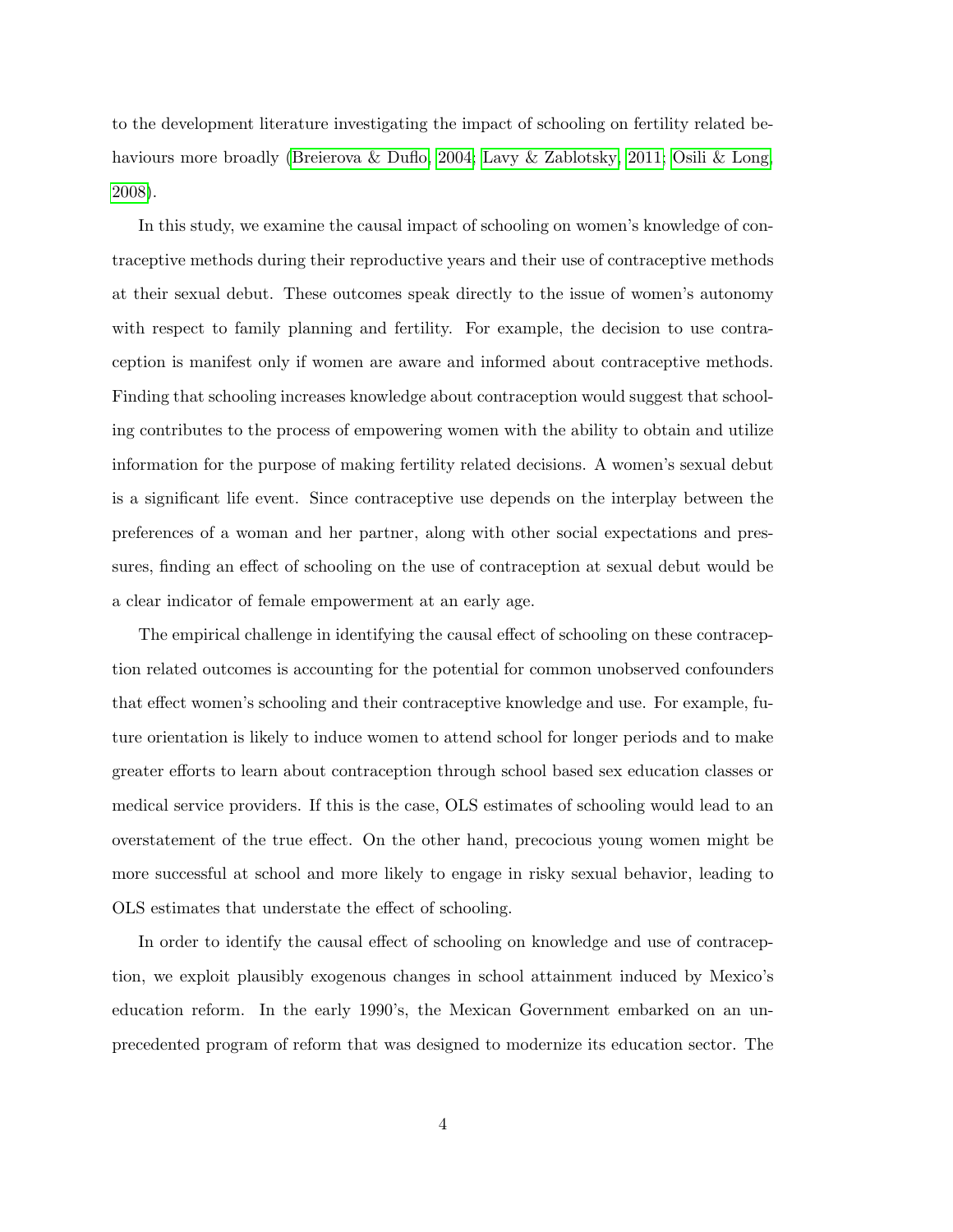education reform, a result of Mexico's National Agreement for the Modernization of Basic Education in 1992, consisted of two main components: 1) an increase in the level of compulsory provided education from primary school (6th grade) to lower secondary school (9th grade), and 2) a school building program that saw 6188 new public lower secondary schools built between 1993 and 1998. The school building occurred at different rates over the period from 1993 to 1998 across Mexico's thirty two states. This induced variation in exposure to the reform based on an individual's state of birth as well as their age when the reform was introduced. Thus, the education reform provides a natural experiment that generates plausibly exogenous variation in education that we use to identify the causal effect of education on contraceptive knowledge and use.[4](#page-6-0)

Our results suggest that the returns to completing at least one grade of lower secondary education include an increase in knowledge and use of contraceptive methods during the first sexual encounter, but with considerable heterogeneity in effects. Our findings suggest that policy interventions to increase female schooling at the lower tail of the education distribution, particularly in rural areas, lead to greater female physical autonomy as measured by knowledge of contraceptive methods during women's reproductive years and use of contraceptive methods at sexual debut. Aside from the medical benefits of contraceptive use for women and their children, greater physical autonomy is likely to be conducive to greater female empowerment within and outside the household. This is of direct policy relevance for Mexico and for many other Latin American countries that reformed their public education systems at the lower secondary level during the 1990s.

The paper is structured as follows: Section 2 provides background information on education and fertility in Mexico. Section 3 describes the data used in our analysis and section 4 outlines our empirical model and identification strategy. Section 5 presents the empirical analysis of the effect of schooling on contraceptive knowledge. Section 6 reports an extensive series of sensitivity analyses and section 7 concludes.

<span id="page-6-0"></span><sup>4</sup>Our empirical strategy builds on the strand of literature that has attempted to estimate the causal effects of schooling on labour market outcomes (e.g. [Duflo](#page-31-5) [\(2001\)](#page-31-5)) and on non-market outcomes, which is summarized in detail by [Grossman & Kaestner](#page-31-6) [\(1997\)](#page-31-6) and [Grossman](#page-31-7) [\(2006\)](#page-31-7).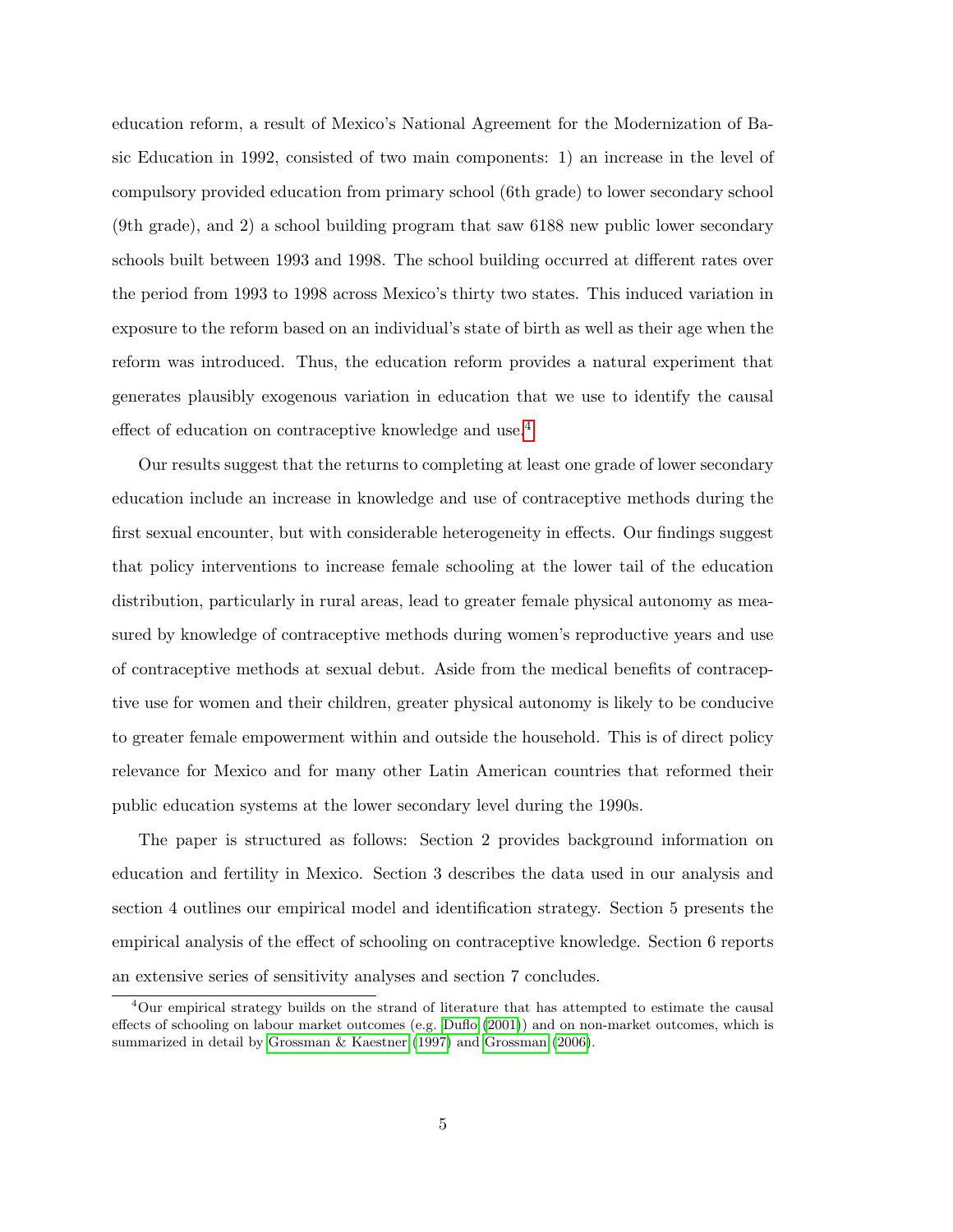### 2 Education and Fertility in Mexico

Prior to 1992, primary education in Mexico (grades 1 through 6) was compulsory and nearly universal but lower secondary education (grades 7 through 9) was largely viewed as an optional continuation of primary studies [\(Levinson, 1999\)](#page-32-9). In 1989, with the goal of expanding the "provision of lower secondary educational services" [\(Poder Ejecutivo](#page-32-10) [Federal, 1999,](#page-32-10) p.41) the Mexican Government started an unprecedented educational modernization program that involved a number of administrative and curricular reforms. In 1992, administrative resources were decentralized from the Federal to State Governments. In July of 1993, the law was amended to require nine years of schooling, making lower secondary education a constitutional right for children that completed the 6th grade at the end of the school year  $1992-1993$ <sup>[5](#page-7-0)</sup>

By making it a constitutional right, the Government was obliged to provide access to lower secondary education to any student graduating from primary school [\(Cuervo](#page-31-8) *et al.*, [2009\)](#page-31-8). To meet this obligation, a program to construct a large number of public lower secondary schools was undertaken.<sup>[6](#page-7-1)</sup> Between the school years of 1993-1994 and 1998-1999, 6159 new public lower secondary schools were constructed. This increased the number of schools per 1000 children aged 12 to 14 by 1.09, or around 30%, over the period 1993-1998. The education reform succeeded in significantly increasing lower secondary enrollments. The percentage of children aged 12-14 who were enrolled in lower secondary schools had been at  $69.1\%$  in the ten years before the education reform began in 1993.<sup>[7](#page-7-2)</sup> By 1998, it had increased to  $79.1\%$ .<sup>[8](#page-7-3)</sup>

<span id="page-7-0"></span> $5$ The education system is composed of three levels: basic (includes pre-primary, primary and lowersecondary), upper-secondary education (high school) and tertiary education (technician, bachelor's degree and postgraduate studies).

<span id="page-7-1"></span><sup>&</sup>lt;sup>6</sup>Tuition and books in public schools in Mexico are free of charge. However, students pay the costs of exam fees, transport and/or other living costs and schooling materials.

<span id="page-7-2"></span><sup>7</sup>Authors' calculations based on enrolment data from the Ministry of Education, obtained in August 2012 from [http://www.snie.sep.gob.mx/estadisticas\\_education](http://www.snie.sep.gob.mx/estadisticas_education). The number of children aged 12-14 in each year is from Consejo Nacional de Poblacin (CONAPO): <http://www.conapo.gob.mx/>

<span id="page-7-3"></span><sup>&</sup>lt;sup>8</sup>It is worth noting that while the 1993 legislation made education through to the ninth grade a constitutional right and parents are responsible for ensuring that their children complete at least 9th grade, neither parents nor children are prosecuted if children leave school before completing 9th grade. It is still the case that less than 100% children complete 9th grade. In 2010, just 21.3% of women aged 15 and older in 2010 had completed grade 9 [INEGI](#page-32-11) [\(2012b\)](#page-32-11).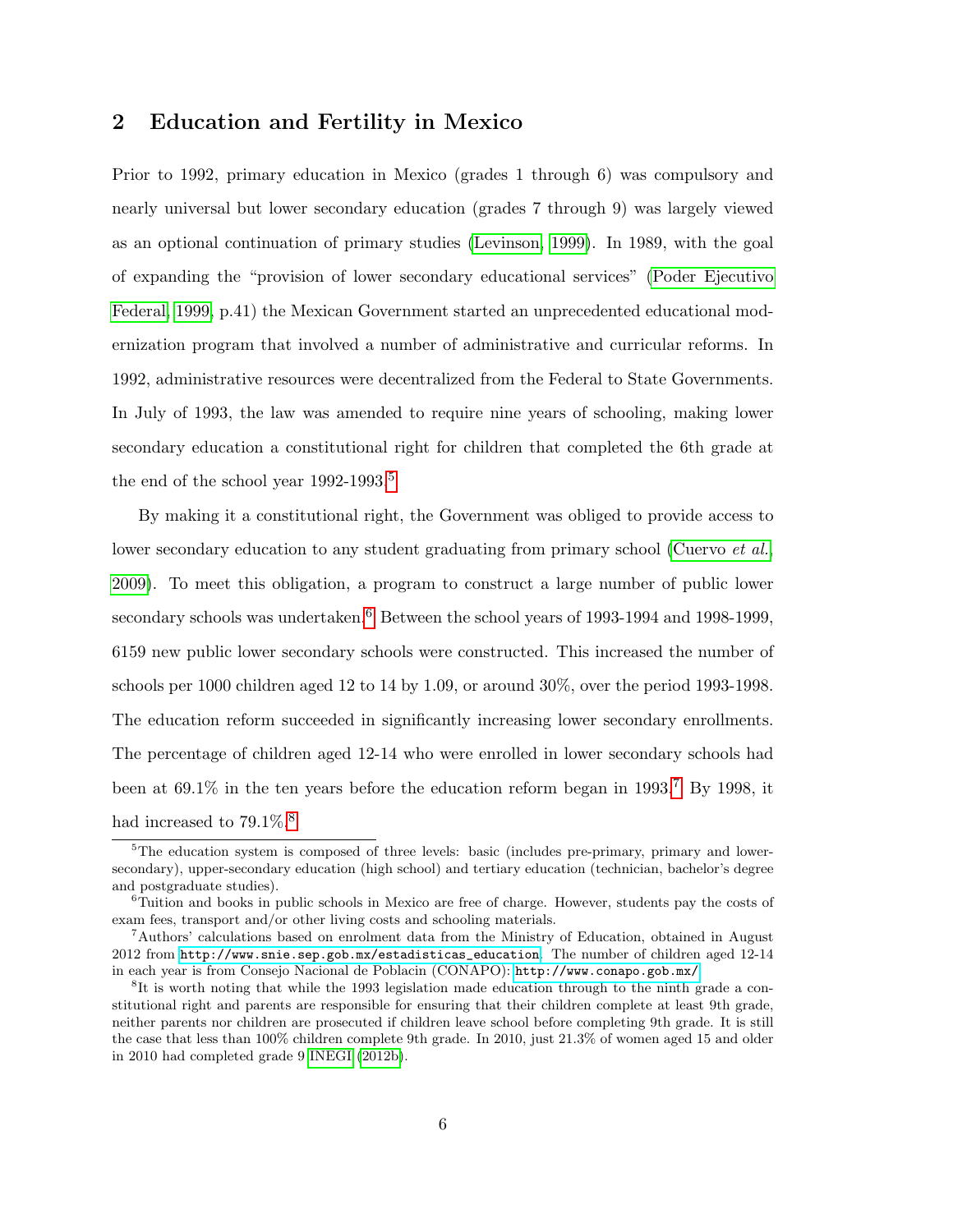Two notable features of the school construction program are that (1) it was rolled out at different points in time across Mexico's 32 states, and (2) the number of the schools built differed from state to state. These features are demonstrated in Figure 1 which graphs the cumulative number of new public lower secondary schools opening per 1000 children aged 12–14 over the school years 1993-4 to 1998-9 for three of the richest and three of the poorest states in Mexico. Figure 1 shows that, for Mexico city (one of the richest states), the cumulative number of new schools opening rose from 0.01 per 1000 12-14 year olds in 1993-4 to 0.07 in 1998-9. In contrast, in Oaxaca (one of the poorest states), it rose from 0.42 new schools per 1000 12-14 year olds to 2.03 over the same period. This variation provides the source of identification for the effect of schooling in the analysis that follows.

Coinciding with the introduction of the Modernization of Basic Education in the early 1990s (and the subsequent increase in lower secondary enrolments) has been a marked decline in the fertility rate of women in Mexico. The fertility rate fell from 3.5 children per woman in 1992 to 2.3 in 2009 [\(INEGI, 2012a\)](#page-32-12). There are, however, significant differences in fertility by education level. For example, women with no education had 3.8 children on average in 2009 while women with lower secondary education had 1.6 children [\(INEGI,](#page-32-12) [2012a\)](#page-32-12). Assuming that fertility control is achieved through the use of contraception, these statistics suggest that higher levels of education are associated with greater knowledge and use of contraception. In this research, we seek to determine whether this association is causal.

More specifically, this research seeks to investigate whether education leads to an increase in knowledge about contraception and to an increase in the use of contraceptives at a critical time in young women's sexual life. In the case of Mexico, school attendance at the lower secondary level should have a direct effect on contraceptive knowledge because sex education has been taught as part of the lower secondary school curriculum since the early 1970s.[9](#page-8-0) Following the 1992 Education Modernization Program, classes on contraception were moved from the third to the second year of lower secondary schooling and were taught

<span id="page-8-0"></span> $^9$ [http://www.ite.educacion.es/formacion/materiales/80/cd\\_1\\_2\\_3/cd2/paises/mexico/los\\_](http://www.ite.educacion.es/formacion/materiales/80/cd_1_2_3/cd2/paises/mexico/los_materiales_educativos_en_mexico.pdf) [materiales\\_educativos\\_en\\_mexico.pdf](http://www.ite.educacion.es/formacion/materiales/80/cd_1_2_3/cd2/paises/mexico/los_materiales_educativos_en_mexico.pdf)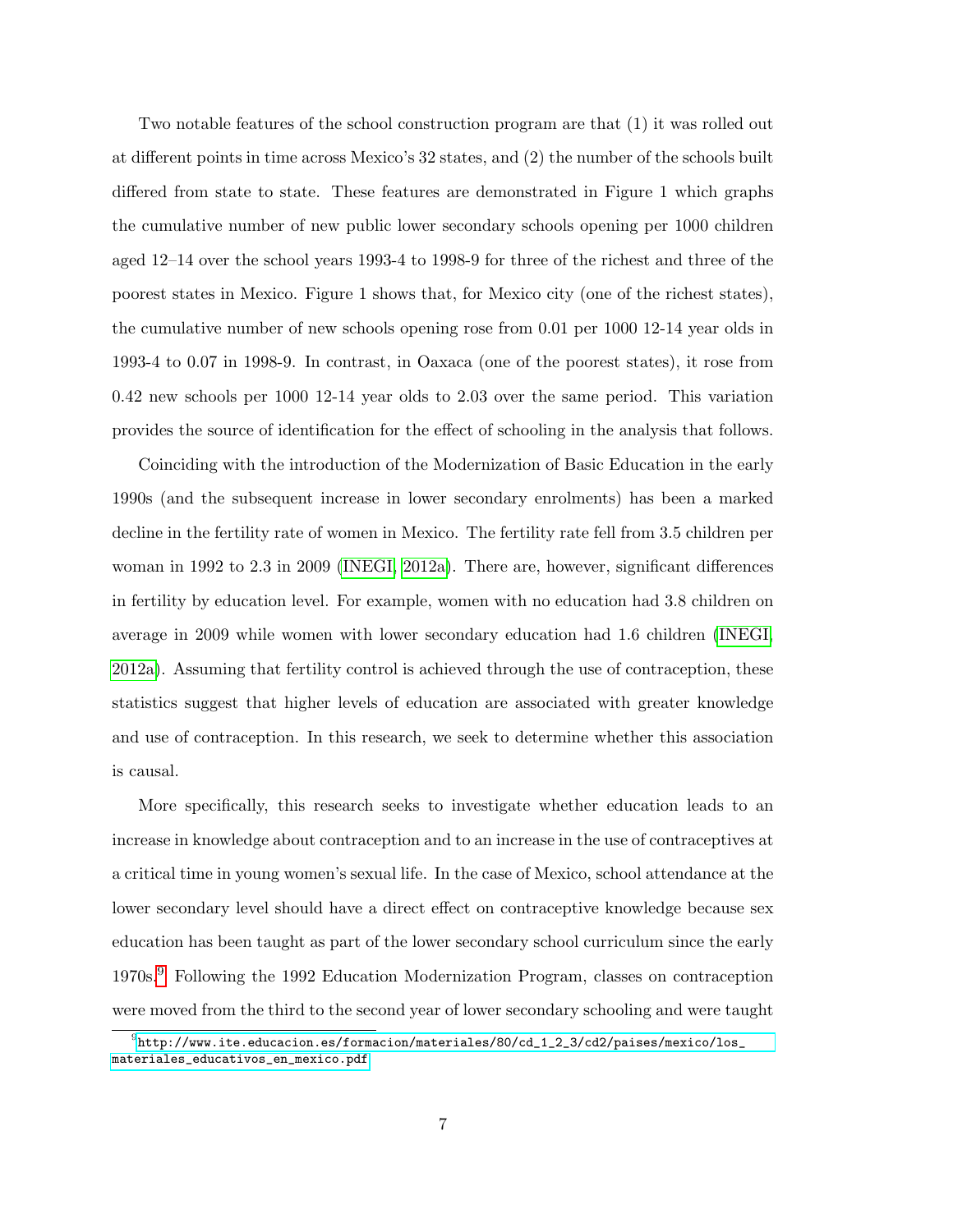in greater depth.[10](#page-9-0) Therefore children who completed lower secondary education before and after 1993 should have received sex education that included contraception, but those who attended after the 1993 school reform may have benefited from a more extensive treatment of contraception.<sup>[11](#page-9-1)</sup>

Aside from the information on contraception provided as part of their lower secondary education, all women of reproductive age, regardless of health insurance status, can obtain information about contraception at health clinics in Mexico through family planning pro-grams (Juárez et al., [2010\)](#page-32-13). The first family planning program in Mexico was introduced in 1974. The purpose of these programs was to disseminate information on contraception, and provide family planning services in health units in the public sector (Juárez [et al.](#page-32-13), [2010\)](#page-32-13). In 1994, with the publication of the Mexican Family Planning Norm, the principles, policies and strategies for the provision of family planning services became standardized. Under the Norm the promotion and dissemination of family planning services is done through mass media communication, social and community participation, group techniques, personal interviews, and home visits.<sup>[12](#page-9-2)</sup> Information, guidance and counselling on family planning and use of contraceptive methods is offered to all women and men of reproductive age visiting health clinics (regardless of the purpose of the visit). The information and advice given is appropriate to the different stages of the person's reproductive life.[13](#page-9-3) However, evidence suggests that adolescents are not familiar with the reproductive health services offered at clinics [\(Schiavon, 2008\)](#page-33-7).

<span id="page-9-0"></span><sup>&</sup>lt;sup>10</sup>Children who attended elementary education after 1993 were intended to benefit from basic sexual education (e.g. male and female reproductive systems, pregnancy, childbirth and post-partum) in grades 5 and 6, but the textbooks were not available until 1999 and 2000. ([http://www.iea.gob.mx/webiea/](http://www.iea.gob.mx/webiea/sistema_educativo/planes/plan_primaria.pdf) [sistema\\_educativo/planes/plan\\_primaria.pdf](http://www.iea.gob.mx/webiea/sistema_educativo/planes/plan_primaria.pdf)). The amount of sex education received by students who attended elementary education up until 1998 did not change with the education reform.

<span id="page-9-1"></span> $11$  However, evidence indicating that elementary and secondary teachers had insufficient knowledge about contraception, and felt uncomfortable teaching materials on sex education [\(INEGI, 2002\)](#page-32-14) may have impeded knowledge acquired at school.

<span id="page-9-2"></span> $12$ However, evidence suggests that there has not been a sound communication strategy to inform and raise awareness about sexual health as the topic of sexuality is discussed only sporadically in radio and television programs [\(Carballido, 2008\)](#page-31-9).

<span id="page-9-3"></span><sup>&</sup>lt;sup>13</sup>The 1994 Family Planning Norm covered the following methods: hormonal (oral, injectable and subdermal), intrauterine device, bilateral tubal occlusion, vasectomy, barrier methods and spermicides, natural methods (timing, rhythm or Ogino-Knaus, temperature, cervical mucus or billings and symptothermal). The Norm was updated in 2004 to include the emergency pill, female condom and diaphragm (as part of the barrier methods) and lactation amenorrhea.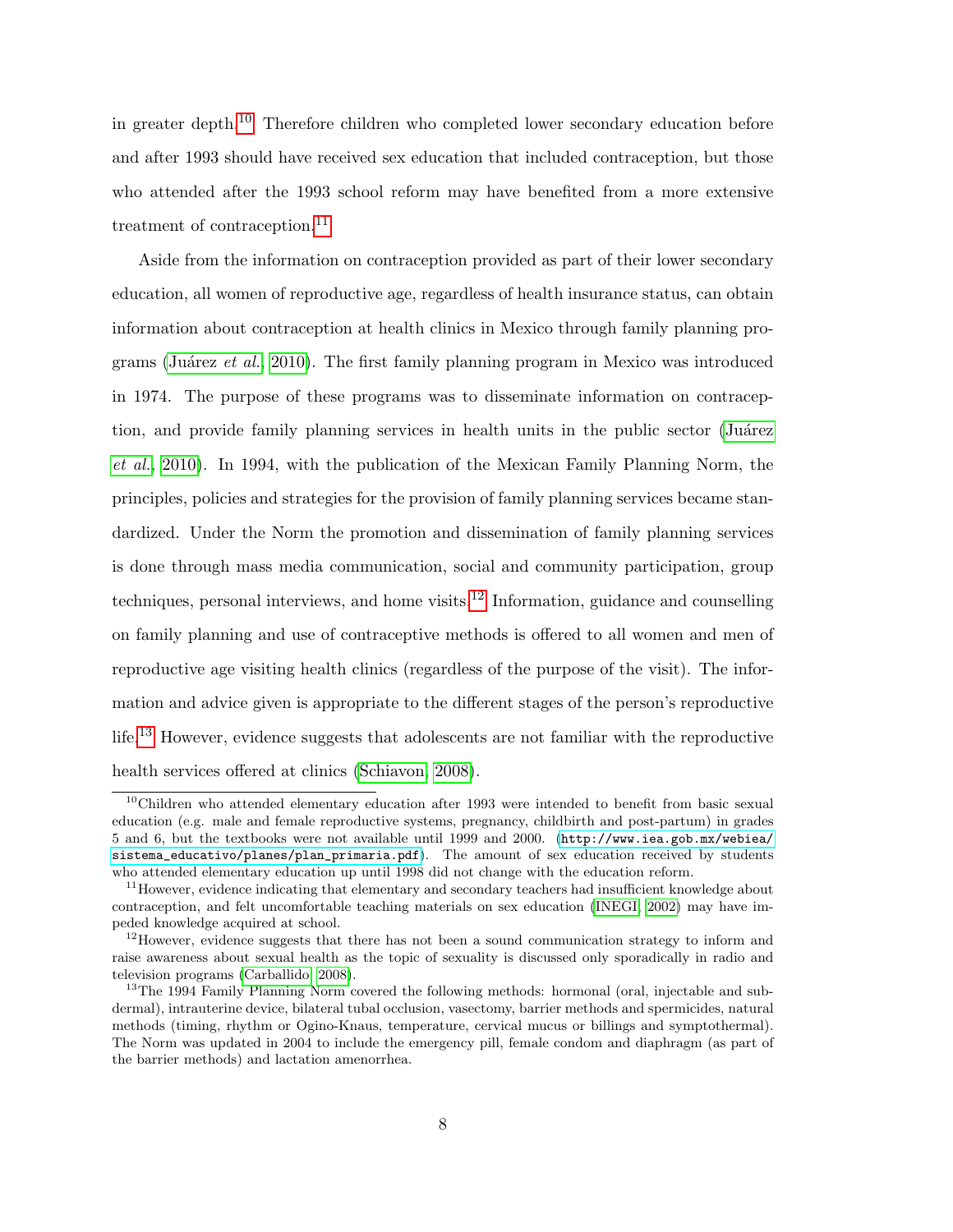Note that the Family Planning Norm was implemented throughout the whole of Mexico in 1994, so it is unlikely to pose a threat to our identification strategy which exploits variation in the timing and intensity of the construction of public lower secondary schools across Mexico's states. Nonetheless, we carry out an extensive sensitivity analysis which examines this issue, along with several other potential threats to the identification and interpretation of our findings (including differential access to the internet, and religious schools). To preview the outcome of this analysis, we find a robustly significant causal impact of schooling on knowledge of contraceptive methods and the use of contraception at sexual debut, although our estimates may be viewed as providing a lower bound on the true effects.

### 3 Data

#### 3.1 The ENADID

Our analysis draws on data from the *Encuesta Nacional de la Dinámica Demográfica* (ENADID). The ENADID is a household-based cross sectional survey of contraceptive practices, fertility history, and educational attainment of women aged 15 to 54 years in Mexico. We use the ENADID 2009, which was conducted by the national statistical agency, the Instituto Nacional de Estadística, Geografía e Informática (INEGI) and the National Population Council (CONAPO).[14](#page-10-0) Over 100,000 women completed the ENADID survey in 2009. Our analysis is based on the 33,913 women who were aged 7 to 12 and 15 to 22 years when the education reform was launched in  $1993<sup>15</sup>$  $1993<sup>15</sup>$  $1993<sup>15</sup>$  As discussed below, this sample includes women who were exposed to the eduction reform (and who form the treated group) and women who were not exposed to the reform (who form the control group). We limit our analysis to women because neither the ENADID nor any other Mexican survey that is representative at the national level ask men to report their educational attainment

<span id="page-10-0"></span><sup>&</sup>lt;sup>14</sup>Although the survey was also conducted in 2006, we only use the 2009 wave because the ENADID 2006 does not contain information on state of birth, which is required in order to match individuals with the state level measure of school construction intensity at age 12.

<span id="page-10-1"></span><sup>&</sup>lt;sup>15</sup>The sample size is net of the 467 observations that had missing data on knowledge about contraceptive methods, use of birth control during first encounter or control variables.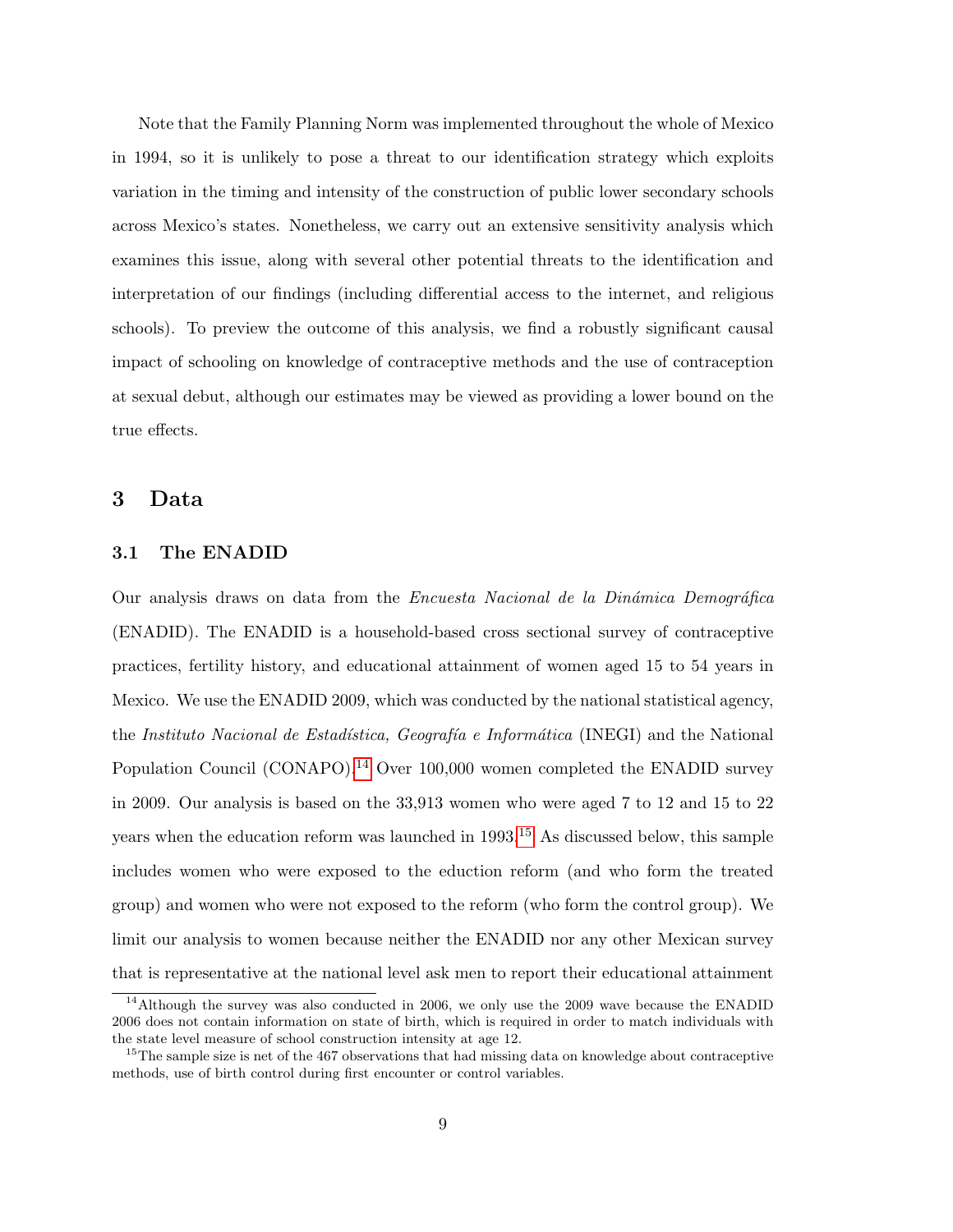and contraceptive knowledge and practices.

The key outcomes of interest in this research are measures of knowledge and use of contraception. Knowledge about contraception at the time of the survey is measured by the number of methods that women report to knowing when asked: "Could you tell me which methods or means a couple can use to avoid or delay a pregnancy that you have heard about?" The 13 methods listed include: bilateral tubal occlusion, vasectomy, the pill, injections, implant, patch, intrauterine device, male condom, female female condom, foams, natural methods (calendar, rhythm and abstinence), withdrawal, and hormonal post coitus methods (emergency pill).

We measure women's use of contraception at sexual debut with an indicator constructed using responses to the question "In your first encounter, what contraceptive methods did you or your partner use?" The indicator is coded as one if the respondent reported using at least one of the enumerated methods, and is coded as zero if the respon-dent reported that they "did not use anything".<sup>[16](#page-11-0)</sup> We note that although this information is reported retrospectively, one's sexual debut is typically a significant and memorable life event, and for this reason recall error is unlikely to pose a significant problem. However, to the extent that there is random misreporting [\(Cremin](#page-31-10) *et al.*, [2009\)](#page-31-10), the standard errors of the regression coefficients will increase.

We use information from the ENADID on the respondent's date and state of birth to link individuals to the state level measure of school construction intensity at age 12, the state level measure of the number of health clinics at age 12, and the following preprogram state characteristics: lower secondary school enrolment rate per child aged 12-14 in 1991, and the employment share in agriculture in 1990. The school construction data and the data on the number of lower secondary school enrollments is from the Ministry of Education (Sistema Nacional de Estadística Educativa, in Spanish). Data on the number of people employed in each employment sector in 1990 and on health clinics is from IN-

<span id="page-11-0"></span><sup>&</sup>lt;sup>16</sup>Enumerated methods are: 1. Male vasectomy; 2. Intrauterine device, contraceptive coil; 3 Hormonal method (the pill, injections, subdermal implant, patch, emergency contraceptive); 4 Condom(s); 5 Other (spermicide, jellies or foam, rhythm, calendar, withdrawal); 6 didn't use anything.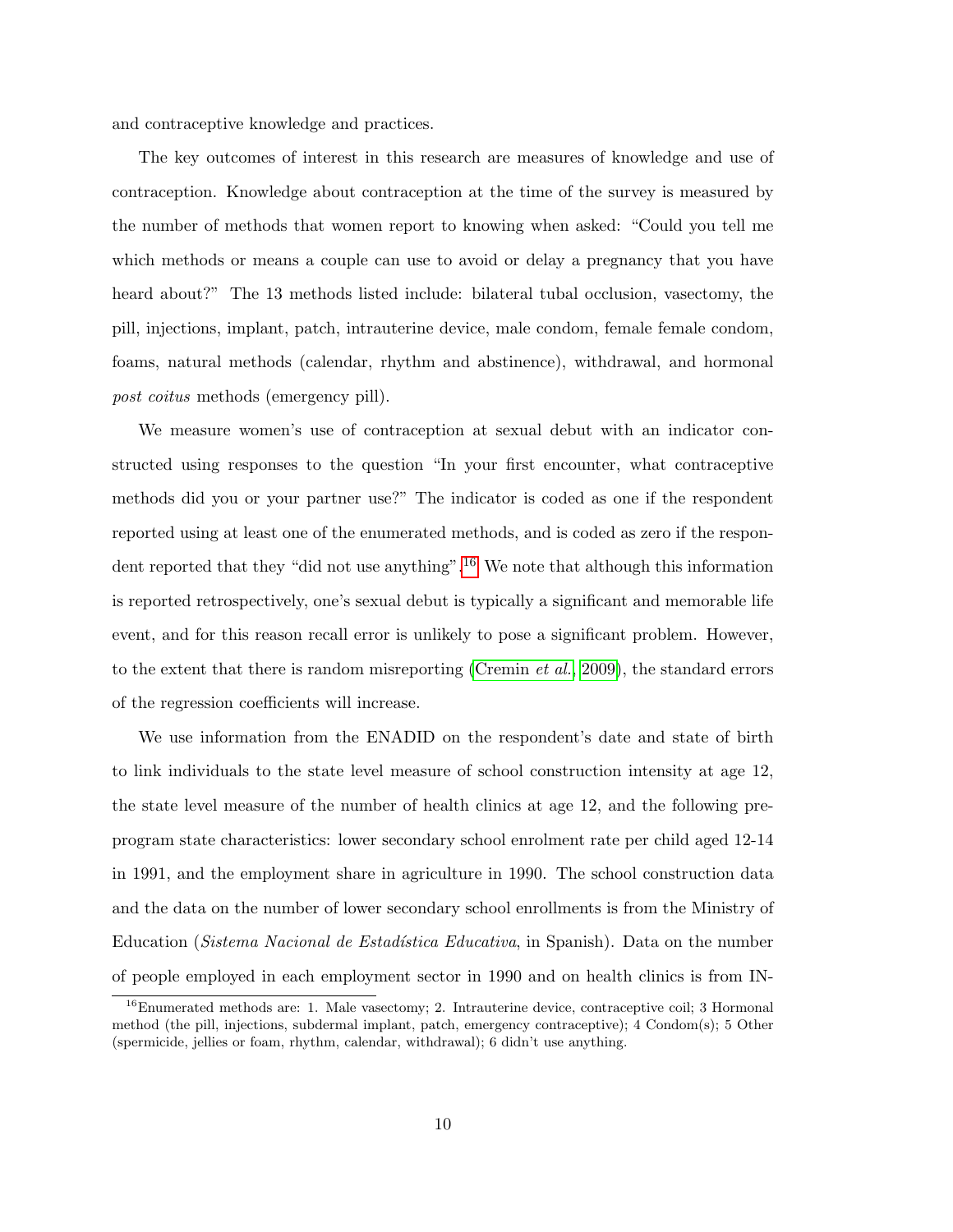EGI website. [17](#page-12-0) Age-specific historical population data was obtained from the National Population Council.[18](#page-12-1)

#### 3.2 Defining the Treated and Control Groups

Children enter lower secondary school, which begins at grade 7, at the age of 12 in Mexico. Therefore, women aged 7–12 when the school year commenced on the 1st of September 1993 were exposed to the education reform, and they constitute the treated group. The final year of lower secondary school in Mexico is grade 9, and students are typically 14 years of age at the start of this grade. Consequently, women who were 15 years and older when the 1993 school year started on September 1st are expected to have completed lower secondary school before the reform was introduced and are therefore not exposed to the education reform.<sup>[19](#page-12-2)</sup> For this reason, 15-22 years old form the control group for the analysis. A-priori, it is not clear whether those aged 13 and 14 years of age at the start of the 1993 school year belong to the treatment or control group as the education reform targeted those entering grade 7 who are typically 12 but made provisions to accommodate 13 and 14 year olds.[20](#page-12-3) In order to minimize biases arising from misclassification of individuals as treated (or control), we omit observations on individuals aged 13 or 14 in 1993 from our primary analysis. We investigate the sensitivity of our results to excluding these observations in section  $6^{21}$  $6^{21}$  $6^{21}$ 

#### 3.3 Summary Statistics

Means and standard deviations for the outcomes of interest and control variables by treatment status are reported in Table [1.](#page-36-0) Statistically significant differences in means between treatment and control groups are indicated by asterisks in the final column of the table.

<span id="page-12-0"></span> $17$ <http://www.inegi.org.mx/est/contenidos/proyectos/cubos/> and [http://www3.inegi.org.mx/](http://www3.inegi.org.mx/sistemas/mexicocifras/default) [sistemas/mexicocifras/default](http://www3.inegi.org.mx/sistemas/mexicocifras/default)

<span id="page-12-1"></span> $^{18}$ <http://www.conapo.gob.mx/>

<span id="page-12-3"></span><span id="page-12-2"></span><sup>&</sup>lt;sup>19</sup>This is not true for individuals who repeat grades or who had delayed school entry.

 $^{20}$ Those aged 13 and 14 in 1993 were allowed to continue their eduction, or return to school if they had left school after completing primary school.

<span id="page-12-4"></span> $21$ We also omit women who are still attending school when interviewed in 2009 to ensure that individuals in both the treated and control groups have completed their education when asked about their contraceptive knowledge and use.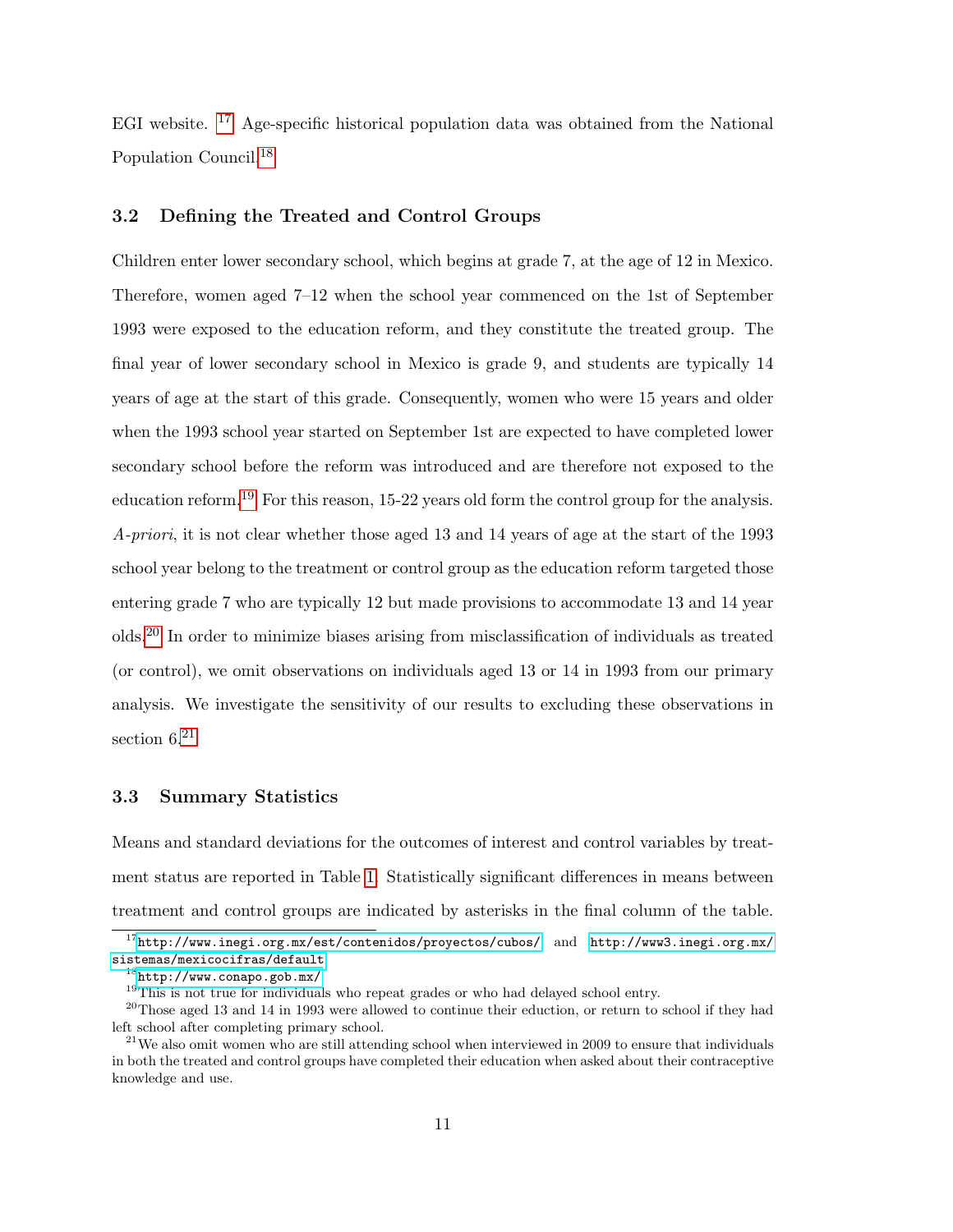As can be seen from the table, women in the treated group complete 10.37 grades of school on average compared to 9.56 for women in the control group, and this difference is statistically significant. Women in the treated group are also more likely to have used birth control during their first sexual encounter (20.5% in the treated group versus 14.7% in the control group). However, women in the control group are more knowledgable about birth control methods, reporting to know 10.63 methods on average compared with 10.55 methods known by members of the treated group. This is likely to be attributable to the fact that women in the treated and control groups are at different stages of their reproductive life. Note, for example, that women in the treated group are much younger (average age of 25.3 years compared to 34.3 years in the control group), less likely to have started their sexual life (84% have had sex compared to 95% in the control group), more likely to be single (33.2% compared to 14% in the control group), and have fewer children (1.2 on average compared to 2.3 children for women in the control group). In the analysis that follows, we account for these differences as well as the potential endogeneity of education in our investigation of the causal effect of schooling on knowledge and use of contraception.

#### 3.4 Evidence of the Impact of the Education Reform

In order for the education reform to serve as an instrument for schooling, and hence permit the identification of the causal effect of schooling on contraceptive knowledge and use, it must be the case that the reform impacted schooling outcomes. Evidence of the impact of the reform on schooling has been found by Andalón  $(2010)$  when looking at its effect on smoking behaviors. We investigated whether this is the case in our data by estimating the following linear probability model for the number of grades of school completed:

$$
S_{iasm} = \alpha_0 + \alpha_1 T_a P_{as} + \alpha_2 T_a X'_s + \sum_{a=7}^{21} \alpha_{3a} C_a + \sum_{s=2}^{32} \alpha_{4s} K_s + \alpha_5 X'_i + \varepsilon_{iasm}
$$
 (1)

where  $S_{iasm}$  is a binary indicator equal to one if woman i in birth cohort a and birth state s completed at least grade m, and the model was estimated m times  ${m=1,2,...18}$ . The variable measuring the education reform  $T_a P_{as}$ , is the product of the indicator for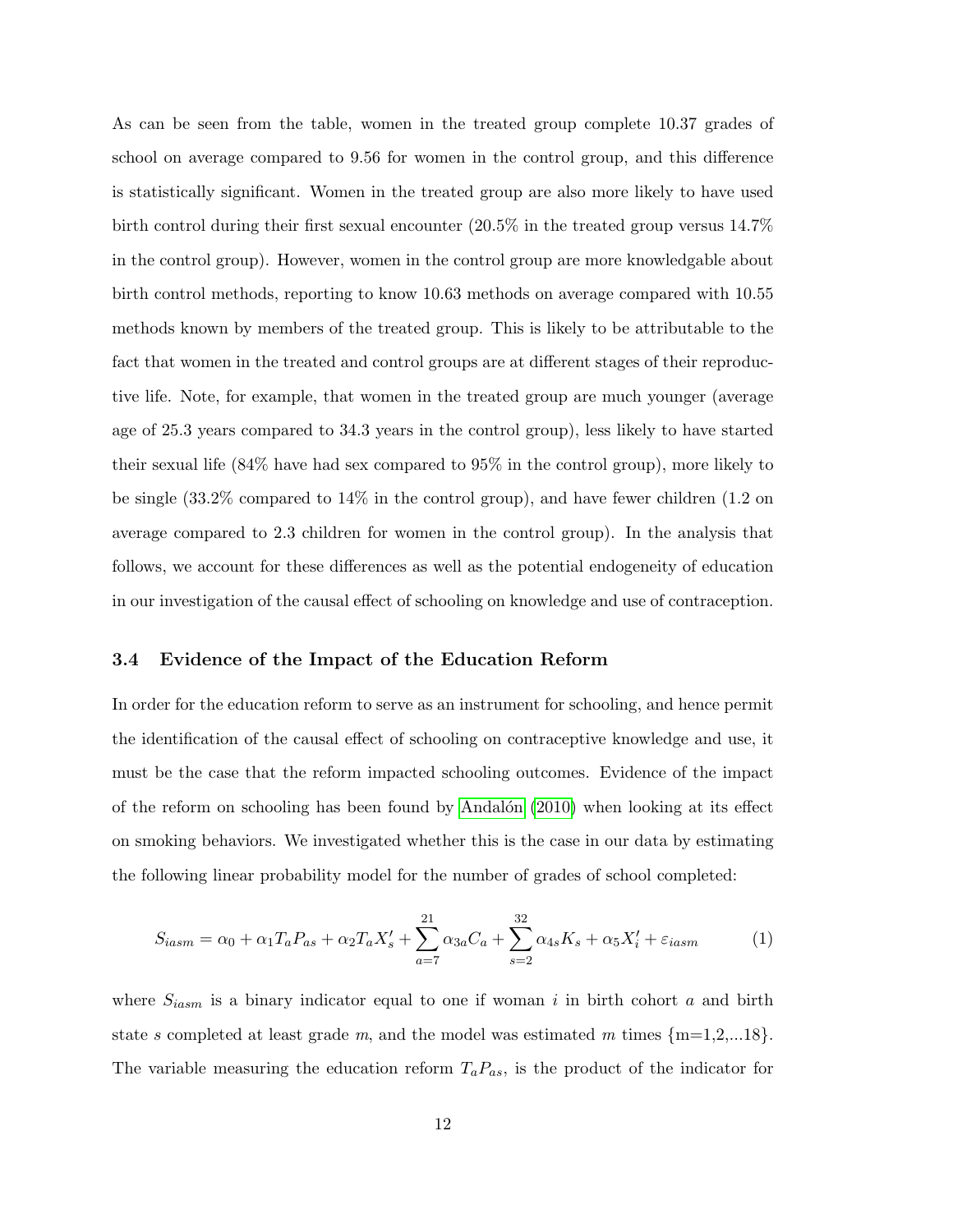belonging to a birth cohort in the treated group  $(T_a=1 \text{ if age in } 1993 \text{ is } 7-12)$  and the intensity of exposure to the public school building program faced by a woman in birth cohort a born in region s,  $P_{as}$ . The intensity of exposure to the public school building program is defined as the cumulative number of new government lower secondary schools per 1000 children aged 12-14 that were available to cohort a with region of birth s at age 12. The measure of the education reform reflects the fact that, for women in the treated group, the greater the number of public schools constructed in her state of birth before she started lower secondary education (per 1000 children aged 12-14), the more likely she is to have attended lower secondary school. To account for the fact that the government school building program was rolled out in a compensatory way, we include interactions between the indicator for treatment  $T_a$  and a vector of state-level pre-program characteristics  $X_s$ which includes i) the enrollment rate in 1991, and ii) the share of people employed in the agricultural sector in 1990. We account for cohort of birth and region of birth specific factors by including cohort fixed effects,  $C_a$  and state-of-birth fixed effects,  $K_s$ .  $X_i$  is a vector of individual characteristics that includes indicators for indigenous condition (5% of the sample) and rural residence (20% of the sample) and  $\varepsilon_{iasm}$  is the error term.<sup>[22](#page-14-0)</sup>

The solid line in Figure [2](#page-35-0) plots the point estimates of the coefficient on the schooling reform variable resulting from these m regressions, one for each schooling grade. The dashed lines provide the corresponding 95% confidence intervals. The figure shows that the education reform had a positive and significant effect on the probability of completing at least grades 7 to 9 with the biggest effect on the probability of completing at least grade 7 and the smallest (significant) effect on the probability of completing at least grade 9. Given that the education reform is found to affect the probability of completing grades 7 and beyond, but not the likelihood of completing elementary education, and that formal sex education is taught as part of the lower secondary curriculum (see section 2), we use as our measure of schooling a binary indicator for completing at least one grade of lower secondary education.

<span id="page-14-0"></span> $22$ It would be interesting to test the role of religion on knowledge and use of contraceptive methods, but religious beliefs are not asked about in the ENADID.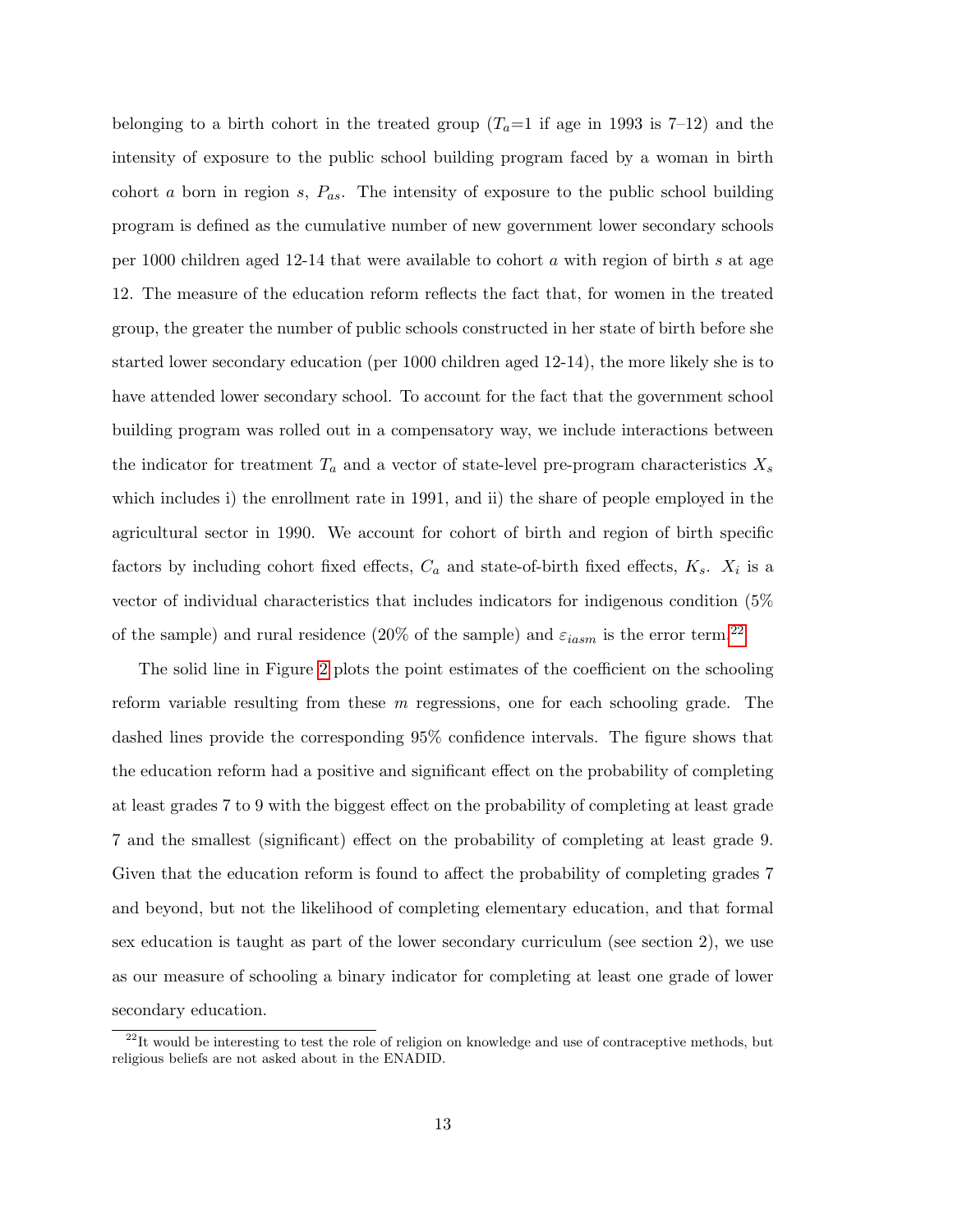### 4 Empirical Approach

We seek to understand the impact of schooling on women's knowledge and use of contraceptive methods. As a starting point, we posit the following model for the contraceptive outcome of interest:

$$
Y_{ias} = \beta_0 + \beta_1 S_{ias} + \beta_2 T_a X_s' + \sum_{a=7}^{21} \beta_{3a} C_a + \sum_{s=2}^{32} \beta_{4s} K_s + \beta_5 X_i' + u_{ias}
$$
 (2)

where  $Y_{ias}$  is defined as either the number of methods of contraception known at the time of survey by woman i in birth cohort  $a$  and birth state  $s$ , or as an indicator for use of contraception during her first sexual encounter.  $S_{ias}$  is an indicator equal to one if the woman completed at least one grade of lower secondary school and zero otherwise. We include interactions between the indicator for treatment  $T_a$  and a vector of pre-program state specific characteristics  $X_s$ , cohort fixed effects  $C_a$ , state-of-birth fixed effects  $K_s$ , and a vector of individual characteristics,  $X_i$ . Our primary objective is to obtain a reliable estimate of the coefficient on the indicator for attending lower secondary school,  $\beta_1$ . The issue in doing so is that unobserved factors that influence a woman's knowledge about contraceptive methods or her use of contraception during her first sexual encounter, such as precociousness, may also determine whether she attended lower secondary school. For this reason, we follow a two-stage least squares (TSLS) approach.

The first stage model for attending lower secondary school is given by:

$$
S_{ias} = \alpha_0 + \alpha_1 T_a P_{as} + \alpha_2 T_a X_s' + \sum_{a=7}^{21} \alpha_{3a} C_a + \sum_{s=2}^{32} \alpha_{4s} K_s + \alpha_5 X_i' + \varepsilon_{ias}.
$$
 (3)

This is identical to the linear probability model given by equation (1) used to investigate the impact of the schooling reform in Section 3.4 when  $m = 7$ . That is, the outcome of interest in equation (3) is the probability of completing at least 7th grade. The key variable of interest in this first stage regression is  $T_a P_{as}$ , which is the product of the indicator for belonging to a birth cohort in the treatment group  $(T_a=1 \text{ if age in } 1993 \text{ is } 7-12)$ and the intensity of exposure to the public school building program faced by a woman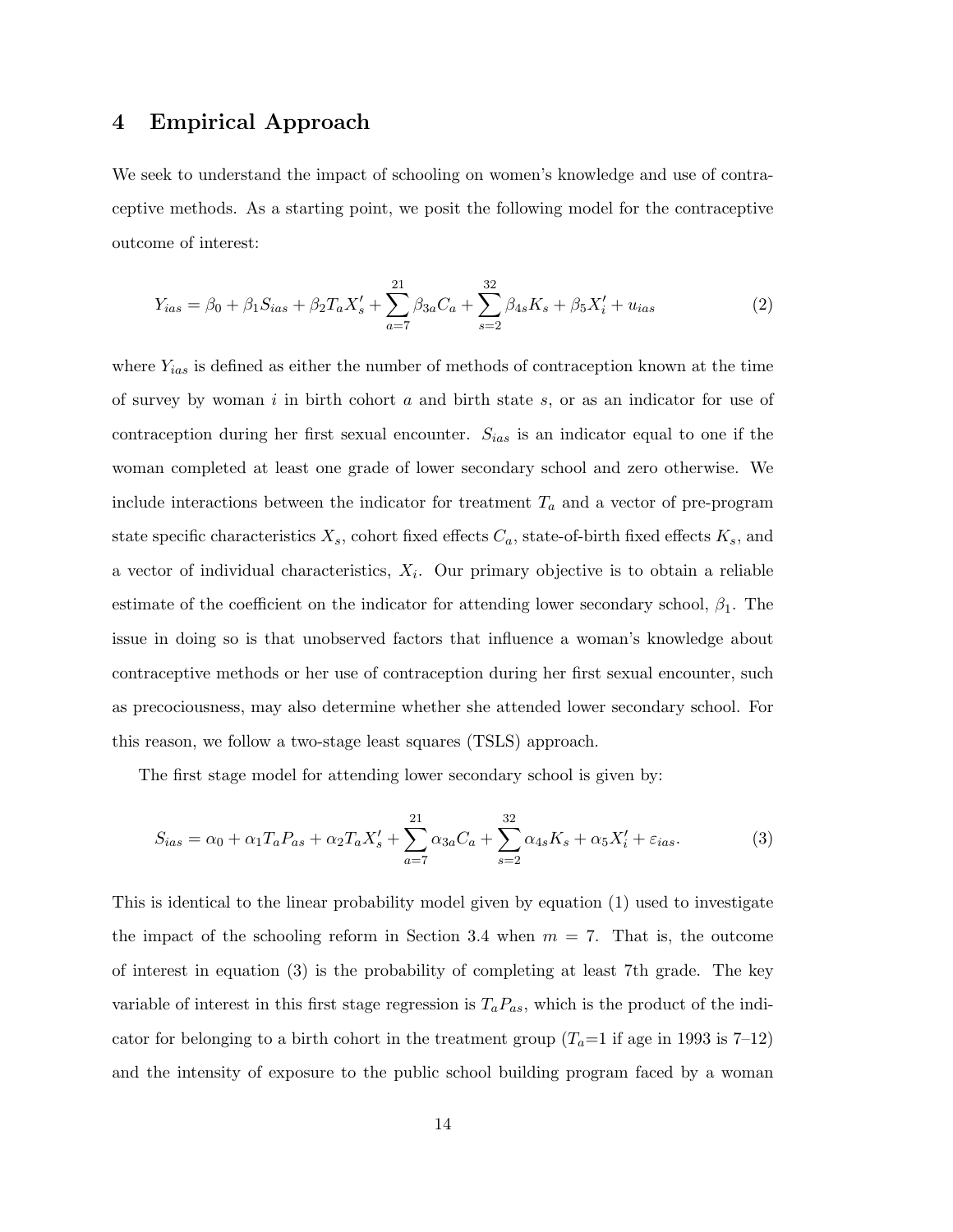in birth cohort a born in region s,  $P_{as}$ . This variable serves as the instrument which identifies the impact of schooling in the two stage least squares (TSLS) models for con-traception knowledge and use.<sup>[23](#page-16-0)</sup> Specifically, the coefficient on schooling in the equations for knowledge about and use of contraception is identified by differences in the availability of schools among different cohorts of women who were born in the same state. Our identifying assumption is that, having controlled for region specific time invariant effects and birth cohort specific effects, differences in the availability of schools are uncorrelated with unobserved determinants of contraceptive knowledge and contraceptive use at sexual debut.[24](#page-16-1)

## 5 Empirical Results

#### 5.1 The Effect of Educational Reform on Schooling

Estimates of the linear probability model for completing at least one grade of lower secondary school are reported in Table [2.](#page-37-0) Column 1 reports our baseline specification, while columns 2 –5 report specifications which attempt to account for life-cycle factors related to fertility decisions and hence the demand for knowledge about and use of contraception. Standard errors clustered at the state level are reported in parentheses.<sup>[25](#page-16-2)</sup> Estimates of the

<span id="page-16-0"></span> $^{23}$ As discussed above, the reform has not in fact lead to 100% of children completing 9th grade. While this is most likely due to voluntary drop out (neither parents nor children are prosecuted for children failing to complete lower secondary school), we cannot rule out the possibility that, despite the sizable school construction program, capacity constraints lead some children to drop out before completing lower secondary education. This highlights the importance of accounting for the intensity of the school building program in the year in which each treatment cohort enters lower secondary education in addition to treatment status in using the school reform to identify the impact of education in the analysis that follows.

<span id="page-16-1"></span> $^{24}$ Noting that the inputs into the production of health can be affected by both schooling and knowledge, previous work has attempted to separate the impact of schooling and knowledge on the consumption of cigarettes, alcohol and exercise [\(Kenkel, 1991\)](#page-32-2). We do not have data on contraceptive knowledge at sexual debut, so the contraceptive use equation is estimated with contraceptive knowledge omitted as an explanatory variable. Under our identifying assumption, contraceptive knowledge can be excluded from the regression of contraceptive use because the school construction affects contraceptive knowledge only through its effect on school attainment. The coefficient of schooling on contraceptive use captures the total effect of schooling.

<span id="page-16-2"></span><sup>&</sup>lt;sup>25</sup>[Bertrand](#page-30-11) *et al.* [\(2004\)](#page-30-11) and [Angrist & Pischke](#page-30-12) [\(2009\)](#page-30-12) argue that obtaining consistent estimates of clustered standard errors requires between 42 and 50 clusters. However, Bertrand and her colleagues and [Cameron](#page-31-11) et al. [\(2008\)](#page-31-11) show that the rate of rejecting the null hypothesis when it is true is larger when there are 50 clusters than when there are 20, thus suggesting that 20 clusters are sufficient.We have 32 clusters.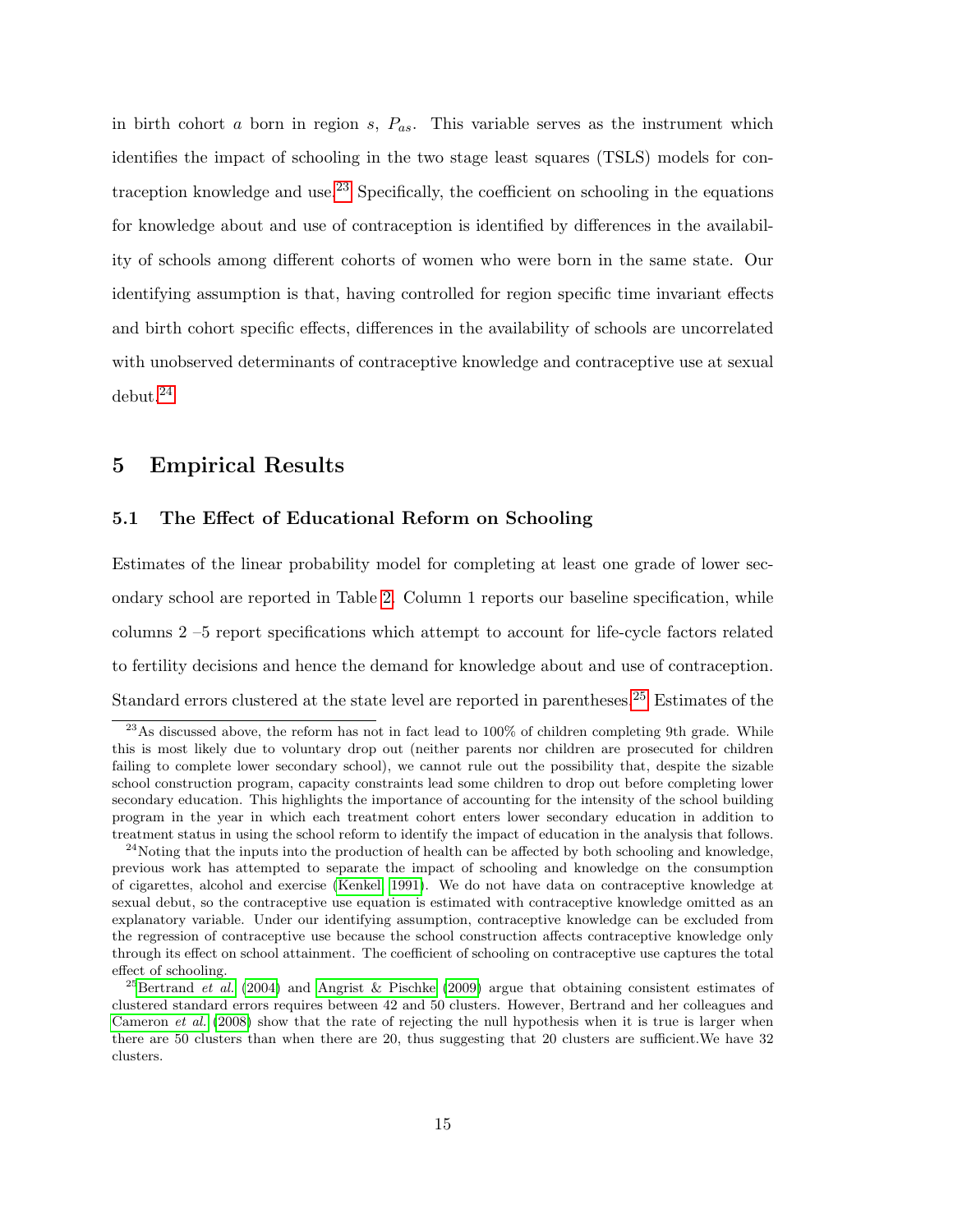cohort and state of birth fixed effects (not reported) are available upon request. The key parameter of interest in this equation is the coefficient on the education reform variable, measured by the interaction between the cumulative number of new schools built and the indicator for treatment. In this analysis, the treated group is composed of women who were 7 to 12 in 1993 and the control group is composed of women who were 15 to 22 in 1993.

As shown in column 1 of Table [2,](#page-37-0) the education reform variable is associated with a statistically significant increase in schooling. Evaluated at the sample mean of 0.72 new public schools per 1000 children aged 12-14, the point estimate of 0.034 implies that the reform increased the probability of completing 7 or more grades of school by 2.45 percentage points. This compares to the sample average of 74.11 percent. The F-statistic on the school reform variable is 13.23, exceeding the critical value of 10 that is used to assess whether instruments are weak [\(Stock](#page-33-8) et al., [2002\)](#page-33-8). Looking across the top panel of the table, it is clear that the effect of the reform on a woman attending lower secondary school is robust to accounting for (potentially endogenous) life-cycle factors related to fertility and contraception (ever having sex, marital status, and the number of children).

#### 5.2 Effect of Schooling on Contraceptive Knowledge and Use

In Tables [3](#page-38-0) and [4](#page-39-0) we report OLS and TSLS estimates of our model for the impact of schooling on the number of contraceptive methods known and use of contraception during the first sexual encounter, respectively. The upper panel of each table reports OLS coefficient estimates and their standard errors (in parentheses) while the lower panel reports TSLS coefficient estimates and their standard errors. All standard errors are clustered at the state level.

Beginning with Table [3,](#page-38-0) the first column reports estimation results from the baseline specification that includes the controls listed in equation (2). The specifications in columns 2 – 5 of Table [3](#page-38-0) account for milestones in women's reproductive lives that may impact on their post schooling acquisition of knowledge about contraception. Column 2 adds to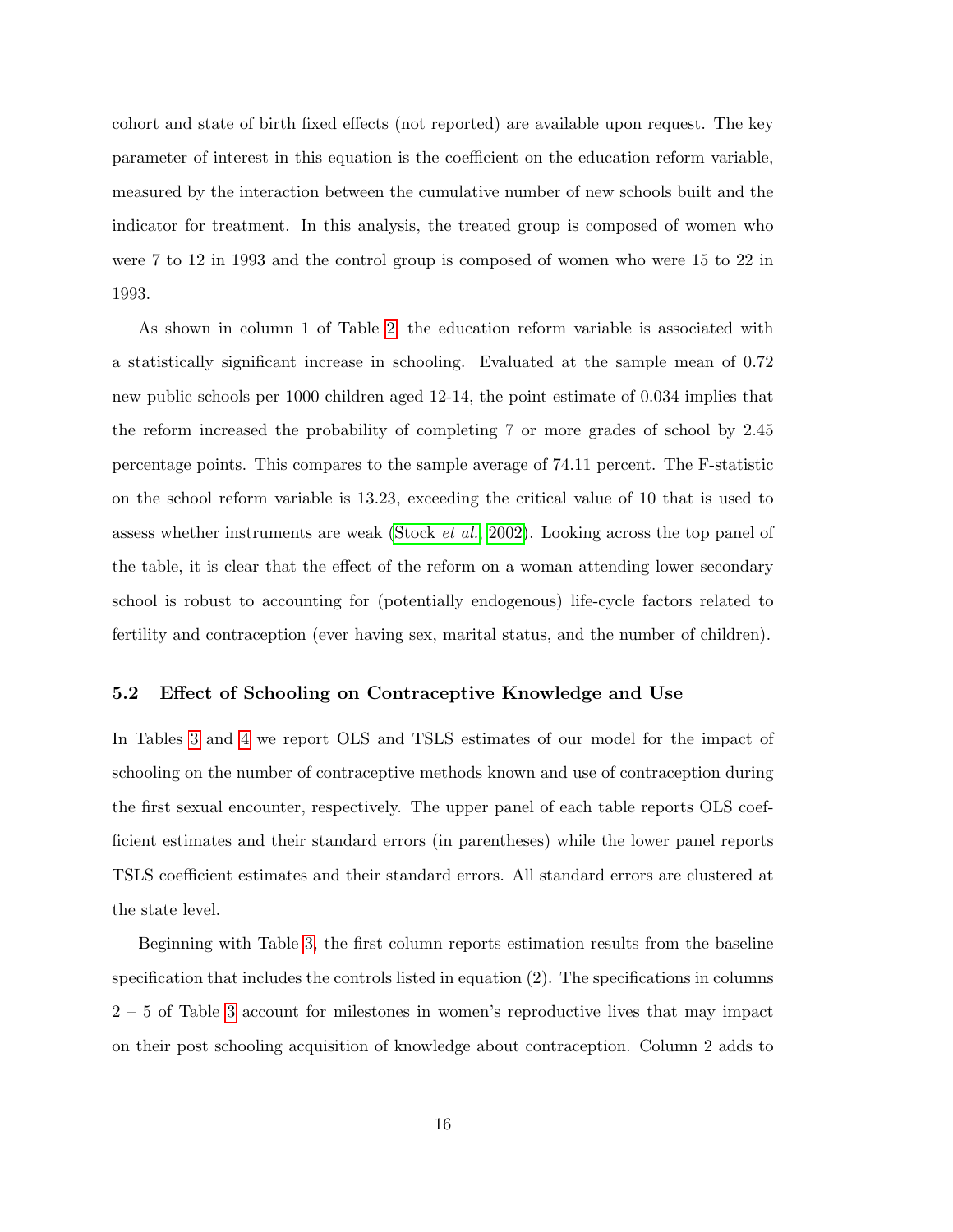the baseline specification an indicator for ever having sex, column 3 adds to the baseline specification indicators for married and widowed/divorced (omitted category is single), while column 4 augments the baseline specification with the number of (live) children the respondent has at the time of survey. Column 5 adds the full set of variables capturing reproductive milestones to the baseline specification.

Both the OLS and the TSLS estimates of the effect of completing at least one grade of lower secondary school from the baseline specification reported in column 1 of Table [3](#page-38-0) are positive and statistically significant. The OLS point estimate implies that attaining education beyond elementary schooling increases a woman's knowledge of contraception by 2.1 methods whereas the TSLS estimate indicates an increase of 4.1 methods. This difference suggests a negative correlation between unobservables impacting on both schooling and contraceptive knowledge, as may occur if precocious women are more likely to continue studying but less likely to learn about contraceptive methods. Alternatively, the larger TSLS estimate may be evidence that the marginal benefit of schooling for the subpopulation that was affected by the education reform is higher than the effect for the average person. However, the Hausman test finds that the difference between the OLS and TSLS estimates is not statistically significant. It is important to note that the failure to find evidence of a statistical difference between the OLS and TSLS estimates is unlikely to be attributable to having a weak instrument. The  $F$  statistic for the instrument in the first stage ranges from 12.11 to 13.23 across the five specifications, comfortably exceeding the rule of thumb value of 10 typically used [\(Stock](#page-33-8) *et al.*, [2002\)](#page-33-8). In terms of the magnitude of the estimated effect relative to the sample average, we find a 20% increase in the known methods of contraception amongst those with at least one grade of lower secondary education compared with those whose highest level of education is primary school.

The specifications in columns  $2 - 5$  of Table [3](#page-38-0) account for milestones in women's reproductive lives that may impact on their post schooling acquisition of knowledge about contraception. The results reported in columns 2 and 3 of Table [3](#page-38-0) show that women who are sexually active and are married or divorced know more contraceptive methods than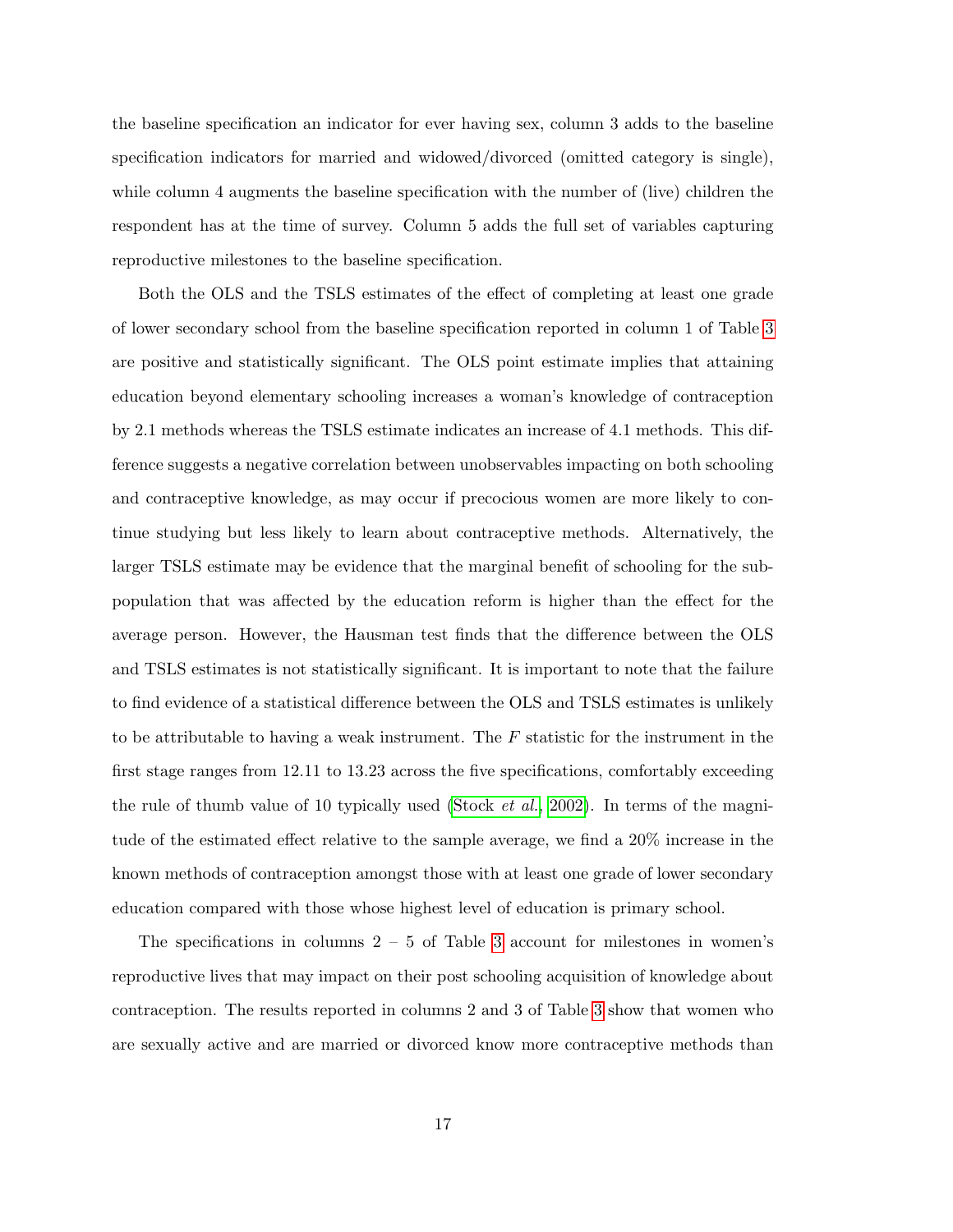women who are not sexually active and are single. In contrast, women with more children (column 4) know fewer birth control methods. The inclusion of the full set of variables representing reproductive milestones, reported in column 5, suggests that knowledge about contraceptives increases when women become sexually active. However, the inclusion of theses variables either separately (columns 2 to 4) or together (column 5) does not alter the magnitude of the schooling coefficient, confirming that completing at least one grade of lower secondary school increases the number of contraceptive methods a women knows. The Hausman test finds that the difference between the OLS and TSLS estimates is not statistically significant in columns  $2 - 5$  of Table [3.](#page-38-0) In appendix Table [A.1](#page-36-0) we show that schooling lead to greater knowledge of both very effective and less effective methods.<sup>[26](#page-19-0)</sup>

Table [4](#page-39-0) examines whether schooling impacts the likelihood of a woman using contraception during her first sexual encounter. As with Table [3,](#page-38-0) column 1 of Table [4](#page-39-0) reports results from the baseline specification that includes the controls listed in equation (2). The specifications in columns 2 and 3 attempt to account for the fact that not all women in the sample report having had sex. To do so, the specification in column 2 adds to the baseline specification an indicator for whether the individual has ever had sex, while column 3 reports estimates based on the sub-sample of women who have had sex.

The results in Table [4](#page-39-0) show that both OLS and TSLS produce positive and statistically significant estimates of the effect of education beyond elementary school on the probability that women use contraception at their sexual debut.<sup>[27](#page-19-1)</sup> The OLS point estimate indicates that the probability that a woman uses contraception during her first sexual encounter is 11 percentage points higher if she has completed at least one grade of lower secondary education. While the IV point estimate is around four times the size of the OLS estimate,

<span id="page-19-0"></span><sup>&</sup>lt;sup>26</sup>The effectiveness of the methods was based on their failure rate, which is defined as the probability of unintended pregnancy within the first year of typical use. Very effective methods are those with failure rates of 10% or less and less effective methods are those with failure rates ranging from 12% to 28%. The information on failure rates comes from the CDC ([http://www.cdc.gov/](http://www.cdc.gov/reproductivehealth/UnintendedPregnancy/Contraception.htm) [reproductivehealth/UnintendedPregnancy/Contraception.htm](http://www.cdc.gov/reproductivehealth/UnintendedPregnancy/Contraception.htm)) and the emergency contraception website (<http://ec.princeton.edu/questions/eceffect.html>), which relies heavily on [\(World Health Orga](#page-33-9)[nization and Johns Hopkins Bloomberg School of Public Health, 2011\)](#page-33-9) and [\(Trussell, 2011\)](#page-33-10). The findings are robust to the inclusion of the full set of variables representing reproductive milestones and an alternative definition of effectiveness based on a threshold of 5% failure rate.

<span id="page-19-1"></span><sup>&</sup>lt;sup>27</sup> The second stage results come from a linear probability model, but probit models (available upon request) produce very similar results.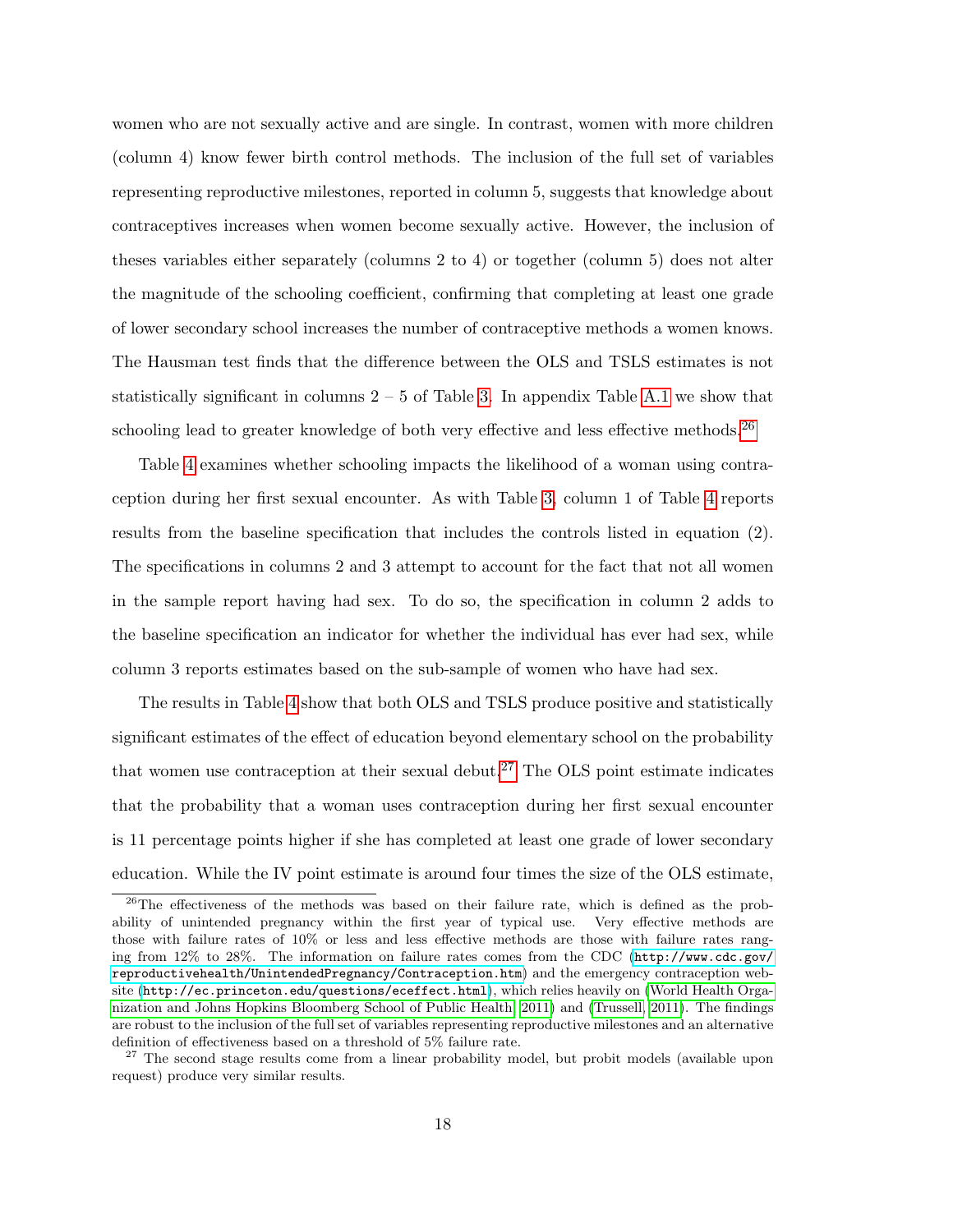the Hausman test fails to find any significant difference between them.[28](#page-20-0) The magnitude of the estimated effect of education beyond primary school is substantial. Given that only 17% of women in the sample use contraception at their sexual debut, the estimated 11 percentage point increase due to having more than a primary school education represents a 65% increase in the probability of contraception use at sexual debut. In columns 2 and 3 we investigate whether the potential for selection into ever having sex is impacting on our findings by adding an indicator for eve having sex, and dropping from the estimation sample those who have never had sex, respectively. As can be seen from the table, the point estimates in columns 2 and 3 are not significantly different from those in column 1, suggesting that selection is not an issue in these data. This is not surprising given that more than 90% of the women in our sample report having had sex at least once in their life.

We provide some insight into why the school construction program was effective at increasing women's knowledge and use of contraception at sexual debut by examining sub-populations. Specifically, we repeat our analysis on the sample of non-indigenous women, the sample of women living in urban locations and the sample of women living in rural locations. These results are reported in Table [5.](#page-40-0) Note that column 1 of Table [5](#page-40-0) repeats the basic specification for the full sample. All specifications include the controls listed in equation (2). Panel A reports first stage results, Panel B reports OLS and TSLS results for the outcome "number of contraceptive methods known", while Panel C reports OLS and TSLS results for the outcome "contraceptive use at sexual debut". Beginning with the first stage estimates, a comparison of columns 1 and 2 reveals that the point estimate for the non-indigenous sample is smaller than that for the full sample, suggesting that the effect of the education reform on the probability of having completed at least one grade of lower secondary school is larger among indigenous women. The estimates in columns 3 and 4 show that the effect of the education reform in rural areas is close to three times the effect in urban areas. As urban areas are more densely populated than rural

<span id="page-20-0"></span><sup>&</sup>lt;sup>28</sup> As discussed above, the Hausman test finding is unlikely to be the result of using a weak instrument since the F statistic on the instrument in the first stage is above 10 (at least in columns 1 and 2).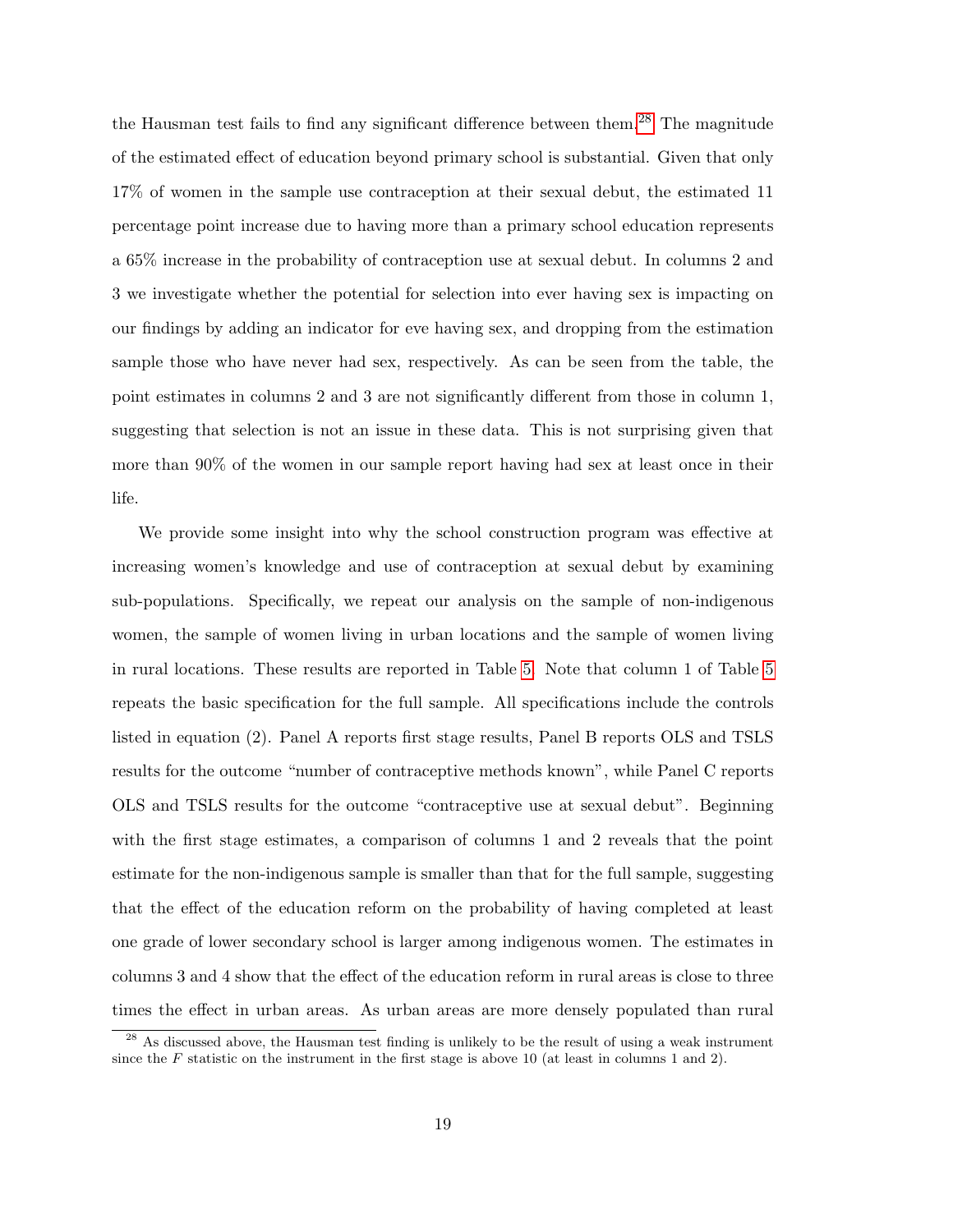areas, we hypothesize that the main effect of building schools in urban areas is to reduce overcrowding in schools. In rural areas, each new school would be expected to signicantly reduce the distance to school. If this is the case, our findings suggest that an important avenue through which the education reform increased lower secondary schooling was by improving physical access in rural locations. Specifically, the school building program reduced the distance a child in a rural location must travel to attend school.<sup>[29](#page-21-0)</sup>

Panels B and C in Table [5](#page-40-0) report OLS and TSLS estimates of the effect of completing at least one grade of lower secondary schooling on knowledge and use of contraception, respectively, for the non-indigenous, urban and rural sub-samples as well as the full sample. For both outcomes, the OLS estimates suggest that the magnitude of the effect of lower secondary schooling is smaller for the rural sample compared to the urban sample, whereas the magnitude of the schooling effect for the urban and non-indigenous samples are similar to the magnitude of the effect for the full sample. The TSLS estimates, however, indicate that while the impact of at least one year of lower secondary school is similar for the full and non-indigenous sample for each outcome, the effects are larger for the rural sample and statistically insignificant for the urban sample.

These results suggest that women in rural areas (where the reform had the largest impact on schooling) gained the most in terms of knowledge and use of contraception. We note, however, that the TSLS results should be interpreted with caution because the first stage F-statistics for the sub-samples are smaller than 10, although they exceed the value of 5, which [Cameron & Trivedi](#page-30-13) [\(2005\)](#page-30-13) propose as a less strict rule of thumb.

### 6 Robustness Checks

#### 6.1 First Stage

Our identification strategy is based on the assumption that differences in exposure to the public lower secondary school construction program associated with the educational reform

<span id="page-21-0"></span><sup>&</sup>lt;sup>29</sup>Note that, since rural to urban migration is common in Mexico, the estimated effects based on the area of residence in 2009 rather than area of birth, which is unavailable, might be underestimating the effect in rural areas and overestimating the effect in urban areas.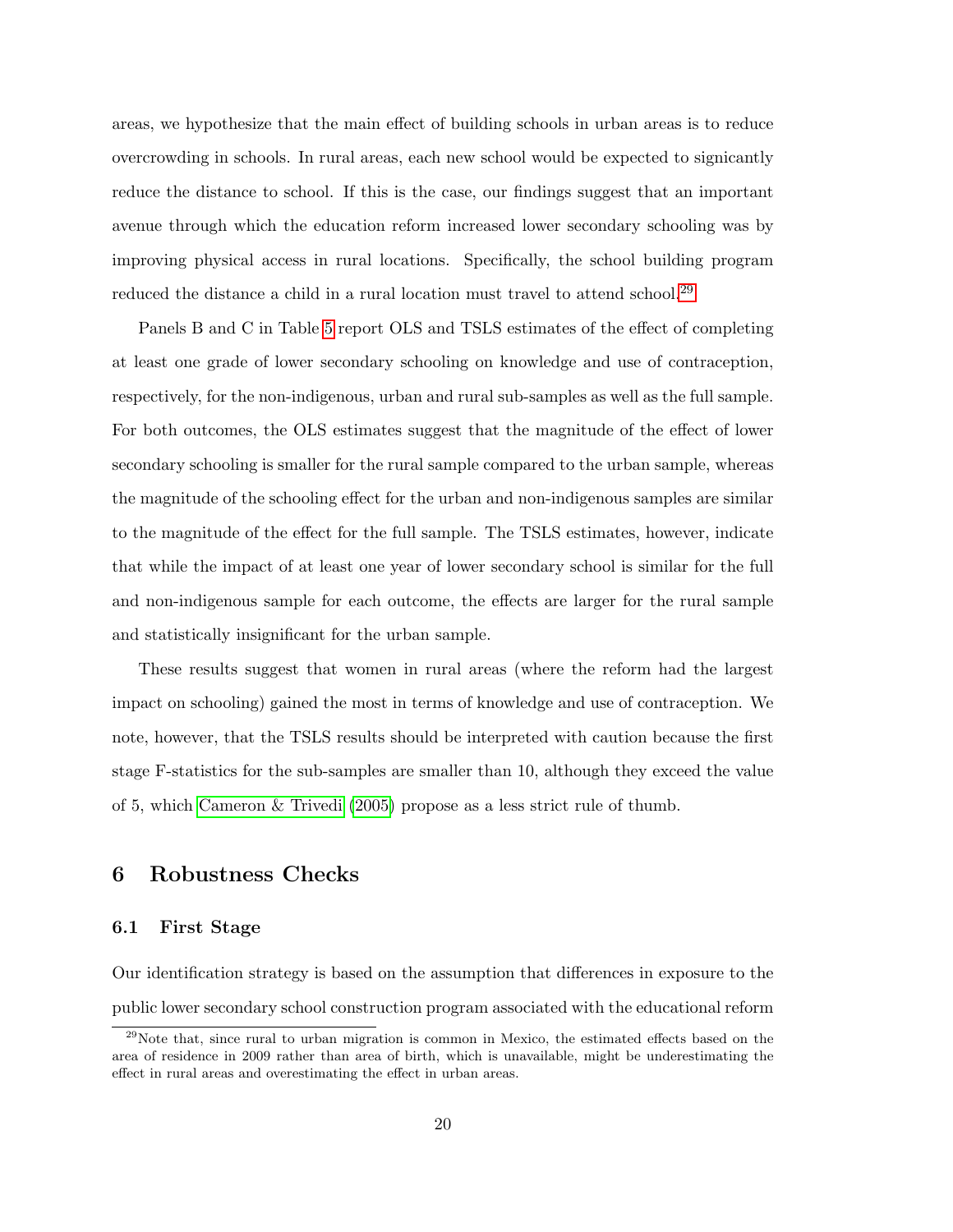produced exogenous variation in the probability of completing at least one grade of lower secondary school. Therefore, distinguishing who is affected by the educational reform and who is not is key to our identification strategy. In order to investigate the validity of our approach, we examine the sensitivity of our fist stage estimates to (1) the potential for contamination of the control group due to late entry to school or grade repetition, and (2) the exclusion of observations on those aged 13 or 14 in 1993. We conduct two other sensitivity tests to examine the validity of our instrument. The first considers *private* lower secondary school openings as an alternative instrument. The second investigates whether changes in school inputs rather than changes in access (via reduced distance) lead to an increase in educational attainment. The results using the baseline specification are reported in Table [6.](#page-41-0) Although not reported in the table, we note that our findings from these sensitivity analyses are robust to the the inclusion of the life-cycle milestones.

The youngest cohort assumed to be unaffected by the school reform is the cohort aged 15 on September 1st 1993. However, this cohort may be impacted if there are over age enrolments due to delayed entry into school or grade repetition. If this is the case, then the control group will include treated individuals, resulting in an under-estimate of the effect of the education reform on completing at least one grade of lower secondary school. We investigate this issue in column 1 of Table [6](#page-41-0) by examining the sensitivity of our first stage estimates to excluding from the sample the cohort aged 15 in 1993. The resulting estimated effect of the reform is smaller than its counterpart reported in column 1 in Table [2.](#page-37-0) This suggests that the reform did not raise the probability of women who were 15 in 1993 completing at least one year of lower secondary school, confirming that they belong in the control group.

We next examine the decision to exclude cohorts aged 13 and 14 in 1993 from our sample. This decision was prompted by the fact that, although the reform targeted cohorts aged 12 and younger in 1993, provisions were made to accommodate 13 and 14 year olds who wished to continue, or return to, lower secondary school. This created some ambiguity as to whether these cohorts belonged to the treated or control group. We investigate this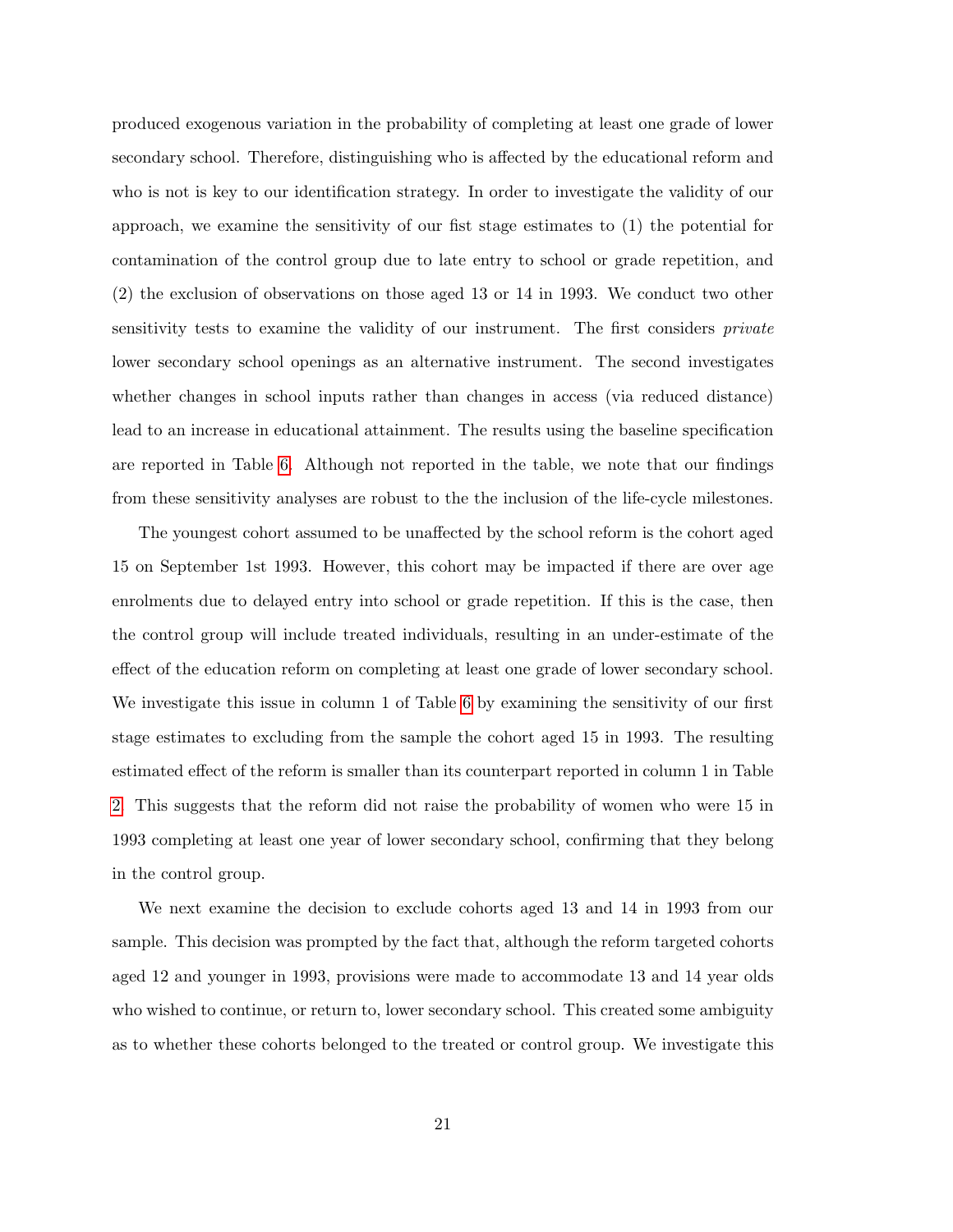issue in column 2 of Table [6,](#page-41-0) in which we replicate the specification given in column 1 of Table [2,](#page-37-0) redefining the treated group to be the cohorts aged 13 and 14 in 1993 while retaining as the control group those aged 15 and older in 1993. The resulting point estimates of the coefficient on the reform variable are found to be statistically insignificant, suggesting that the education reform had no significantly different impact on the cohort of women who were 13 and 14 in 1993, as compared to those who were 15 to 22. This supports the exclusion of these cohorts from the treatment group.<sup>[30](#page-23-0)</sup>

Column 3 in Table [6](#page-41-0) shows an alternative specification of our first stage equation (2) in which the indicator of treatment status is interacted with the cumulative number of new *private* lower secondary schools in the woman's state of birth at age 12. Given that the public school construction program has been shown to have its largest effect on the lower secondary school attendance of the most disadvantaged women, we would expect very little effect of private school openings. Finding a larger effect for private schools than for public schools would cast doubt on the validity of our instrument. As can be seen in column 3 of Table [6](#page-41-0) the estimated coefficients on the interaction between treatment and private school construction is negative and statistically insignificant. This provides some confidence that the instrument used in our analysis is valid.

An important consideration when examining the impact of an intervention as extensive as Mexico's school construction program is whether it impacted the quality of lower secondary education. We investigate this issue using the pupil-teacher ratio as a measure of quality. The national pupil-teacher ratio was 17.9 in 1990, 17.7 when the school construction program began in 1993 and 17.3 when it ended in 1998. We therefore consider whether we are incorrectly attributing improved school attainment solely to the increase in the quantity of school when the effect may in part be attributable to the improved quality of schools, as measured by the pupil-teacher ratio. To do so, we add to our baseline specification an indicator for treatment status interacted with the pupil-teacher ratio in the women's state of birth in 1990. The results from this specification, reported in column

<span id="page-23-0"></span><sup>30</sup>We also examined the outcomes of interest for these women and the reform was not found to affect contraceptive knowledge or use of birth control during sexual debut.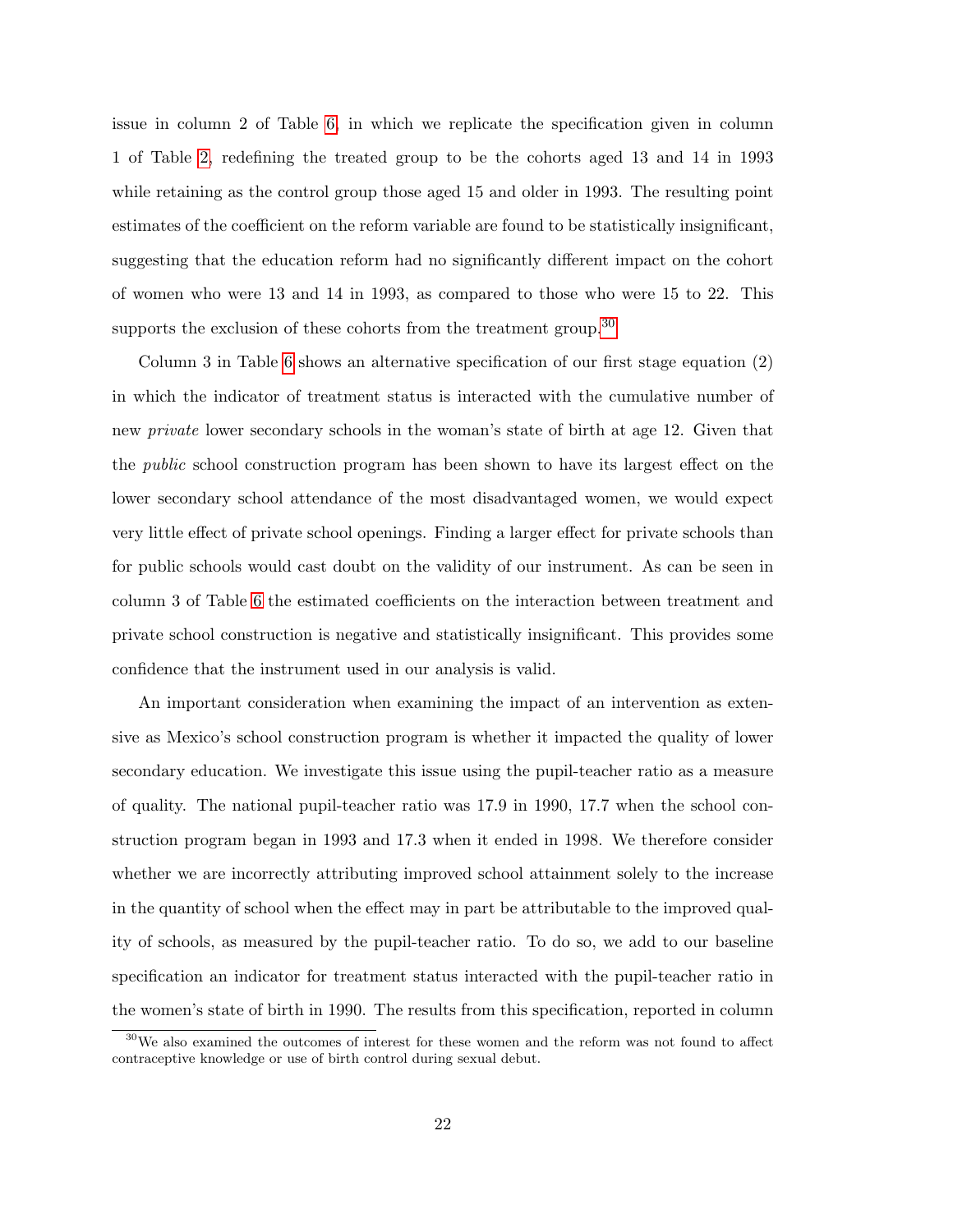4 of Table [6,](#page-41-0) show that the pupil-teacher ratio does not significantly affect women's completion of at least one grade of lower secondary education. More importantly, the effect of the education reform on schooling is robust to the inclusion of the pupil-teacher ratio. These results suggest that increases in school attainment are likely to have resulted from improving access to education (via reduced distance to school), rather than changes in the quality of education.[31](#page-24-0)

#### 6.2 Second Stage

Our identification strategy for estimating the effects of schooling on contraceptive knowledge and use is based on the assumption that the educational reform is uncorrelated with other unobserved factors that affect women's knowledge and use of contraception. One possible threat to this assumption is the introduction of the 1994 Mexican Family Planning Norm, which standardized the type of information offered at health clinics throughout the country from 1994. For the Norm to pose a threat to the validity of using the educational reform as an instrument, it would need to impact on treatment and control groups differentially across states of Mexico and over time, since the school building program varied across states and time over the period 1993-1998. While this is unlikely to be the case because Family Planning Norms are national programs, we investigate this issue in two ways. First, we examine whether the information provided through the Family Planning Norm of 1994 had differential effects on treated and control groups. Second, we attempt to directly control for the potential for a differential spread of birth control knowledge via the Norm across states and over cohorts. These results are reported in Table [7.](#page-42-0)

Our treated and control groups may have differentially benefited from the Family Planning Norm of 1994 because the two groups were at different stages in their reproductive lives when the Norm was introduced. In our sample, women start having sex at the age of 19, on average. As our control group is comprised of women aged 16-23 in 1994 when the Norm was introduced, it is likely that many would have started their sexual

<span id="page-24-0"></span> $31$ The same conclusion is reached if we use a measure of class size in the women's state of birth in 1990 instead of pupil to teacher ratio. The average class size was 33 in 1990, 32 in 1993 and 30 in 1998.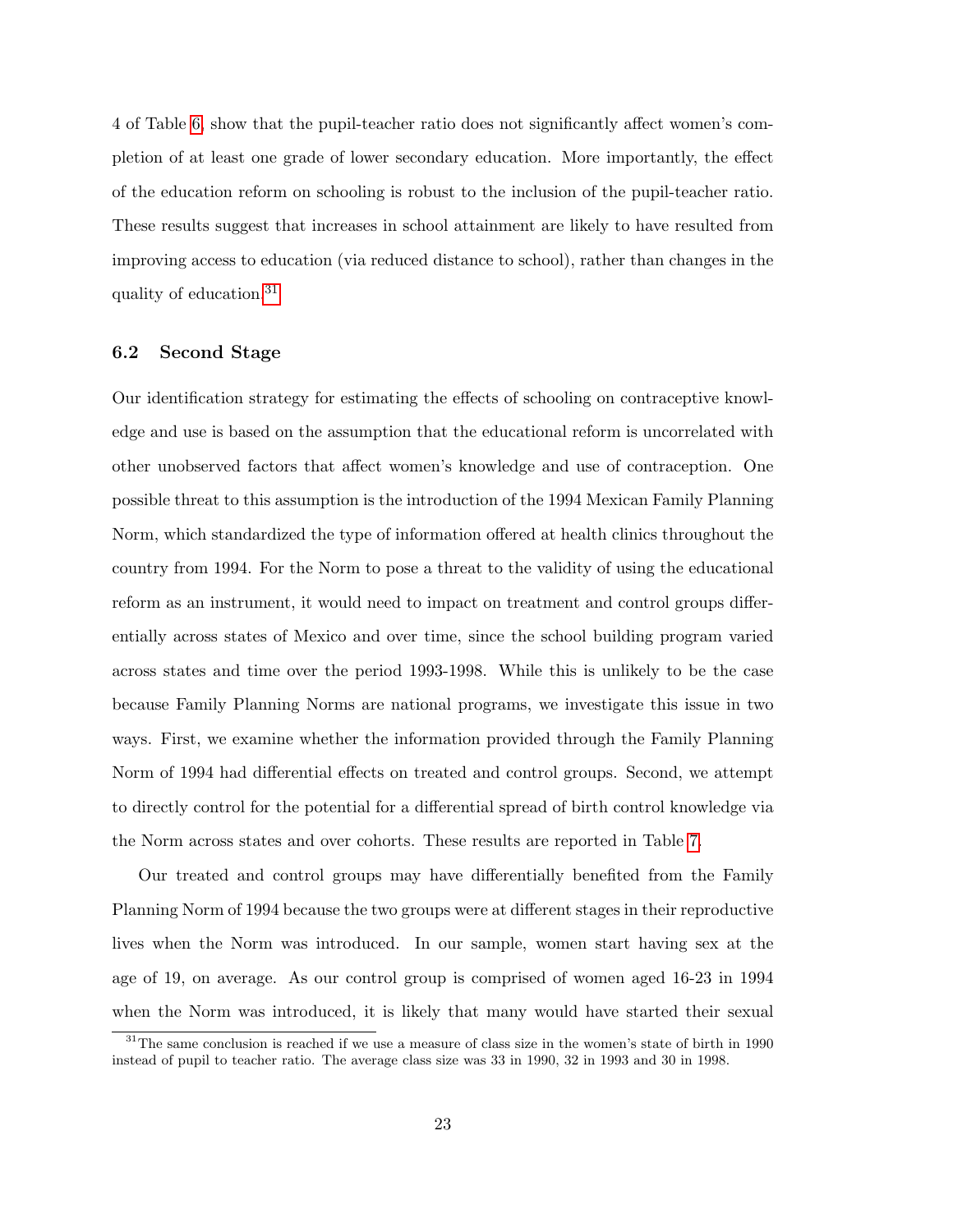life before the Norm's introduction. Assuming that women typically seek out information about contraception and acquire contraceptives around the time they start having sex, the sexually active women in the control would have benefited less from the Family Planning Norm of 1994 than those who were not sexually active. Simply put they would already have discovered the information promoted in the educational campaigns and offered at the health clinics for themselves. In contrast, cohorts in the treated group were 8 to 13 when the 1994 Family Planning Norm was introduced and unlikely to have had sex. Therefore, all in the treated group will have benefited from the standardization of information offered at health clinics but not all in the control group. If this is the case, we would expect a downward bias in the estimated effect of schooling on knowledge about contraception.

In order to investigate the degree to which this is a problem, we repeat our estimations removing from the sample observations for women who were 19 to 23 in 1994 since, on average, women in the sample have their sexual debut at 19 years of age. In doing so, we create a sample in which all individuals were exposed to the same information at health clinics at the start of their reproductive life. This in turn ensures that the only difference between treatment and control groups is the education reform. The results from this sensitivity analysis when the outcome is the number of contraceptive methods known and use of contraception at sexual debut are reported in columns 1 and 3 of Table [7](#page-42-0) respectively. A comparison of results for the number of contraceptive methods known in column 1 of Table [7](#page-42-0) and column 1 of Table [3,](#page-38-0) and use of contraception in column 3 of Table [7](#page-42-0) and column 1 of Table [4](#page-39-0) show that when we omit observations on individuals who may not have benefitted from educational campaigns, the estimated effect of schooling on knowledge and use of contraception increases, although the difference between the estimates is not large.[32](#page-25-0)

Next, we attempt to directly control for the potential for a differential spread of birth control knowledge via the Norm across states and over cohorts. To do this, we add to our

<span id="page-25-0"></span> $32$ This result is comparable to what has been found in Uganda where, for individuals who started their sexual life after the start of an information campaign that aims at preventing the HIV/AIDS epidemic, higher levels of education were found to be associated with a lower risk of being HIV positive [\(de Walque,](#page-31-12) [2007\)](#page-31-12).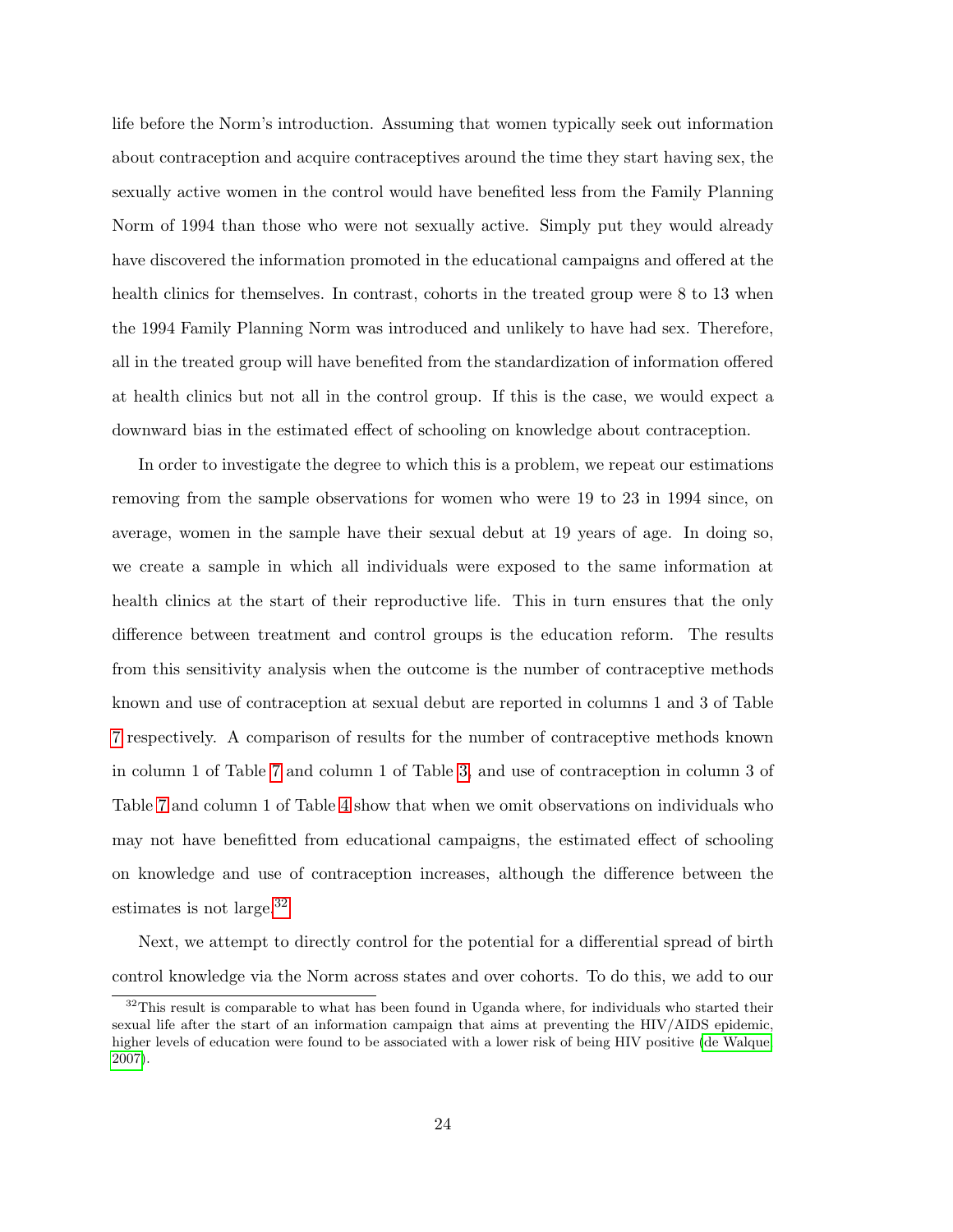baseline specification the per capita number of health clinics in each state at the time the respondent was 12 years of age. If the spread of information was quicker in states with higher intensities of school construction, accounting for health clinics would yield smaller effects of schooling on contraceptive knowledge and use at sexual debut. As shown in columns 2 and 4 of Table [7,](#page-42-0) the OLS results indicate that the effect of completing at least one year of lower secondary school on contraceptive knowledge and use is not sensitive to accounting for the number of health clinics. Overall, the results provide no evidence that a differential spread of information via the Norm explains the impact of completing at least one grade of lower secondary school on either contraceptive knowledge or the use of contraception during the first sexual encounter.

Another source of information about contraceptives is the internet. Internet use in Mexico began in 1997. The population with access to internet grew from less than 0.5% during the nineties [\(Telmex, 1999\)](#page-33-11) to  $40\%$  in  $2012^{33}$  $2012^{33}$  $2012^{33}$  According to INEGI, 76% of the Mexicans navigating cyberspace are under the age of 35 suggesting that younger women who were affected by the education reform have more access to the information available on the internet than older women who were not affected by the reform. This would pose a problem to our identification strategy if internet access grew faster in states with a higher intensity of school construction (poor states). However, around 36% of the individuals in the richest Mexican states, such as Mexico City and Nuevo León had internet access in 2010, compared with 10% in the poorest states like Chiapas and Oaxaca. These data suggest that internet adoption was higher in richer states (where fewer schools were built) than in poorer states (where more schools were built and school attainment grew faster). Therefore, our estimates should be considered lower bounds for the effect of educational attainment on contraceptive knowledge and use.

A final potential source of confounding we investigate is differential information that may impact on knowledge and use of contraception resulting from attending a religious school. For example, the content of formal sex education may differ systematically between

<span id="page-26-0"></span> $^{33}{\rm http://www.inegi.org.mx/inegi/contenidos/espanol/prensa/Contenidos/estadistics/2013/}$ [internet0.pdf](http://www.inegi.org.mx/inegi/contenidos/espanol/prensa/Contenidos/estadisticas/2013/internet0.pdf)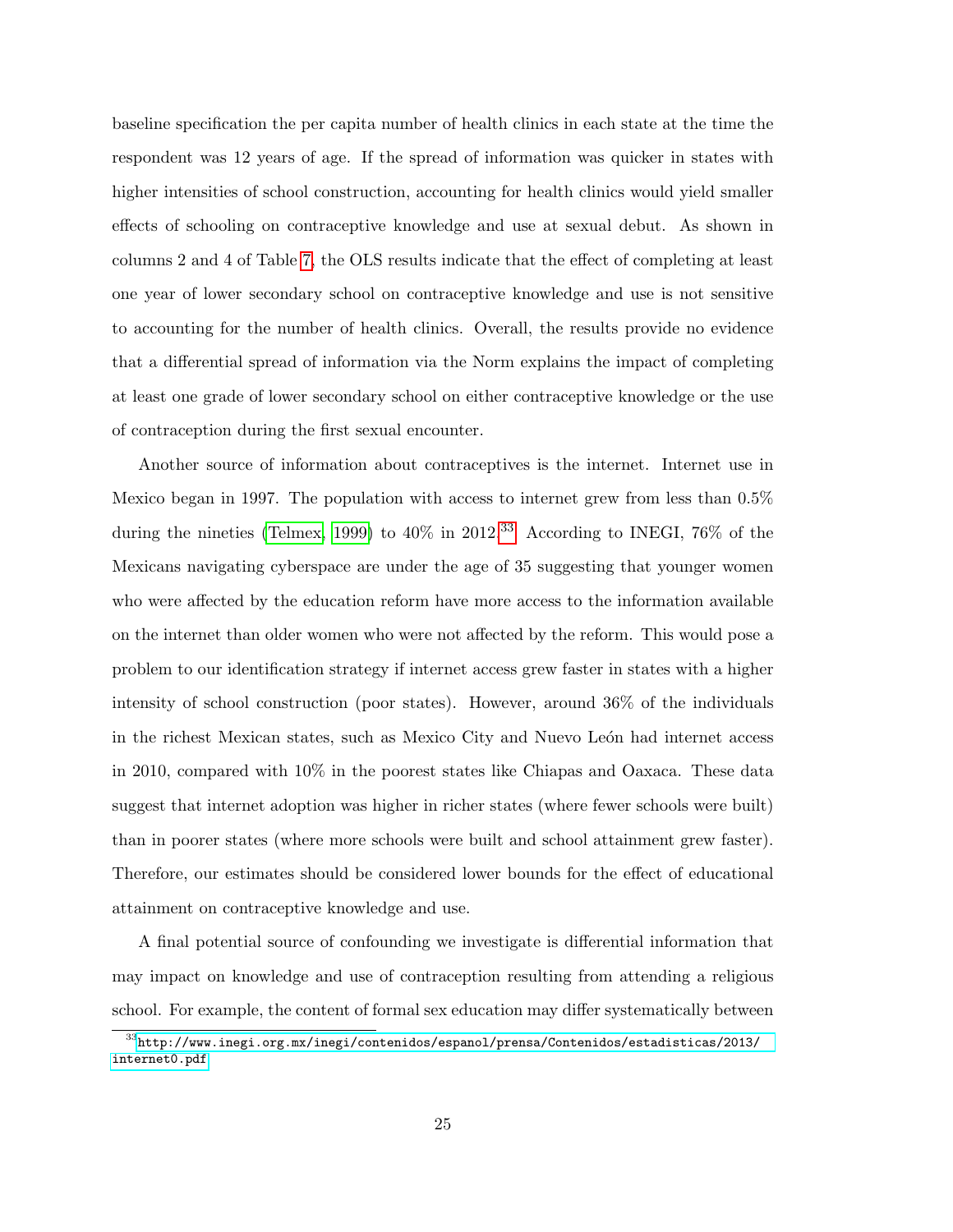religious, predominantly catholic schools, and other schools. This may be relevant since, while the Mexican Constitution of 1917 prohibited the Catholic Church from the delivery of education, a change in legislation in 1992 allows religious associations to establish private schools. In principle, however, sex education at religious and non-religious schools should not differ because the legislation requires religious schools to adhere to the same education standards, guidelines and curriculum as public schools, defined by the Ministry of Public Education. In practice, however, adherence to the sex education curriculum may be difficult to enforce. This would pose a problem for our identification strategy if students attending religious schools received less information in states with a low intensity of school construction. However, low intensity school construction states tend to be the wealthier, more socially progressive states. This suggests that if religious schools fail to adhere to the sex education curriculum, our estimates are likely to understate the effect of education on knowledge and use of contraception.

# 7 Conclusion

Previous research on empowerment in developing countries has focussed on the causes and consequences of economic empowerment of women. In this research, we consider a more fundamental empowerment issue, that of women's ability to control their own fertility. In particular, we investigate whether education empowers young women with the knowledge, or the ability to access knowledge about contraceptive methods and to use contraception at the important life transition of their sexual debut.

In order to disentangle the causal effect of education from unobserved confounders that may also determine a young women's knowledge and use of contraception, we exploit plausibly exogenous variation in schooling induced by Mexico's 1993 education reform. Our findings show that the education reform increased the proportion of women who completed at least one grade of lower secondary school by 2.45 percentage points. We also found evidence suggesting that the effect of the reform was driven by a reduction in distance to public schools in rural areas. In terms of knowledge and use of contraception,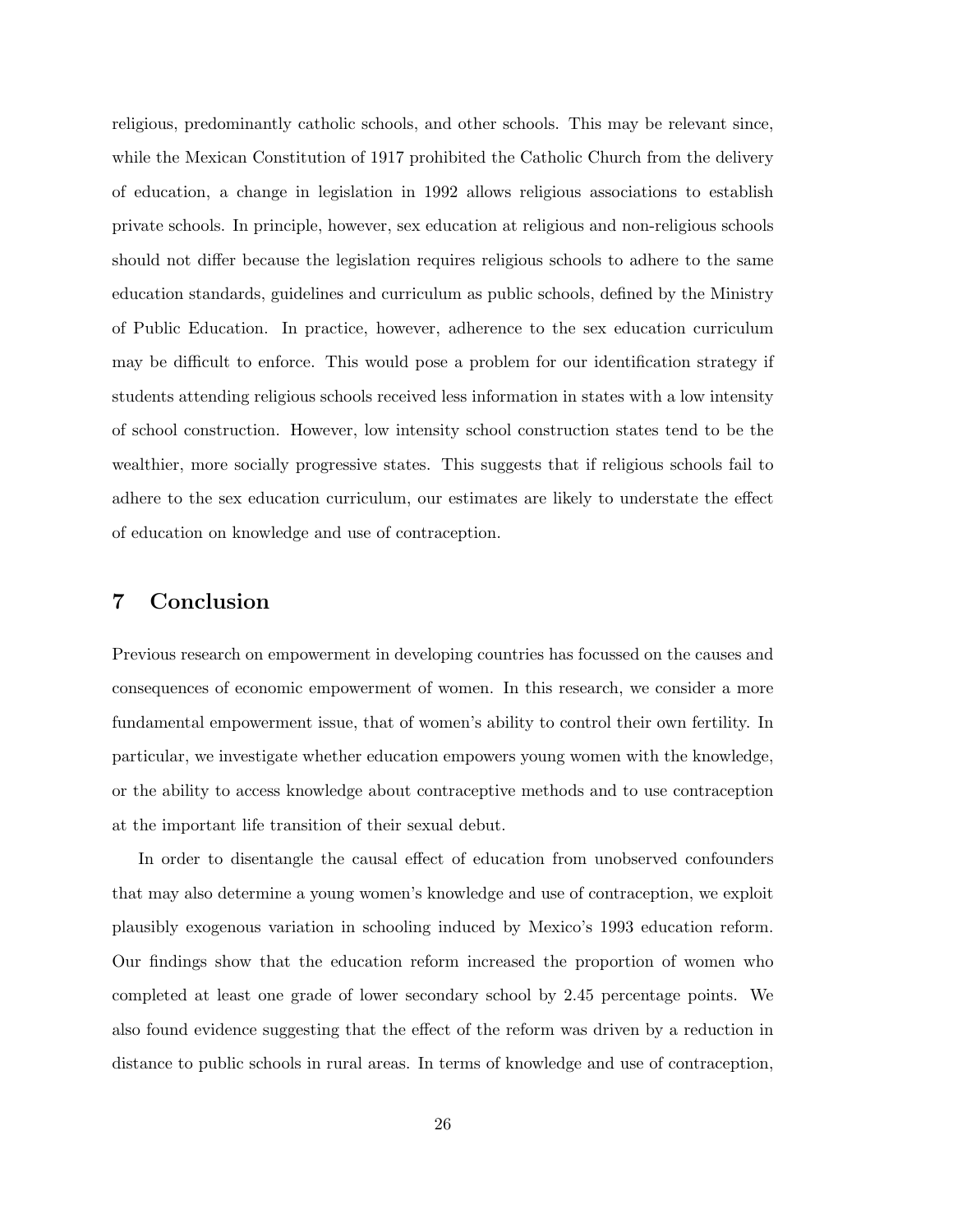our findings suggest that increased schooling has lead Mexican women to have greater autonomy over their fertility decisions. Relative to women who finish elementary school or less, women who complete at least one grade of lower secondary school know 2.1 more birth control methods. This represents a 20% increase in known methods of contraception amongst those with at least one grade of lower secondary education. We also find that completing at least one grade of lower secondary school increases the likelihood that a young women uses contraception at her sexual debut by around 11 percentage points, or 65%. These results are of direct policy relevance for Mexico and many other Latin American countries that reformed their public education systems during the 1990s to increase lower secondary attainment using a mix of policies.

Given the institutional context of our study, attending lower secondary school in Mexico could have increased women's knowledge about methods of contraception either through school based formal sex education or by increasing their ability to acquire this information from other sources such as the internet. Most likely, the effect of schooling on women's decision to use contraception during the first sexual encounter was driven by increased awareness about different contraceptive options and their benefits. Another possibility is that more educated women use contraception at sexual debut because they choose more educated partners who strongly prefer to use contraception [\(Breierova &](#page-30-9) [Duflo, 2004\)](#page-30-9). Finally, it is possible that schooling affected female autonomy by making women more future oriented. Unfortunately, we lack the data required to explore the relative contribution of these potential avenues through which schooling may affect contraceptive knowledge and use. This is clearly an important area for future research.

Fertility control has been found to improve maternal and child health [\(World Health](#page-33-3) [Organization, 2011\)](#page-33-3). We provide evidence that knowledge and use of contraception is increased by raising women's education. Furthermore, greater physical and household empowerment are likely to promote further the equality between men and women by increasing female empowerment in the public sphere. All in all, this suggests that investing in female education is a crucial strategy to increasing women's capacity to become their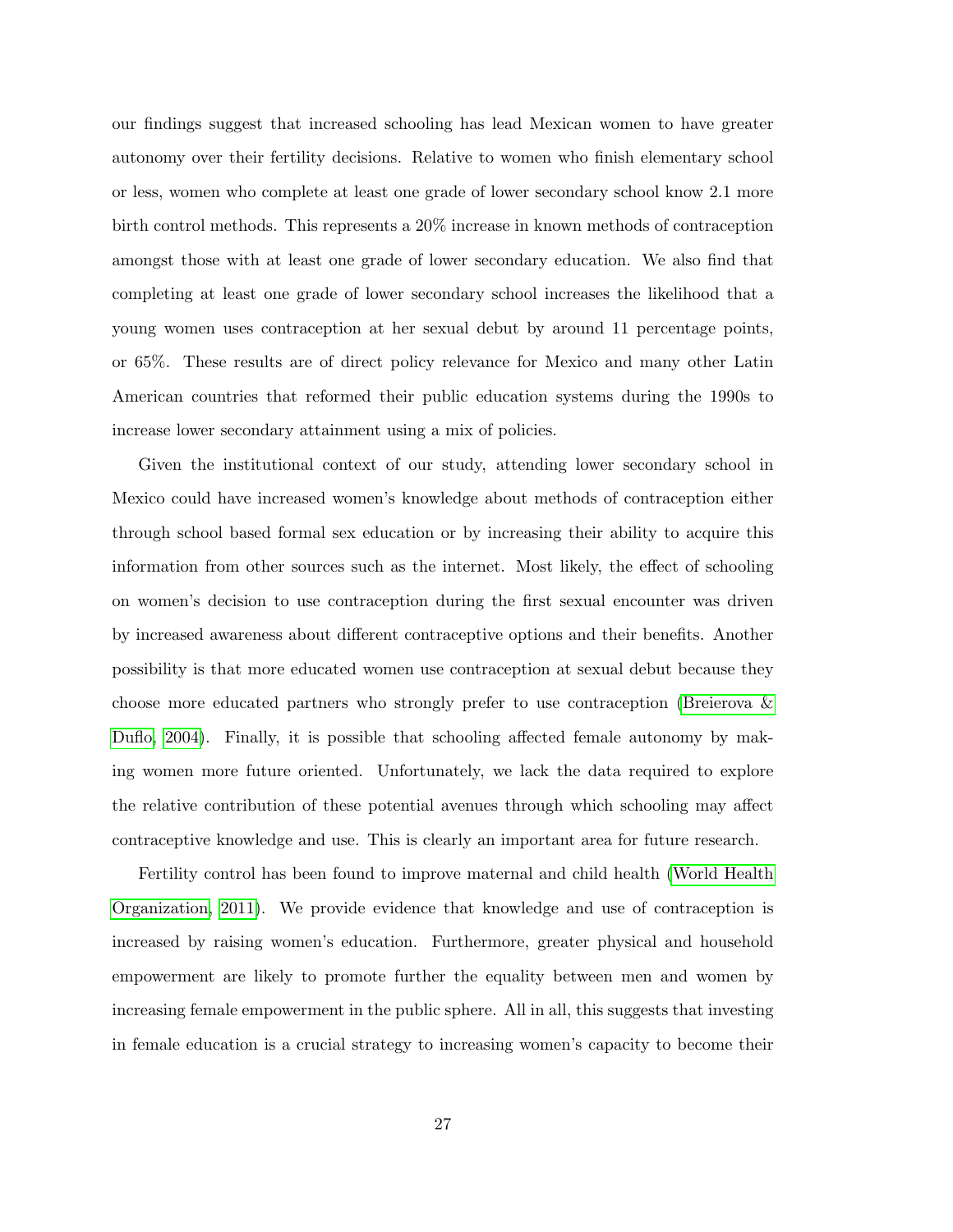own agents, which is a desirable goal in and of itself, and is also instrumental in improving the living standards of current and future generations in developing countries.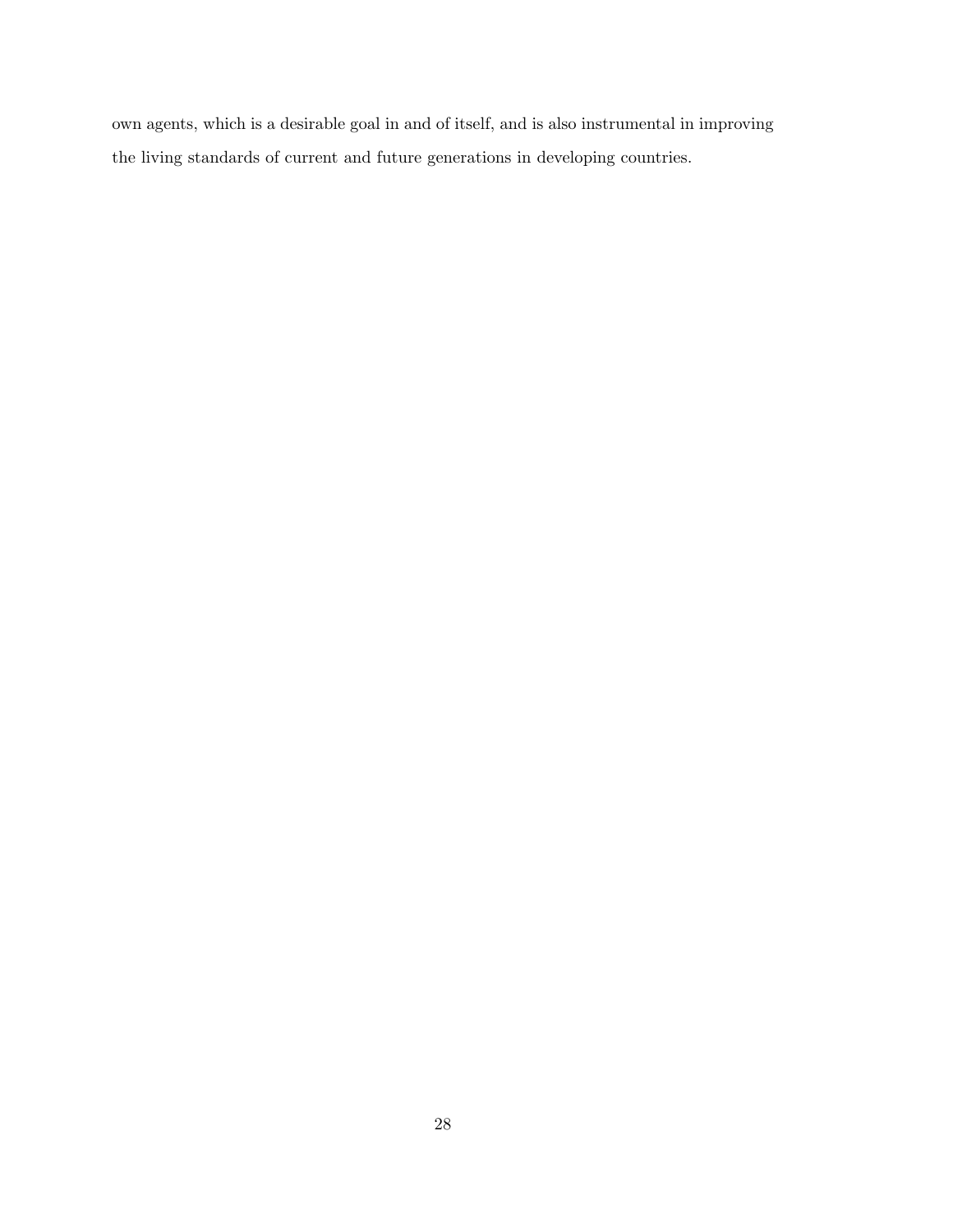# References

- <span id="page-30-8"></span>Adato, M, de la Briere, B., Mindek, D., & Quisumbing, A. 2000. Final report: The impact of PROGRESA on womens status and intra household relations. Tech. rept. International Food Policy Research Institute, Food Consumption and Nutrition Division, Washington, DC.
- <span id="page-30-10"></span>Andalón, Mabel. 2010. The Effect Of Public Policies On Smoking Behaviors: Perspectives From A Developing Country. Ph.D. thesis, Cornell University, Ithaca, NY.
- <span id="page-30-6"></span>Anderson, Siwan, & Eswaran, Mukesh. 2009. What determines female autonomy? Evidence from Bangladesh. Journal of Development Economics, 90, 179–191.
- <span id="page-30-12"></span>Angrist, Joshua D., & Pischke, Jorn-Steffen. 2009. Mostly Harmless Econometrics: An Empiricist's Companion. Princeton, New Jersey: Princeton University Press.
- <span id="page-30-7"></span>Attanasio, Orazio, & Lechene, V. 2002. Testing of income pooling in household decisions. Review of Economic Dynamics, 5(4), 720–748.
- <span id="page-30-1"></span>Becker, Gary. 1960. An Economic Analysis of Fertility. Pages 209–240 of: Coaley, Ansley J (ed), Demographic and Economic Change in Developed Countries. Princeton University Press.
- <span id="page-30-2"></span>Becker, Gary, & Lewis, HG. 1973. On the interaction between the quantity and quality of children. Journal of Political Economy, 81, S279–S288.
- <span id="page-30-4"></span>Becker, Gary, & Mulligan, CB. 1997. The endogenous determination of time preference. Quarterly Journal of Economics, 112, 729–758.
- <span id="page-30-3"></span>Becker, GS. 1991. A Treatise on the Family. 2nd edn. Cambridge, MA: Harvard University Press.
- <span id="page-30-11"></span>Bertrand, Marianne, Duflo, Esther, & Mullainathan, Sendhil. 2004. How Much Should We Trust Differences-in-Differences Estimation? Quarterly Journal of Economics, 119(1), 249–275.
- <span id="page-30-9"></span>Breierova, Lucia, & Duflo, Esther. 2004. The Impact of Education on Fertility and Child Mortality: Do Fathers Really Matter Less Than Mothers. NBER Working Paper No 10513.
- <span id="page-30-0"></span>Bulatao, Rodolfo A. 1998. The Value of Family Planning Programs in Developing Countries. Tech. rept. RAND, Santa Monica, CA.
- <span id="page-30-5"></span>Buvinić, Mayra, Furst-Nichols, Rebecca, & Pryor, Emily Courey. 2013. A RoadMap for Promoting Women's Economic Empowerment. Tech. rept. United Nations Foundation and Exxon Mobile.
- <span id="page-30-13"></span>Cameron, Colin A., & Trivedi, Pravin K. 2005. Microeconometrics: methods and Applications. Cambridge, UK: Cambridge University Press.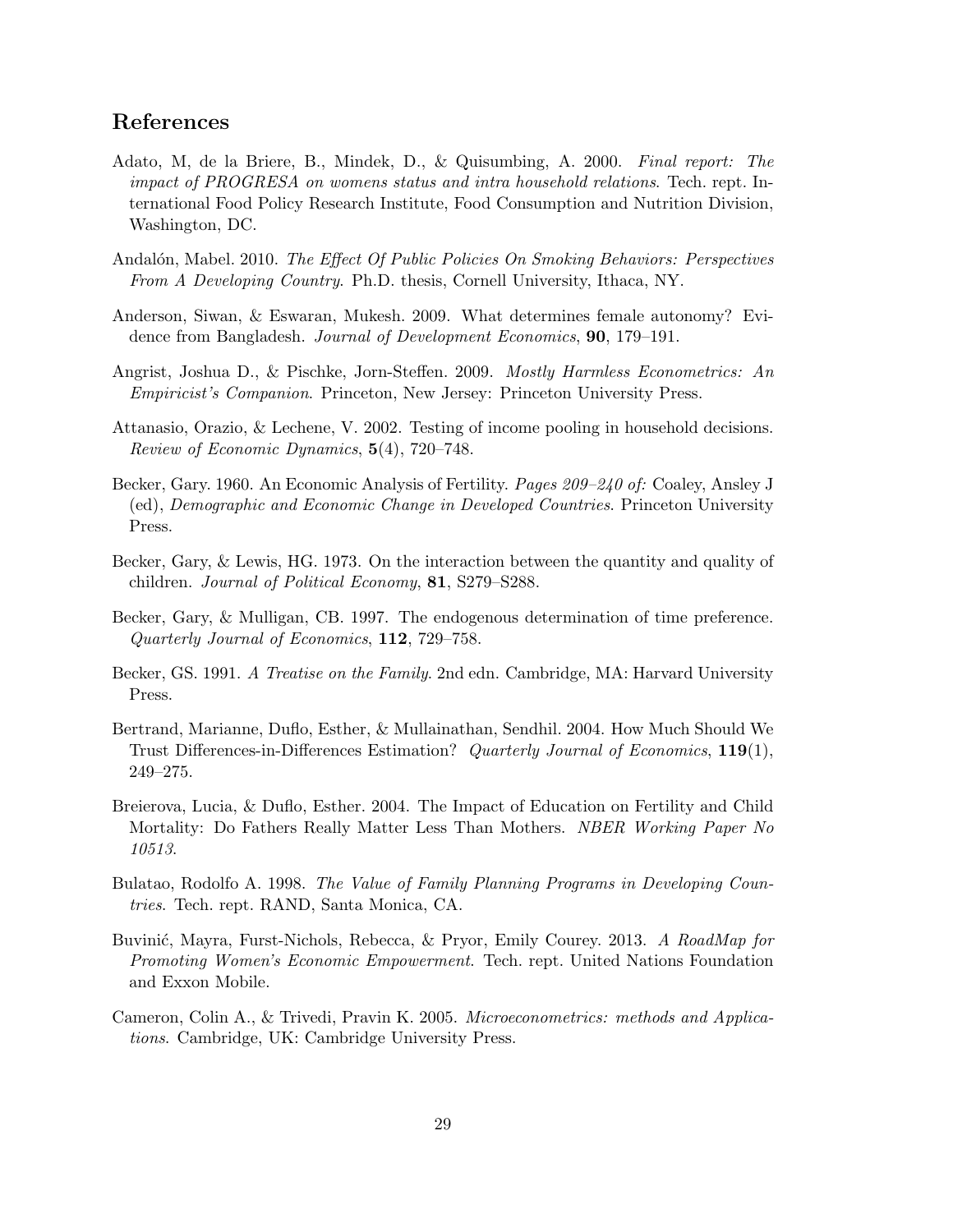- <span id="page-31-11"></span>Cameron, Colin A., Gelbach, Jonah B., & Miller, Douglas L. 2008. Bootstrap-based Improvements for Inference with Clustered Errors. Review of Economics and Statistics,  $90(3)$ , 414–427.
- <span id="page-31-9"></span>Carballido, Elvira Hernández. 2008. Medios de Comunicación, Sexualidad y Juventud. Pages 211–232 of: Stern, Claudio (ed), Adolescentes en México: Investigación, experiencias y estrategias para mejorar su salud reproductiva. El Colegio de México, Population Council and UNFPA.
- <span id="page-31-10"></span>Cremin, I, Mushati, P, Hallett, T, Mupambireyi, Z, Nyamukapa, C, Garnett, G P, & Gregson, S. 2009. Measuring trends in age at first sex and age at marriage in Manicaland, Zimbabwe. Sex Transm Infect,  $85(Suppl I)$ , i34-i40.
- <span id="page-31-8"></span>Cuervo, Alfonso, Mora, César, & García-Salcedo, R. 2009. Análisis de la Reforma Educativa en la Educación Secundaria en México e implicaciones del nuevo plan de estudios en la materia de Ciencias II. Lat. Am. J. Phys. Educ, 3(1), 158–166.
- <span id="page-31-3"></span>de Brauw, Alan, Gilligan, Daniel O., Hoddinott, John, & Roy, Shalini. 2013. The Impact of Bolsa Famlia on Womens Decision-Making Power. World Development, In press.
- <span id="page-31-12"></span>de Walque, Damien. 2007. How does the impact of an HIV/AIDS information campaign vary with educational attainment? Evidence from rural Uganda. Journal of Development Economics,  $84(2)$ , 686–714.
- <span id="page-31-4"></span>Dinçer, Mehmet Alper, Kaushal, Neeraj, & Grossman, Michael. 2013. Women's Education: Harbinger of Another Spring? Evidence from a Natural Experiment in Turkey. NBER Working Paper No. 19597.
- <span id="page-31-5"></span>Duflo, Esther. 2001. Schooling and Labor Market Consequences of School Construction in Indonesia: Evidence from an Unusual Policy Experiment. American Economic Review, 91(4), 795–813.
- <span id="page-31-0"></span>Duflo, Esther. 2012. Women Empowerment and Economic Development. Journal of *Economic Literature*,  $50(4)$ ,  $1051-1079$ .
- <span id="page-31-2"></span>Duflo, Esther, Banerjee, Abhijit, Glennerster, Rachel, & Kinnan, Cynthia G. 2013. The Miracle of Microfinance? Evidence from a Randomized Evaluation. NBER Working Paper No. 18950.
- <span id="page-31-1"></span>Gitter, Seth R., & Barham, Bradford L. 2008. Women's Power, Conditional Cash Transfers, and Schooling in Nicaragua. The World Bank Economic Review, 22(2), 271–290.
- <span id="page-31-7"></span>Grossman, Michael. 2006. Education and Nonmarket Outcomes. Pages 578–633 of: Handbook of the Economics of Education, Volume 2. Elsevier.
- <span id="page-31-6"></span>Grossman, Michael, & Kaestner, Robert. 1997. Effects of Education on Health. Pages 69–123 of: Behrman, J.R., & Stacey, N. (eds), The social benefits of education. Ann Arbor, MI: University of Michigan Press.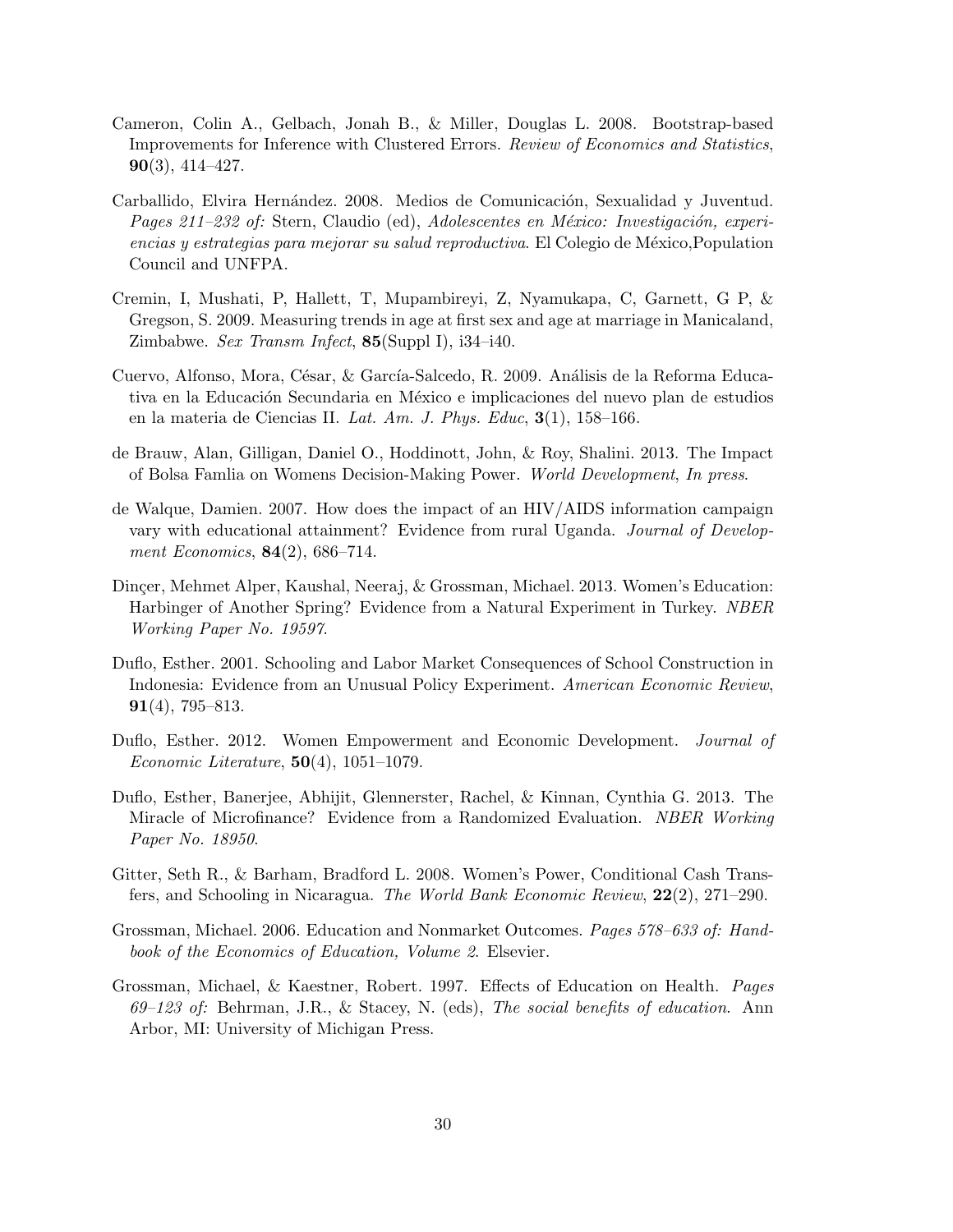- <span id="page-32-5"></span>Handa, S, Peterman, A., Davis, B, & Stampini, M. 2009. Opening up Pandora's box: The effect of gender targeting and conditionality on household spending behavior in Mexico's PROGRESA program. World Development, 37(6), 1129–1142.
- <span id="page-32-14"></span>INEGI. 2002. *Encuesta para el programa gente joven de MEXFAM 2002*. México, D.F., Mexico: Fundación Mexicana para la Planeación Familiar (MEXFAM).
- <span id="page-32-12"></span>INEGI. 2012a. Encuesta Nacional de la Dinámica Demográfica 2009. Panorama sociodemográfico de México. Principales resultados. Mexico: Instituto Nacional de Estadística y Geografía, INEGI.
- <span id="page-32-11"></span>INEGI. 2012b. Mujeres y hombres en México 2011. Mexico: Instituto Nacional de Estadística y Geografía, INEGI.
- <span id="page-32-13"></span>Juárez, Fátima, Palma, José Luis, Singh, Susheela, & Bankole, Akinrinola. 2010. Las Necesidades de Salud Sexual y Reproductiva de las Adolescentes en México: Retos y Oportunidades. Guttmacher Institute.
- <span id="page-32-2"></span>Kenkel, Donald S. 1991. Health Behavior, Health Knowledge and Schooling. Journal of Political Economy, 99(21), 287–305.
- <span id="page-32-7"></span>Lavy, Victor, & Zablotsky, Alexander. 2011. Mother's Schooling and Fertility under Low Female Labor Force Participation: Evidence from a Natural Experiment. NBER Working Paper No.16856.
- <span id="page-32-9"></span>Levinson, Bradley A. 1999. Una etapa siempre difícil: Concepts of Adolescence and Secondary Education in Mexico. Comparative Education Review, 43(2), 129–61.
- <span id="page-32-1"></span>Michael, RT. 1973. Education and the derived demand for children. Journal of Political Economy, 81, S128–S164.
- <span id="page-32-6"></span>Mocan, Naci H., & Cannonier, Colin. 2012. Empowering Women Through Education: Evidence from Sierra Leone. NBER Working Paper No. 18016.
- <span id="page-32-8"></span>Osili, Una Okonkwo, & Long, Bridget Terry. 2008. Does Female Schooling Reduce Fertility? Evidence from Nigeria. Journal of Development Economics, 87(1), 57–75.
- <span id="page-32-4"></span>Perez-Arce, Franciso. 2011. The Effect of Education on Time Preferences. RAND WP No.8448.
- <span id="page-32-10"></span>Poder Ejecutivo Federal. 1999. Plan Nacional de Desarrollo 1989 – 1994. Tech. rept. Presidencia de la República, Mexico.
- <span id="page-32-3"></span>Rosenzweig, Mark R. 1995. Why are there returns to schooling? American Economic Review, 85(2), 153–158.
- <span id="page-32-0"></span>Rosenzweig, Mark R, & Schultz, Paul. 1989. Schooling, Information and Non-Market Productivity: Contraceptive Use and Its Effectiveness. *International Economic Review*, 30(2), 457–477.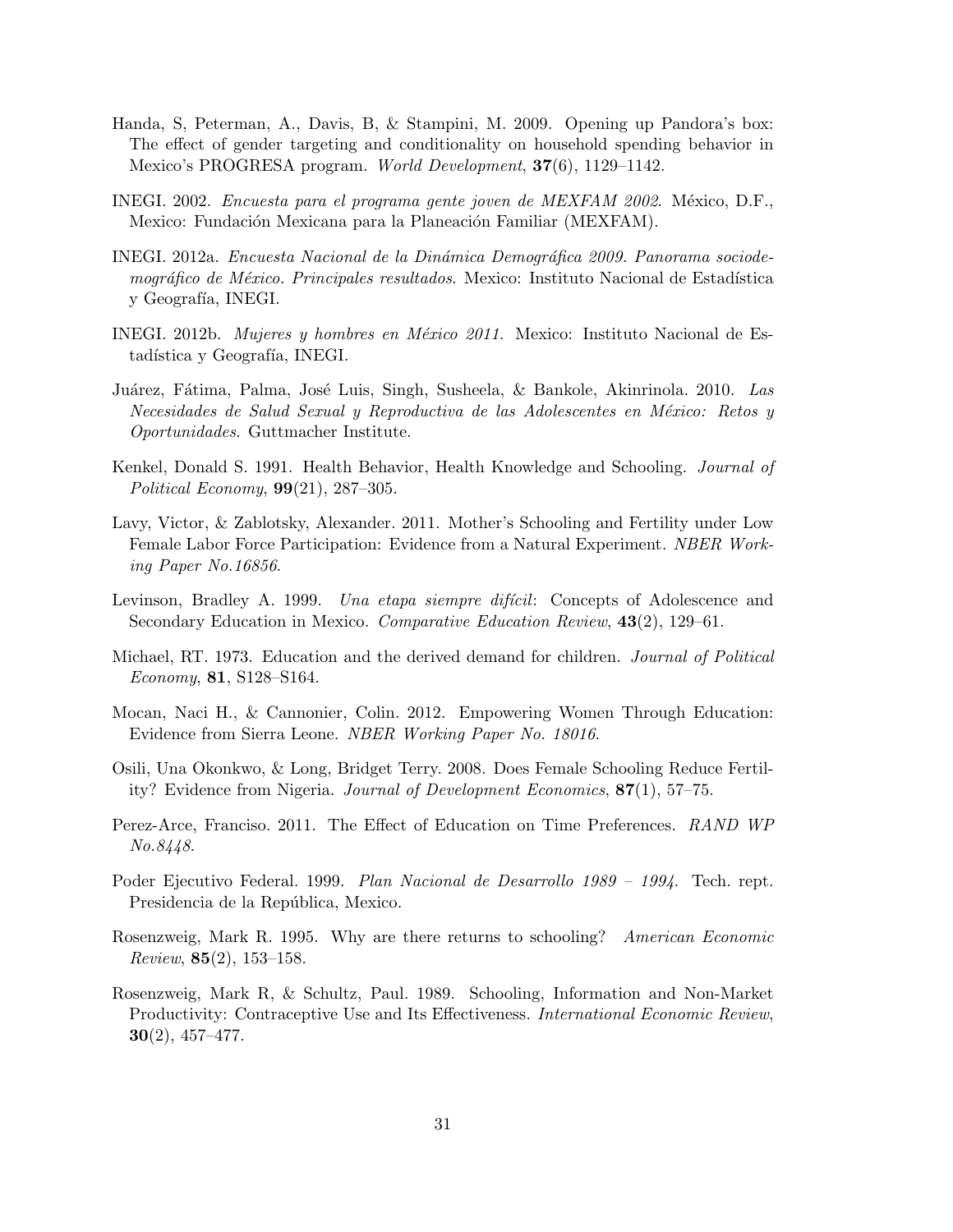- <span id="page-33-6"></span>Rubalcava, Luis, Teruel, Graciela, & Thomas, Duncan. 2009. Investments, time preferences, and public transfers paid to women. Economic Development and Cultural Change,  $57(3), 507-538.$
- <span id="page-33-7"></span>Schiavon, Raffaella. 2008. Salud Sexual y Reproductiva del Adolescente. Pages 301–  $323$  of: Stern, Claudio (ed), Adolescentes en México: Investigación, experiencias y estrategias para mejorar su salud reproductiva. El Colegio de México, Population Council and UNFPA.
- <span id="page-33-2"></span>Singh, Susheela, & Darroch, Jacqueline E. 2012. Adding it Up: Costs and Benefits of Contraceptive Services. Tech. rept. Guttmacher Institute and UNFPA.
- <span id="page-33-4"></span>Skirbekk, Vegard. 2008. Fertility Trends by Social Status. Demographic Research, 18(5), 145–180.
- <span id="page-33-8"></span>Stock, James H., H, Jonathan, & Yogo, Motohiro. 2002. A Survey of Weak Instruments and Weak Identification in Generalized Method of Moments. Journal of Business and Economic Statistics,  $20(4)$ , 518–529.
- <span id="page-33-11"></span>Telmex. 1999. *Informe Anual, 1999*. Tech. rept. Teléfonos de México.
- <span id="page-33-10"></span>Trussell, J. 2011. Contraceptive efficacy. Pages 779–863 of: Hatcher, RA, Trussell, J, Nelson, AL, Cates, W, Kowal, D, & Policar, M (eds), Contraceptive Technology: Twentieth Revised Edition. New York, NY: Ardent Media.
- <span id="page-33-1"></span>United Nations. 2011. World Population Prospects: The 2010 Revision (comprehensive Excel tables). New York: United Nations, Department of Economic and Social Affairs, Population Division.
- <span id="page-33-5"></span>Willis, RJ. 1973. A new approach to the economic theory of fertility behavior. *Journal of* Political Economy, **81**, S14–S64.
- <span id="page-33-3"></span>World Health Organization. 2011. Universal access to reproductive health. Accelerated actions to enhance progress on Millennium Development Goal 5 through advancing Target 5B. Tech. rept. World Health Organization, Geneva, Switzerland.
- <span id="page-33-0"></span>World Health Organization. 2012 (July). Family Planning. Fact Sheet No 351.
- <span id="page-33-9"></span>World Health Organization and Johns Hopkins Bloomberg School of Public Health. 2011. Family Planning: A Global Handbook for Providers, 2011 Update. CCP and WHO, Baltimore, MD, and Geneva.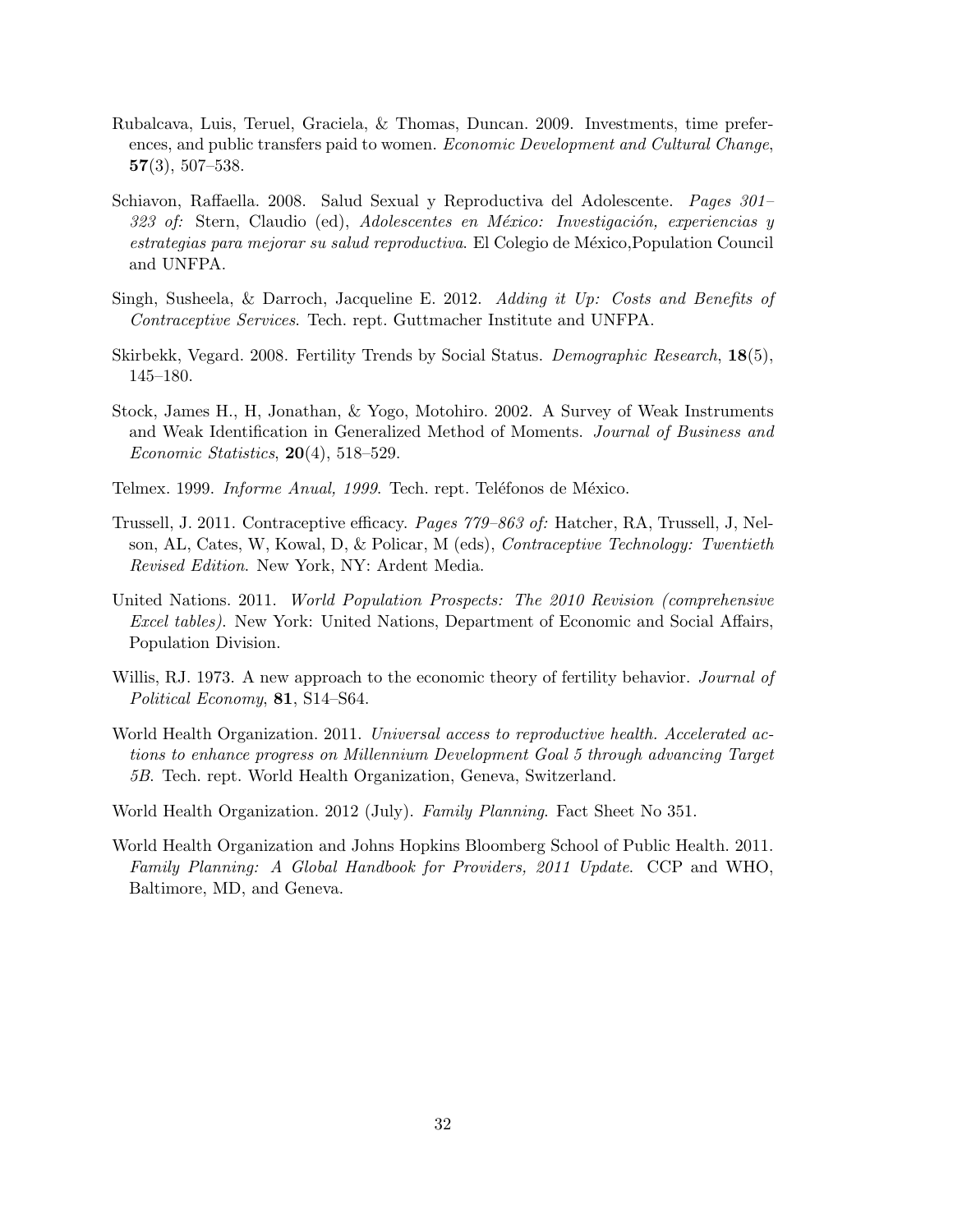

Figure 1: Cumulative Number of Lower Secondary School Openings per Thousand Children Aged 12-14 by School Cycle and State (Mexico City, Nuevo Leon and Sonora are rich states. The others are poor states.)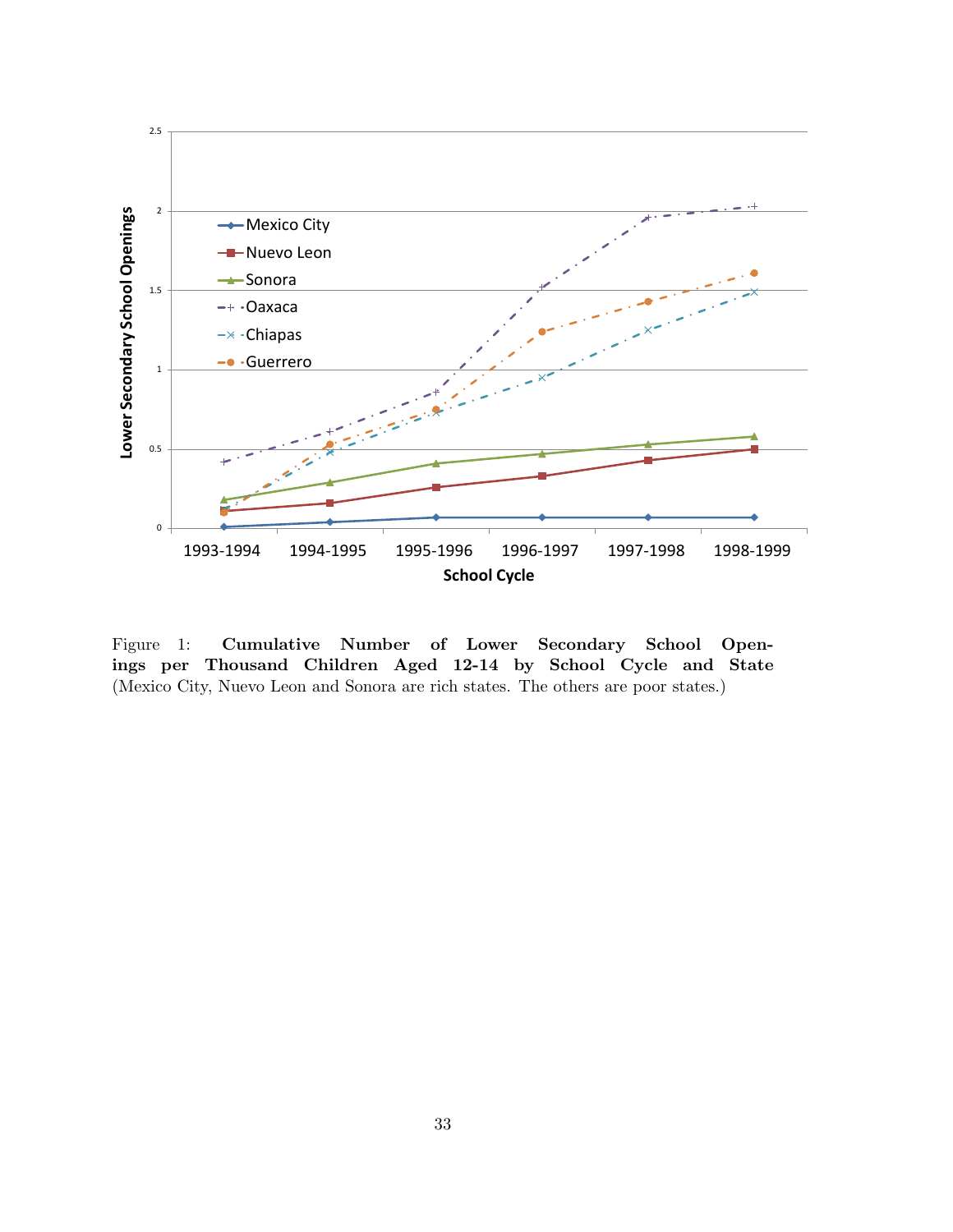

<span id="page-35-0"></span>Figure 2: Effect of the Education Reform on the Probability of Completing Grade m for Women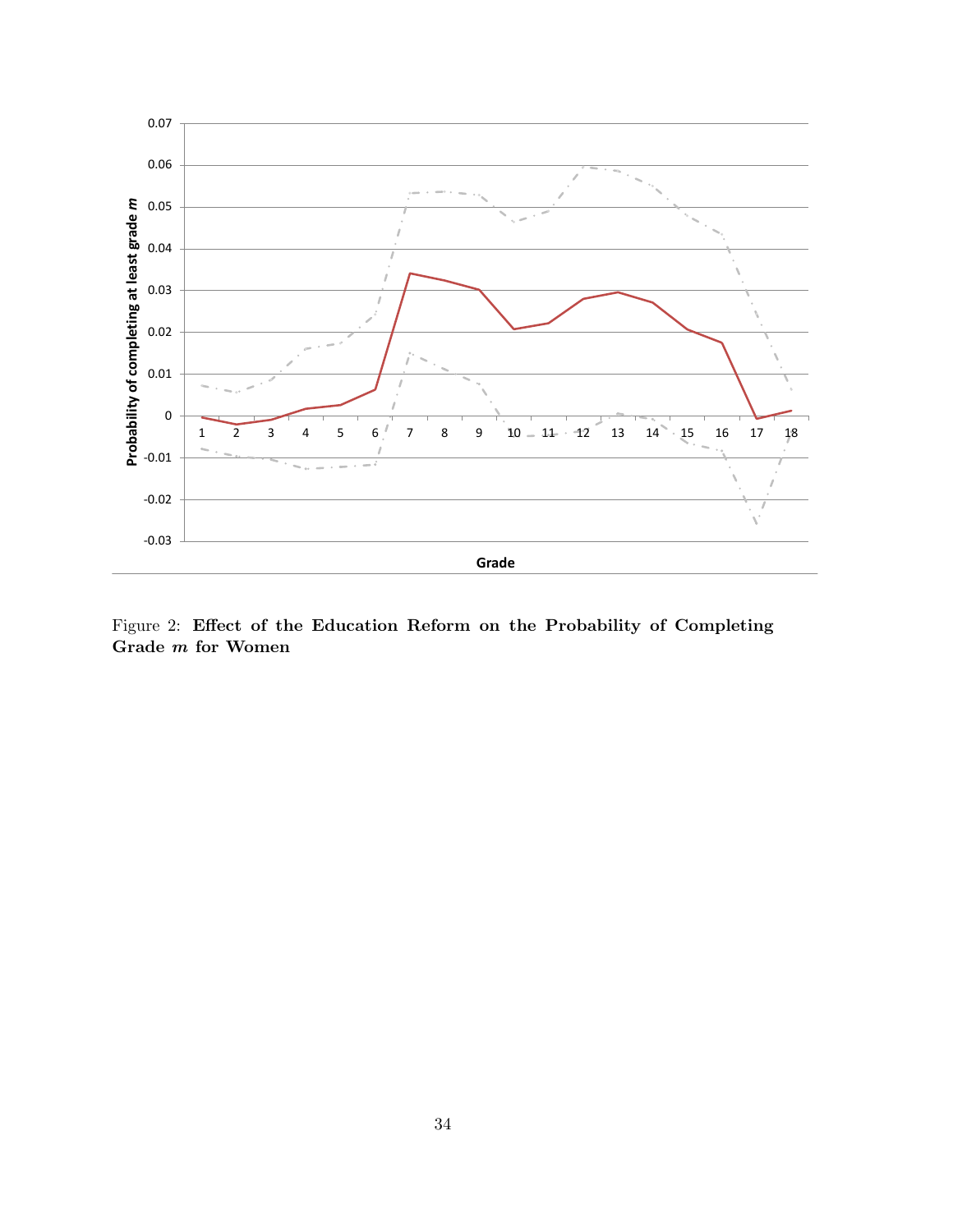<span id="page-36-0"></span>

|                                       | Treatment            |          |                       | Control  |        |
|---------------------------------------|----------------------|----------|-----------------------|----------|--------|
|                                       | Aged 7 to 12 in 1993 |          | Aged 15 to 22 in 1993 |          |        |
|                                       | Mean                 | Std. Dev | Mean                  | Std. Dev |        |
| <b>a.</b> Individual characteristics  |                      |          |                       |          |        |
| Grade                                 | 10.37                | (4.09)   | 9.56                  | (4.23)   | ***    |
| Grade 7 or more                       | 0.79                 | (0.41)   | 0.71                  | (0.46)   | ***    |
| Number of contraceptives known        | 10.55                | (2.91)   | 10.63                 | (2.80)   | $\ast$ |
| Use of birth control at sexual debut  | 0.21                 | (0.40)   | 0.15                  | (0.35)   | ***    |
| Age as of interview date              | 25.30                | (1.74)   | 34.34                 | (2.31)   | ***    |
| Speaks indigenous language            | 0.05                 | (0.23)   | 0.06                  | (0.23)   |        |
| Rural $(<2500$ inhabitants)           | 0.20                 | (0.40)   | 0.19                  | (0.39)   | $\ast$ |
| Ever had sex                          | 0.84                 | (0.37)   | 0.95                  | (0.21)   | ***    |
| Single                                | 0.33                 | (0.47)   | 0.14                  | (0.35)   | ***    |
| Married                               | 0.60                 | (0.49)   | 0.76                  | (0.43)   | ***    |
| Widowed/Divorced                      | 0.07                 | (0.25)   | 0.10                  | (0.30)   | ***    |
| No. children alive                    | 1.22                 | (1.16)   | 2.27                  | (1.45)   | ***    |
| <b>b.</b> State level characteristics |                      |          |                       |          |        |
| Cum $\#$ new schools/1000 aged 12-14  | 0.72                 | (0.51)   | 0.00                  | (0.00)   | ***    |
| $\%$ workers agriculture, 1990        | 0.27                 | (0.14)   | 0.00                  | (0.00)   | ***    |
| $\%$ enrolled/1000 aged 12-14, 1991   | 0.50                 | (0.09)   | 0.00                  | (0.00)   | ***    |
| Observations                          | 14,393               |          | 19,520                |          |        |

# Table 1: Sample means by treatment status

Notes: Stars denote significant differences between treatment and control groups. \*\*\*p<0.001, \*\*p<0.01,  $^*\text{p}{<}0.05$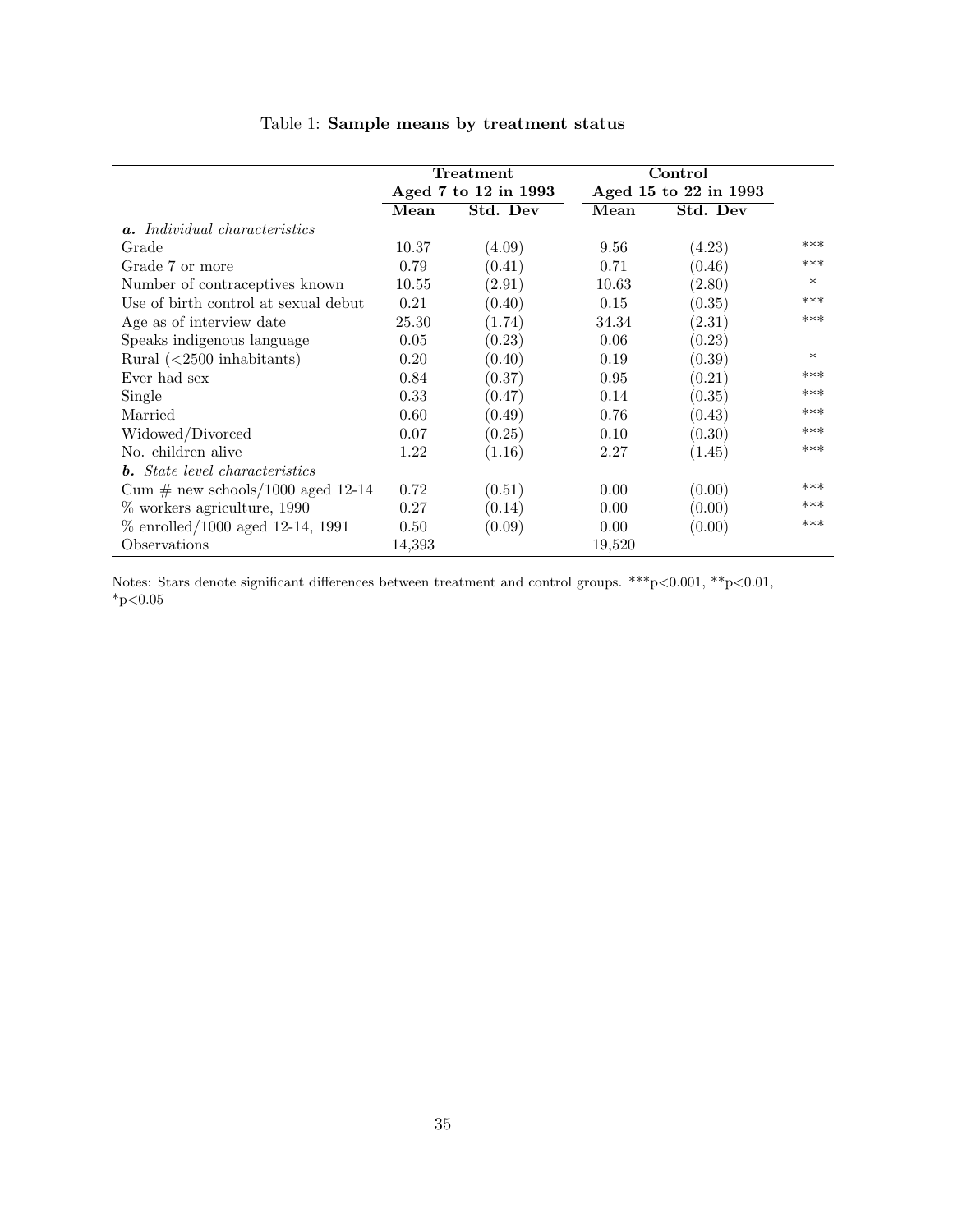<span id="page-37-0"></span>

|                                            | $\overline{(1)}$ | (2)         | $\overline{(3)}$ | $\overline{(4)}$ | $\overline{(5)}$ |
|--------------------------------------------|------------------|-------------|------------------|------------------|------------------|
| $T^*Cum \# new schools/1000 aged 12-14$    | $0.034***$       | $0.034**$   | $0.034**$        | $0.032**$        | $0.032**$        |
|                                            | (0.009)          | (0.009)     | (0.010)          | (0.009)          | (0.009)          |
| Speaks indigenous language                 | $-0.295***$      | $-0.295***$ | $-0.292***$      | $-0.253***$      | $-0.247***$      |
|                                            | (0.016)          | (0.016)     | (0.016)          | (0.018)          | (0.018)          |
| Rural $\left( < 2500 \right)$ inhabitants) | $-0.237***$      | $-0.236***$ | $-0.230***$      | $-0.199***$      | $-0.195***$      |
|                                            | (0.015)          | (0.015)     | (0.015)          | (0.012)          | (0.012)          |
| $%$ workers agriculture, 1990              | $-0.009$         | $-0.012$    | $-0.009$         | $-0.018$         | $-0.012$         |
|                                            | (0.044)          | (0.044)     | (0.045)          | (0.044)          | (0.044)          |
| $\%$ enrolled/1000 aged 12-14, 1991        | $-0.130*$        | $-0.131*$   | $-0.147*$        | $-0.097+$        | $-0.082$         |
|                                            | (0.058)          | (0.058)     | (0.058)          | (0.055)          | (0.056)          |
| Ever had sex                               |                  | $-0.042***$ |                  |                  | $0.082***$       |
|                                            |                  | (0.010)     |                  |                  | (0.012)          |
| Married                                    |                  |             | $-0.076***$      |                  | $0.018**$        |
|                                            |                  |             | (0.007)          |                  | (0.006)          |
| Widowed/Divorced                           |                  |             | $-0.052***$      |                  | $0.031*$         |
|                                            |                  |             | (0.012)          |                  | (0.013)          |
| No. children alive                         |                  |             |                  | $-0.072***$      | $-0.082***$      |
|                                            |                  |             |                  | (0.004)          | (0.004)          |
| Constant                                   | $0.887***$       | $0.921***$  | $0.940***$       | $0.948***$       | $0.876***$       |
|                                            | (0.042)          | (0.044)     | (0.044)          | (0.040)          | (0.042)          |
|                                            |                  |             |                  |                  |                  |
| F-First stage                              | 13.23            | 13.02       | 12.58            | 12.11            | 12.55            |
| Observations                               | 33,913           | 33,913      | 33,913           | 33,913           | 33,913           |

#### Table 2: First Stage: Effect of Education Reform on Schooling

Notes: Clustered SE at state level in parentheses. \*\*\*p<0.001, \*\*p<0.01, \*p<0.05  $^+p<0.1$  . Regressions also include cohort and state of birth fixed effects. The instrument  $(T^*Cum \# new schools/1000 aged$ 12-14) is the interaction between treatment status (treatment if aged 7 to 12 in 1993 and control if aged 15 to 22 in 1993) and the cumulative number of public lower secondary schools in the state of birth when women were 12 years.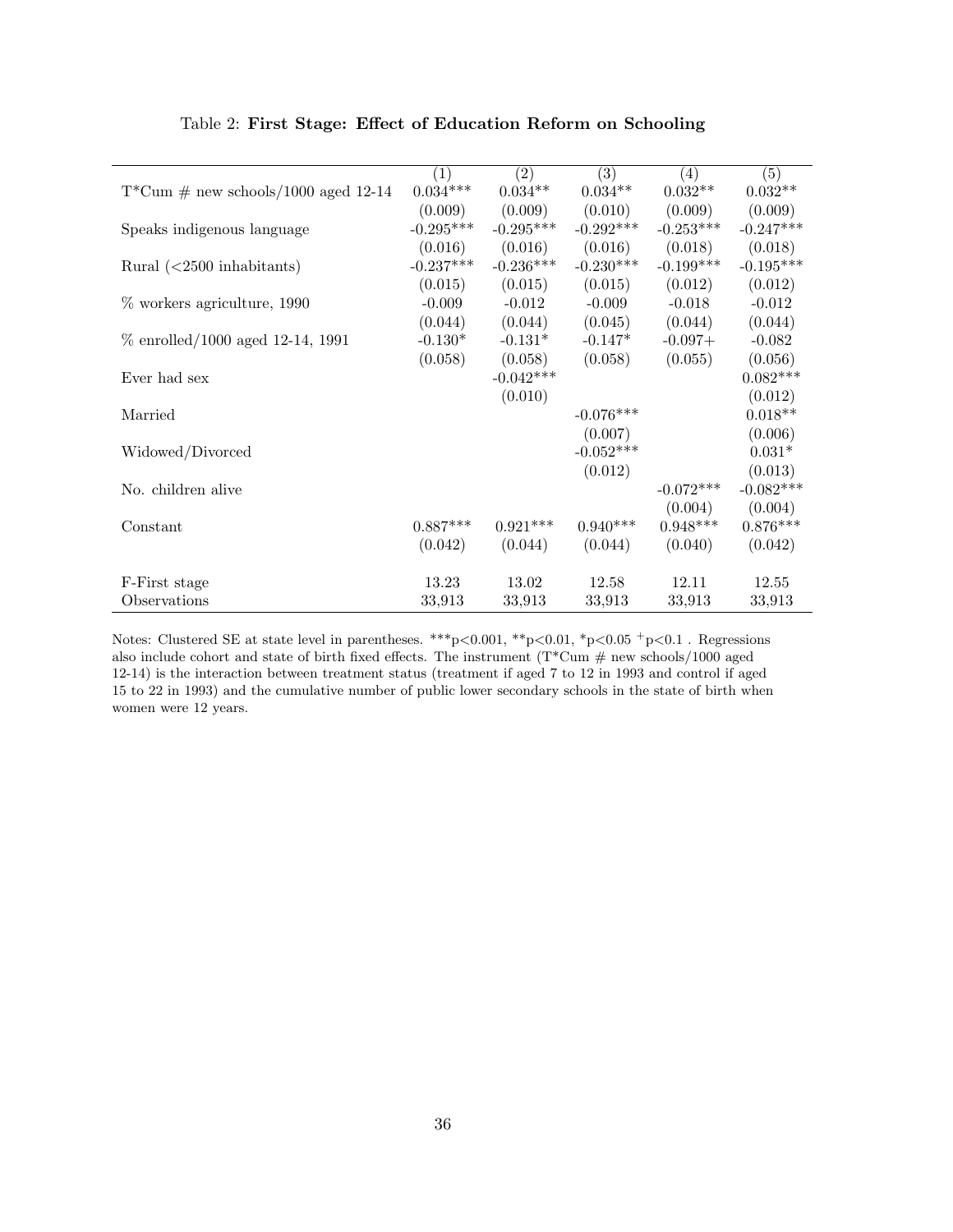<span id="page-38-0"></span>

|                                                                           | (1)         | $\overline{(2)}$ | $\overline{(3)}$ | (4)         | $\overline{(5)}$ |
|---------------------------------------------------------------------------|-------------|------------------|------------------|-------------|------------------|
| OLS: Association between schooling and the number of contraceptives known |             |                  |                  |             |                  |
| Grade 7 or more                                                           | $2.134***$  | $2.154***$       | $2.153***$       | $2.093***$  | $2.042***$       |
|                                                                           | (0.074)     | (0.073)          | (0.075)          | (0.074)     | (0.069)          |
| Speaks indigenous language                                                | $-2.075***$ | $-2.065***$      | $-2.079***$      | $-2.053***$ | $-2.001***$      |
|                                                                           | (0.397)     | (0.397)          | (0.397)          | (0.393)     | (0.389)          |
| Rural $(<2500$ inhabitants)                                               | $-1.015***$ | $-1.015***$      | $-1.029***$      | $-0.994***$ | $-0.957***$      |
|                                                                           | (0.102)     | (0.100)          | (0.103)          | (0.102)     | (0.098)          |
| % workers agriculture, 1990                                               | 0.225       | 0.298            | 0.232            | 0.216       | 0.295            |
|                                                                           | (0.267)     | (0.272)          | (0.265)          | (0.267)     | (0.272)          |
| % enrolled/1000 aged 12-14, 1991                                          | $1.135**$   | $1.175**$        | $1.203**$        | $1.158**$   | $1.251**$        |
|                                                                           | (0.388)     | (0.387)          | (0.382)          | (0.386)     | (0.378)          |
| Ever had sex                                                              |             | $0.918***$       |                  |             | $1.194***$       |
|                                                                           |             | (0.091)          |                  |             | (0.089)          |
| Married                                                                   |             |                  | $0.259***$       |             | 0.010            |
|                                                                           |             |                  | (0.060)          |             | (0.043)          |
| Widowed/Divorced                                                          |             |                  | $0.248**$        |             | $-0.015$         |
|                                                                           |             |                  | (0.072)          |             | (0.059)          |
| No. children alive                                                        |             |                  |                  | $-0.059**$  | $-0.167***$      |
|                                                                           |             |                  |                  | (0.019)     | (0.016)          |
| Constant                                                                  | $8.188***$  | $7.432***$       | $7.986***$       | $8.273***$  | $7.443***$       |
|                                                                           | (0.271)     | (0.297)          | (0.275)          | (0.271)     | (0.296)          |
| R-squared                                                                 | 0.250       | 0.258            | 0.251            | 0.250       | 0.263            |
|                                                                           |             |                  |                  |             |                  |
| IV: Effect of schooling on the number of contraceptives known             |             |                  |                  |             |                  |
| Grade 7 or more                                                           | $4.152*$    | $4.216*$         | $4.225*$         | $4.252*$    | $4.200*$         |
|                                                                           | (1.871)     | (1.854)          | (1.878)          | (2.009)     | (1.990)          |
| Speaks indigenous language                                                | $-1.480*$   | $-1.457*$        | $-1.475*$        | $-1.506*$   | $-1.467*$        |
|                                                                           | (0.696)     | (0.688)          | (0.693)          | (0.661)     | (0.644)          |
| Rural $(<2500$ inhabitants)                                               | $-0.538$    | $-0.527$         | $-0.551$         | $-0.564$    | $-0.536$         |
|                                                                           | (0.436)     | (0.428)          | (0.427)          | (0.394)     | (0.381)          |
| % workers agriculture, 1990                                               | 0.193       | 0.272            | 0.201            | 0.206       | 0.272            |
|                                                                           | (0.272)     | (0.270)          | (0.270)          | (0.264)     | (0.269)          |
| % enrolled/1000 aged 12-14, 1991                                          | $1.485***$  | $1.536***$       | $1.599***$       | $1.454***$  | $1.517***$       |
|                                                                           | (0.388)     | (0.387)          | (0.395)          | (0.377)     | (0.361)          |
| Ever had sex                                                              |             | $1.005***$       |                  |             | $1.017***$       |
|                                                                           |             | (0.125)          |                  |             | (0.170)          |
| Married                                                                   |             |                  | $0.417**$        |             | $-0.029$         |
|                                                                           |             |                  | (0.157)          |             | (0.062)          |
| Widowed/Divorced                                                          |             |                  | $0.355**$        |             | $-0.082$         |
|                                                                           |             |                  | (0.127)          |             | (0.080)          |
| No. children alive                                                        |             |                  |                  | 0.096       | 0.009            |
|                                                                           |             |                  |                  | (0.145)     | (0.163)          |
| Constant                                                                  | $6.265***$  | $5.398**$        | $5.904**$        | $6.095**$   | $5.423**$        |
|                                                                           | (1.690)     | (1.748)          | (1.795)          | (1.931)     | (1.782)          |
| F-First Stage                                                             | 13.23       | 13.02            | 12.58            | 12.11       | 12.55            |
| Hausman test p-value                                                      | 0.25        | 0.23             | 0.23             | 0.25        | 0.24             |
| Observations                                                              | 33,913      | 33,913           | 33,913           | 33,913      | 33,913           |
|                                                                           |             |                  |                  |             |                  |

Table 3: Effect of Schooling on Number of Contraceptives Known

Notes: Clustered SE at state level in parentheses. \*\*\*p<0.001, \*\*p<0.01, \*p<0.05 <sup>+</sup>p<0.1. Regressions also include cohort and state of birth fixed effects.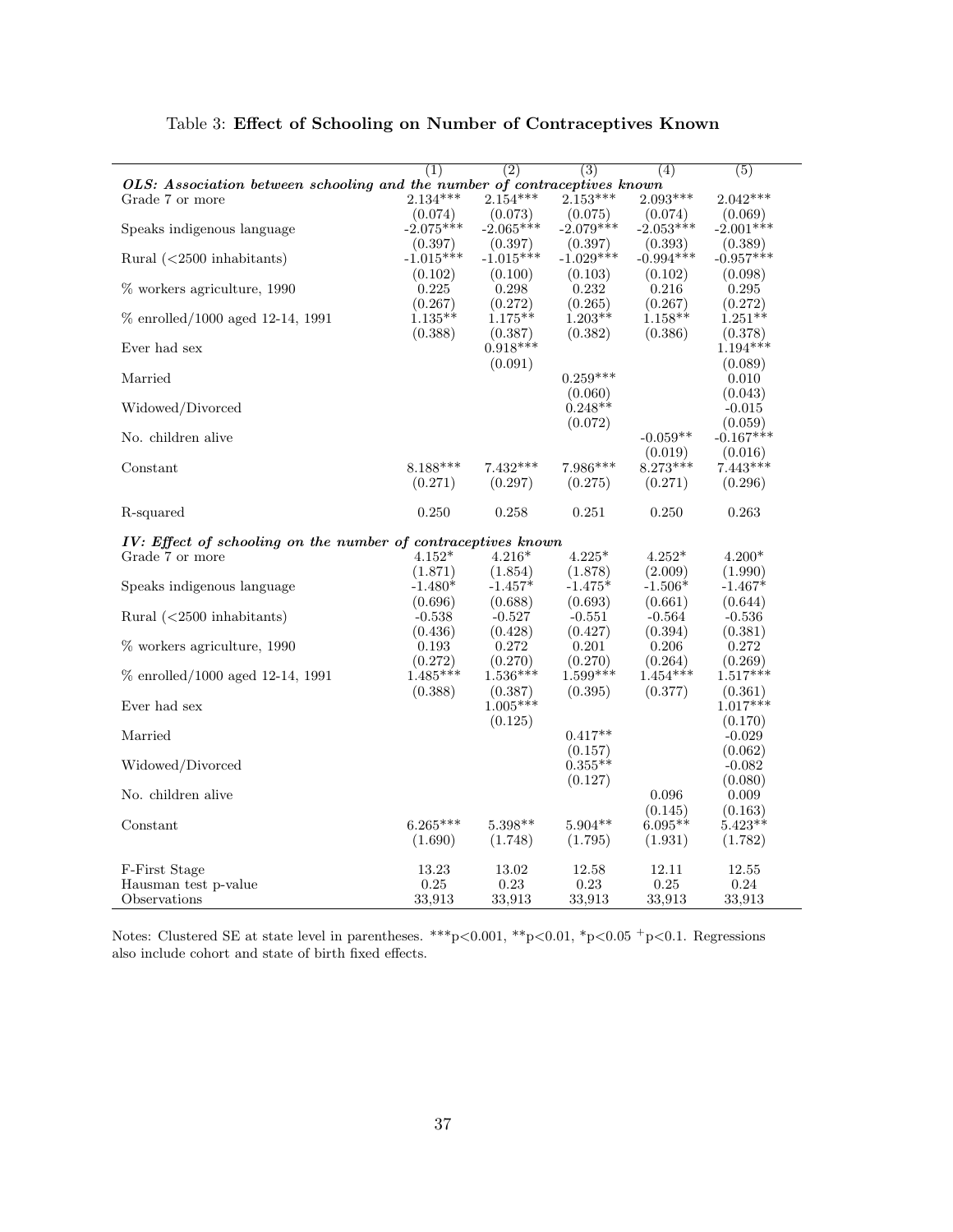|                                                                      | $\left( 1\right)$ | $\overline{(2)}$ | $\overline{(3)}$ |
|----------------------------------------------------------------------|-------------------|------------------|------------------|
|                                                                      | Full              | Full             | Ever sex         |
|                                                                      | Sample            | Sample           |                  |
| OLS: Association between schooling and birth control at sexual debut |                   |                  |                  |
| Grade 7 or more                                                      | $0.112***$        | $0.117***$       | $0.127***$       |
|                                                                      | (0.008)           | (0.008)          | (0.008)          |
| Speaks indigenous language                                           | $-0.059***$       | $-0.057***$      | $-0.065***$      |
|                                                                      | (0.012)           | (0.012)          | (0.014)          |
| Rural $(<2500$ inhabitants)                                          | $-0.081***$       | $-0.081***$      | $-0.092***$      |
|                                                                      | (0.006)           | (0.006)          | (0.007)          |
| % workers agriculture, 1990                                          | 0.010             | 0.028            | 0.006            |
|                                                                      | (0.044)           | (0.046)          | (0.051)          |
| $\%$ enrolled/1000 aged 12-14, 1991                                  | 0.068             | 0.077            | 0.107            |
|                                                                      | (0.069)           | (0.069)          | (0.076)          |
| Ever had sex                                                         |                   | $0.221***$       |                  |
|                                                                      |                   | (0.014)          |                  |
| Constant                                                             | 0.063             | $-0.119*$        | $0.093+$         |
|                                                                      | (0.046)           | (0.048)          | (0.052)          |
| R-squared                                                            | 0.064             | 0.092            | 0.079            |
| IV: Effect of schooling on birth control use at sexual debut         |                   |                  |                  |
| Grade 7 or more                                                      | $0.560+$          | $0.575+$         | $0.792+$         |
|                                                                      | (0.325)           | (0.311)          | (0.461)          |
| Speaks indigenous language                                           | 0.073             | 0.079            | 0.132            |
|                                                                      | (0.093)           | (0.089)          | (0.133)          |
| Rural $(<2500$ inhabitants)                                          | 0.024             | 0.027            | 0.065            |
|                                                                      | (0.077)           | (0.074)          | (0.109)          |
| % workers agriculture, 1990                                          | 0.003             | 0.022            | $-0.006$         |
|                                                                      | (0.048)           | (0.049)          | (0.057)          |
| $\%$ enrolled/1000 aged 12-14, 1991                                  | $0.146+$          | $0.158+$         | $0.200 +$        |
|                                                                      | (0.088)           | (0.087)          | (0.102)          |
| Ever had sex                                                         |                   | $0.241***$       |                  |
|                                                                      |                   | (0.020)          |                  |
| Constant                                                             | $-0.364$          | $-0.572+$        | $-0.518$         |
|                                                                      | (0.305)           | (0.306)          | (0.422)          |
| F-First Stage                                                        | 13.23             | 13.02            | 7.47             |
| Hausman test p-value                                                 | 0.22              | 0.19             | 0.20             |
| Observations                                                         | 33,913            | 33,913           | 30,665           |

<span id="page-39-0"></span>Table 4: Effect of Schooling on Use of Birth Control at Sexual Debut

Notes: Clustered SE at state level in parentheses. \*\*\* p<0.001, \*\* p<0.01, \*p<0.05 +p<0.1. Regressions also include cohort and state of birth fixed effects.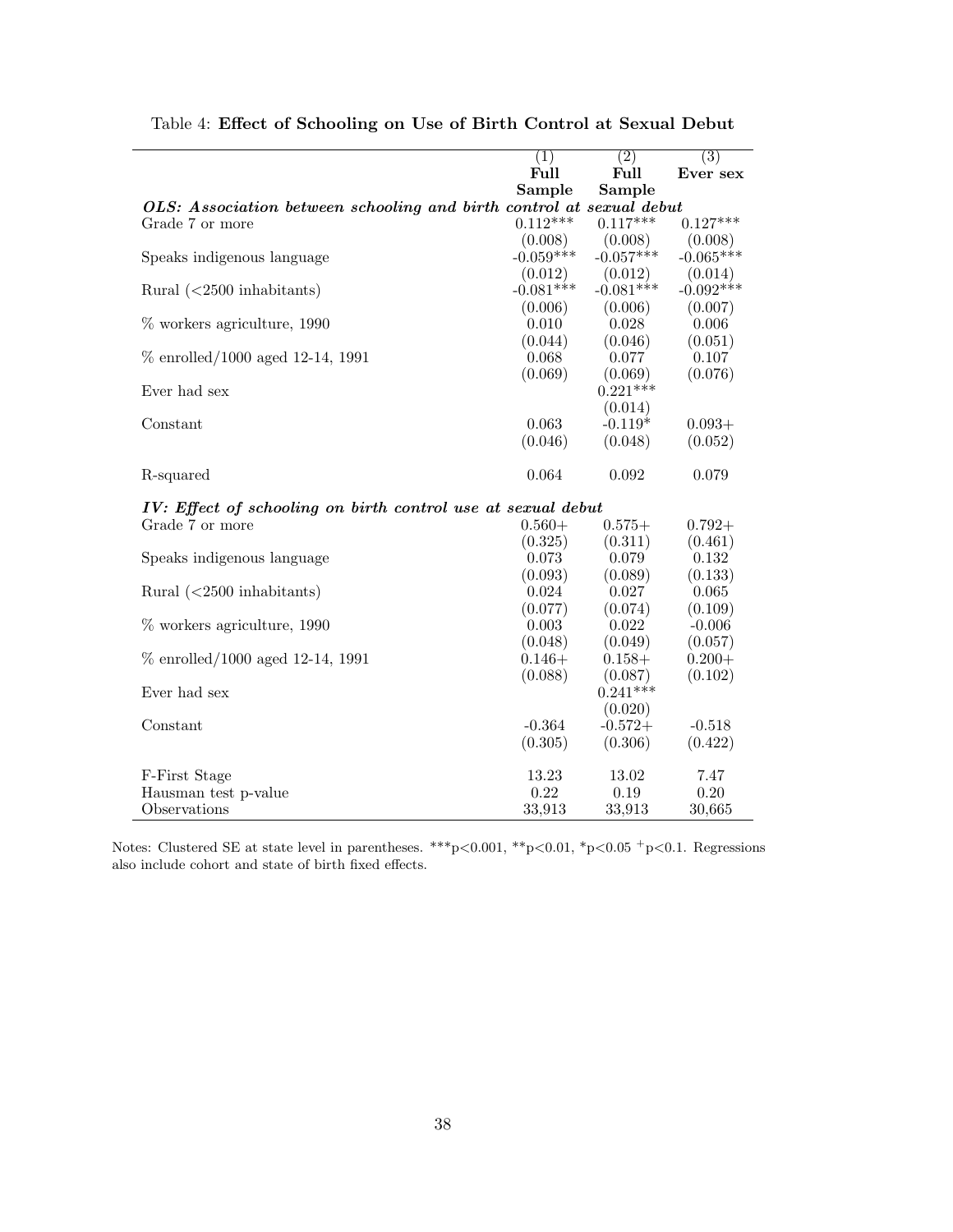<span id="page-40-0"></span>Table 5: The Effect of Schooling on Number of Contraceptives Known and Use of Birth Control At Sexual Debut by Population Sub-groups

|                                                                  | $\overline{(1)}$ | $\overline{(2)}$ | $\overline{(3)}$ | (4)        |  |  |
|------------------------------------------------------------------|------------------|------------------|------------------|------------|--|--|
|                                                                  | All              | Non              | Urban            | Rural      |  |  |
|                                                                  | women            | Indigenous       |                  |            |  |  |
| A: First stage effect of education reform on schooling           |                  |                  |                  |            |  |  |
| $T^*Cum \# new schools/1000 aged 12-14$                          | $0.034***$       | $0.029**$        | $0.022**$        | $0.065*$   |  |  |
|                                                                  | (0.009)          | (0.010)          | (0.008)          | (0.026)    |  |  |
| F-First Stage                                                    | 13.23            | 9.40             | 8.20             | 6.43       |  |  |
| B. Outcome is number of contraceptives known<br><b>OLS</b>       |                  |                  |                  |            |  |  |
| Grade 7 or more                                                  | $2.134***$       | $2.110***$       | $2.166***$       | $1.978***$ |  |  |
|                                                                  | (0.074)          | (0.076)          | (0.080)          | (0.112)    |  |  |
| R-squared                                                        | 0.25             | 0.193            | 0.189            | $0.234\,$  |  |  |
| IV                                                               |                  |                  |                  |            |  |  |
| Grade 7 or more                                                  | $4.152*$         | $4.834+$         | 2.764            | $7.389+$   |  |  |
|                                                                  | (1.871)          | (2.627)          | (3.640)          | (3.774)    |  |  |
| Hausman test p-value                                             | 0.25             | 0.22             | 0.87             | 0.10       |  |  |
| C. Outcome is use of birth control at sexual debut<br><b>OLS</b> |                  |                  |                  |            |  |  |
| Grade 7 or more                                                  | $0.112***$       | $0.116***$       | $0.135***$       | $0.053***$ |  |  |
|                                                                  | (0.008)          | (0.008)          | (0.008)          | (0.010)    |  |  |
| R-squared                                                        | 0.064            | 0.059            | 0.051            | 0.040      |  |  |
| IV                                                               |                  |                  |                  |            |  |  |
| Grade 7 or more                                                  | $0.560+$         | $0.654+$         | 0.434            | $0.868*$   |  |  |
|                                                                  | (0.325)          | (0.377)          | (0.502)          | (0.409)    |  |  |
| Hausman test p-value                                             | 0.22             | 0.22             | 0.59             | 0.02       |  |  |
| Observations                                                     | 33,913           | 32,065           | 27,263           | 6,650      |  |  |

Notes: Clustered SE at state level in parentheses. \*\*\*p<0.001, \*\*p<0.01, \*p<0.05 <sup>+</sup>p<0.1. Regressions include the controls listed in equation (2) in the text.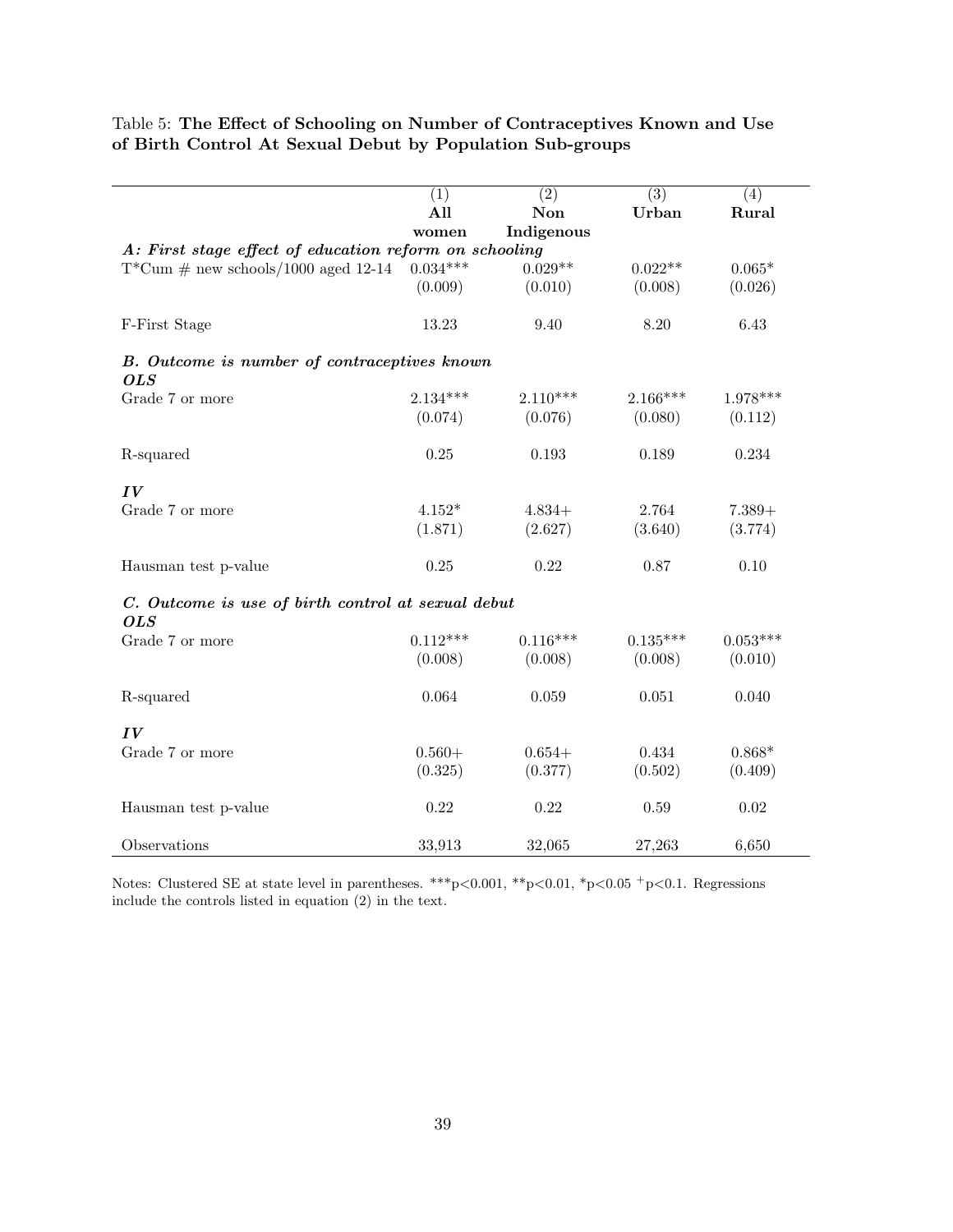|                                         | (1)         | $\left( 2\right)$ | (3)         | (4)             |
|-----------------------------------------|-------------|-------------------|-------------|-----------------|
|                                         | Control     | Treatment         | Private     | <b>Includes</b> |
|                                         | 16-22       | $13 - 14$         | schools     | pupil to        |
|                                         |             |                   |             | teacher         |
| $T^*Cum \# new schools/1000 aged 12-14$ | $0.032**$   | 0.021             | $-0.129$    | $0.033**$       |
|                                         | (0.009)     | (0.017)           | (0.096)     | (0.010)         |
| Speaks indigenous language              | $-0.295***$ | $-0.307***$       | $-0.295***$ | $-0.295***$     |
|                                         | (0.016)     | (0.020)           | (0.016)     | (0.016)         |
| Rural $(<2500$ inhabitants)             | $-0.237***$ | $-0.279***$       | $-0.237***$ | $-0.237***$     |
|                                         | (0.015)     | (0.017)           | (0.015)     | (0.015)         |
| % workers agriculture, 1990             | $-0.002$    | 0.004             | $-0.007$    | $-0.021$        |
|                                         | (0.050)     | (0.076)           | (0.053)     | (0.046)         |
| $\%$ enrolled/1000 aged 12-14, 1991     | $-0.125+$   | 0.000             | $-0.170**$  | $-0.119*$       |
|                                         | (0.065)     | (0.103)           | (0.056)     | (0.058)         |
| Pupil to teacher ratio, 1990            |             |                   |             | $-0.001$        |
|                                         |             |                   |             | (0.001)         |
| Constant                                | $0.896***$  | $0.764***$        | $0.966***$  | $0.931***$      |
|                                         | (0.048)     | (0.009)           | (0.039)     | (0.058)         |
| F-First stage                           | 11.38       | 1.463             | 1.80        | 11.60           |
| Observations                            | 31,693      | 22,001            | 33,913      | 33,913          |

<span id="page-41-0"></span>Table 6: Sensitivity Analysis of First Stage: Effect of Education Reform on Schooling

Notes: Clustered SE at state level in parentheses. \*\*\*p<0.001, \*\*p<0.01, \*p<0.05. Regressions also include cohort and state of birth fixed effects. In all columns, except for column 3 the instrument  $(T^*Cum \# new schools/1000 aged 12-14)$  is the interaction between treatment status and the cumulative number of public lower secondary schools in the state of birth when women were 12 years. In column 3 the instrument is the interaction between treatment status and the cumulative number of private lower secondary schools in the state of birth when women were 12 years. In column 1 Treatment=1 if age in 1993 is 7 to 12 and Treatment=0 if age in 1993 is 16 to 22. In column 2 Treatment=1 if age in 1993 is 13 or 14 and Treatment=0 if age in 1993 is 15 to 22. In columns 3 and 4 Treatment=1 if age in 1993 is 7 to 12 and Treatment=0 if age in 1993 is 15 to 22.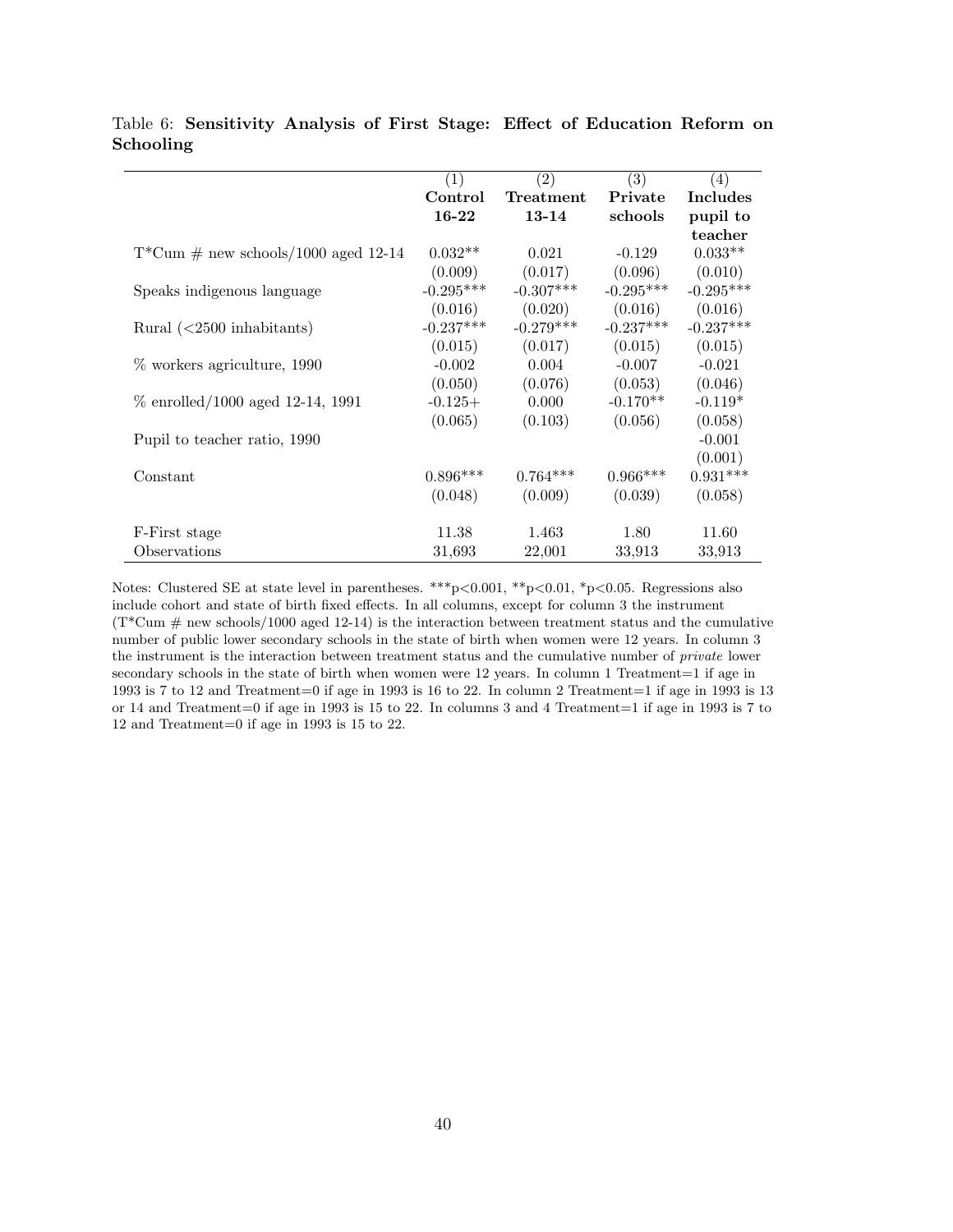|                                                                                                                                   | (1)                                                                    | $\overline{(2)}$ | $\overline{(3)}$ | (4)                 |  |  |  |
|-----------------------------------------------------------------------------------------------------------------------------------|------------------------------------------------------------------------|------------------|------------------|---------------------|--|--|--|
|                                                                                                                                   | Knowledge                                                              |                  |                  | Use at sexual debut |  |  |  |
|                                                                                                                                   | Control                                                                | Includes         | Control          | <b>Includes</b>     |  |  |  |
|                                                                                                                                   | Group                                                                  | medical          | Group            | medical             |  |  |  |
|                                                                                                                                   | $15 - 17$                                                              | units            | $15 - 17$        | units               |  |  |  |
|                                                                                                                                   | OLS: Association between schooling and contraceptive knowledge and use |                  |                  |                     |  |  |  |
| Grade 7 or more                                                                                                                   | $2.284***$                                                             | $2.134***$       | $0.122***$       | $0.112***$          |  |  |  |
|                                                                                                                                   | (0.071)                                                                | (0.074)          | (0.008)          | (0.008)             |  |  |  |
| Speaks indigenous language                                                                                                        | $-2.102***$                                                            | $-2.075***$      | $-0.068***$      | $-0.059***$         |  |  |  |
|                                                                                                                                   | (0.394)                                                                | (0.397)          | (0.011)          | (0.012)             |  |  |  |
| Rural $(<2500$ inhabitants)                                                                                                       | $-1.075***$                                                            | $-1.015***$      | $-0.095***$      | $-0.081***$         |  |  |  |
|                                                                                                                                   | (0.114)                                                                | (0.102)          | (0.006)          | (0.006)             |  |  |  |
| % workers agriculture, 1990                                                                                                       | 0.087                                                                  | 0.220            | 0.020            | 0.002               |  |  |  |
|                                                                                                                                   | (0.295)                                                                | (0.269)          | (0.052)          | (0.047)             |  |  |  |
| % enrolled/1000 aged 12-14, 1991                                                                                                  | $1.263**$                                                              | $1.137**$        | 0.068            | 0.071               |  |  |  |
|                                                                                                                                   | (0.419)                                                                | (0.388)          | (0.088)          | (0.067)             |  |  |  |
| Medical units/1000 individuals                                                                                                    |                                                                        | 0.049            |                  | 0.092               |  |  |  |
|                                                                                                                                   |                                                                        | (0.779)          |                  | (0.139)             |  |  |  |
| Constant                                                                                                                          | $7.946***$                                                             | $8.180***$       | 0.050            | $0.048\,$           |  |  |  |
|                                                                                                                                   | (0.279)                                                                | (0.294)          | (0.054)          | (0.045)             |  |  |  |
| R-squared                                                                                                                         | 0.260                                                                  | 0.250            | 0.063            | 0.064               |  |  |  |
| IV: Effect of schooling on contraceptive knowledge and use                                                                        |                                                                        |                  |                  |                     |  |  |  |
| Grade 7 or more                                                                                                                   | 5.797**                                                                | $4.026*$         | 0.580            | 0.484               |  |  |  |
|                                                                                                                                   | (2.179)                                                                | (1.906)          | (0.478)          | (0.311)             |  |  |  |
| Speaks indigenous language                                                                                                        | $-1.105$                                                               | $-1.517*$        | 0.062            | 0.051               |  |  |  |
|                                                                                                                                   | (0.730)                                                                | (0.703)          | (0.132)          | (0.089)             |  |  |  |
| Rural ( <inhabitants)< td=""><td><math>-0.333</math></td><td><math>-0.568</math></td><td>0.002</td><td>0.006</td></inhabitants)<> | $-0.333$                                                               | $-0.568$         | 0.002            | 0.006               |  |  |  |
|                                                                                                                                   | (0.470)                                                                | (0.445)          | (0.102)          | (0.073)             |  |  |  |
| % workers agriculture, 1990                                                                                                       | 0.116                                                                  | 0.177            | 0.024            | $-0.006$            |  |  |  |
|                                                                                                                                   | (0.331)                                                                | (0.283)          | (0.064)          | (0.049)             |  |  |  |
| % enrolled/1000 aged 12-14, 1991                                                                                                  | $1.874***$                                                             | $1.470***$       | 0.148            | $0.136\,$           |  |  |  |
|                                                                                                                                   | (0.537)                                                                | (0.403)          | (0.128)          | (0.087)             |  |  |  |
| Medical units/1000 individuals                                                                                                    |                                                                        | 0.200            |                  | 0.122               |  |  |  |
|                                                                                                                                   |                                                                        | (0.735)          |                  | (0.134)             |  |  |  |
| Constant                                                                                                                          | $4.605*$                                                               | $6.354***$       | $-0.385$         | $-0.310$            |  |  |  |
|                                                                                                                                   | (1.975)                                                                | (1.715)          | (0.452)          | (0.295)             |  |  |  |
| F-First Stage                                                                                                                     | 6.06                                                                   | 16.03            | 6.06             | 16.03               |  |  |  |
| Hausman test p-value                                                                                                              | 0.12                                                                   | 0.28             | 0.34             | 0.28                |  |  |  |
| Observations                                                                                                                      | 21,481                                                                 | 33,913           | 21,481           | 33,913              |  |  |  |

<span id="page-42-0"></span>Table 7: Sensitivity Analysis of Second Stage: Effect of Schooling on Number of Contraceptives Known and Use of Birth Control At Sexual Debut

Notes: Clustered SE at state level in parentheses. \*\*\*p<0.001, \*\*p<0.01, \*p<0.05. Regressions also include cohort and state of birth fixed effects. Columns 1 and 3 exclude those aged 18 to 22 in 1993 from the control group.